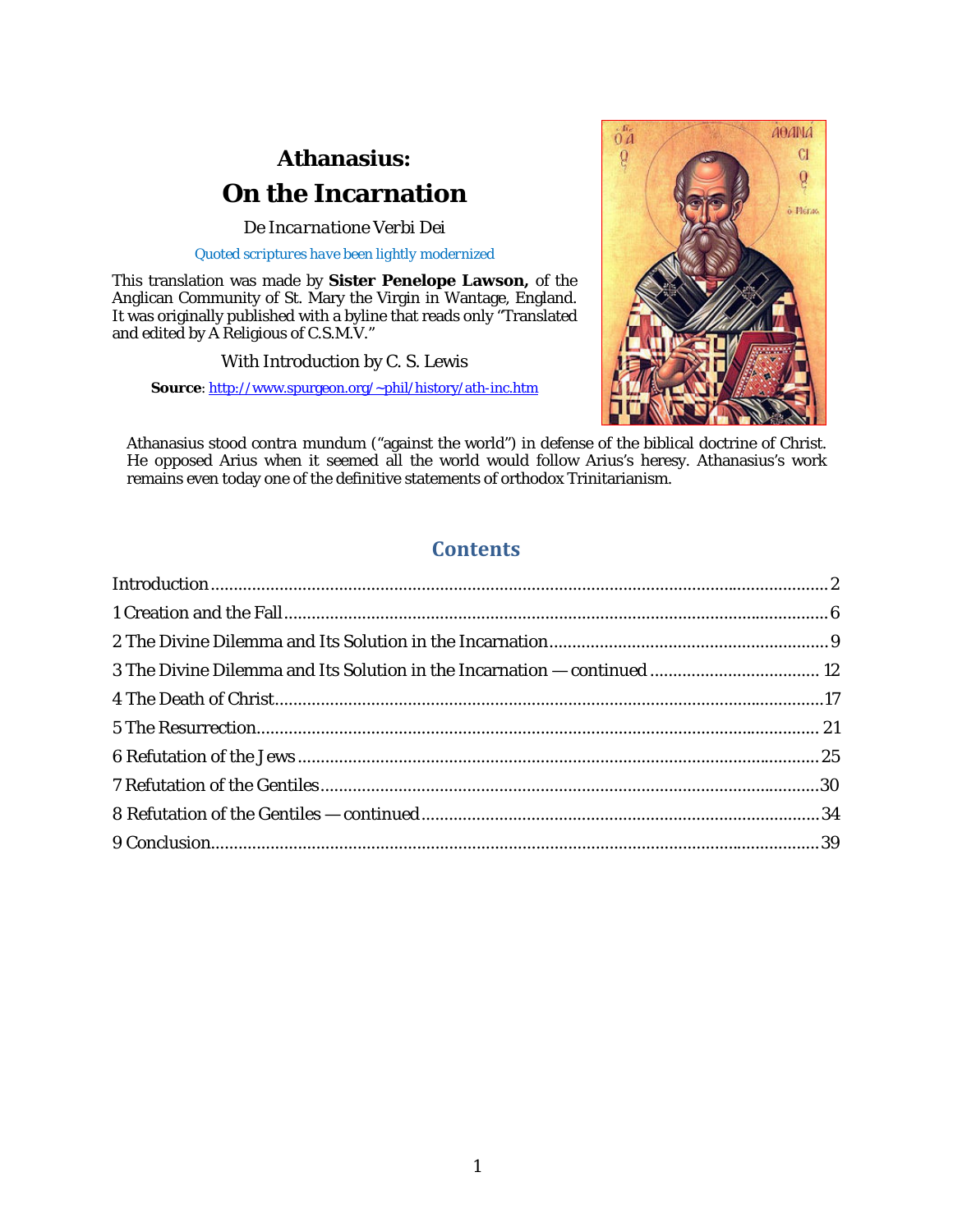# **Introduction**

#### by C. S. Lewis

<span id="page-1-0"></span>There is a strange idea abroad that in every subject the ancient books shou ld be read only by the professionals, and that the amateur should content himself with the modern books. Thus I have found as a tutor in English Literature that if the average student wants to find out something about Platonism, the very last thing he thinks of doing is to take a translation of Plato off the library shelf and read the Symposium. He would rather read some dreary modern book ten times as long, all about "isms" and influences and only once in twelve pages telling him what Plato actually said. The error is rather an amiable one, for it springs from humility. The student is half afraid to meet one of the great philosophers face to face. He feels himself inadequate and thinks he will not understand him. But if he only knew, the great man, just because of his greatness, is much more intelligible than his



modern commentator. The simplest student will be able to understand, if not all, yet a very great deal of what Plato said; but hardly anyone can understand some modern books on Platonism. It has always therefore been one of my main endeavours as a teacher to persuade the young that firsthand knowledge is not only more worth acquiring than secondhand knowledge, but is usually much easier and more delightful to acquire.

This mistaken preference for the modern books and this shyness of the old ones is nowhere more rampant than in theology. Wherever you find a little study circle of Christian laity you can be almost certain that they are studying not St. Luke or St. Paul or St. Augustine or Thomas Aquinas or Hooker or Butler, but M. Berdyaev or M. Maritain or M. Niebuhr or Miss Sayers or even myself.

Now this seems to me topsy-turvy. Naturally, since I myself am a writer, I do not wish the ordinary reader to read no modern books. But if he must read only the new or only the old, I would advise him to read the old. And I would give him this advice precisely because he is an amateur and therefore much less protected than the expert against the dangers of an exclusive contemporary diet. A new book is still on its trial and the amateur is not in a position to judge it. It has to be tested against the great body of Christian thought down the ages, and all its hidden implications (often unsuspected by the author himself) have to be brought to light. Often it cannot be fully understood without the knowledge of a good many other modern books. If you join at eleven o'clock a conversation which began at eight you will often not see the real bearing of what is said. Remarks which seem to you very ordinary will produce laughter or irritation and you will not see why — the reason, of course, being that the earlier stages of the conversation have given them a special point. In the same way sentences in a modern book which look quite ordinary may be directed *at* some other book; in this way you may be led to accept what you would have indignantly rejected if you knew its real significance. The only safety is to have a standard of plain, central Christianity ("mere Christianity" as Baxter called it) which puts the controversies of the moment in their proper perspective. Such a standard can be acquired only from the old books. It is a good rule, after reading a new book, never to allow yourself another new one till you have read an old one in between. If that is too much for you, you should at least read one old one to every three new ones.

Every age has its own outlook. It is specially good at seeing certain truths and specially liable to make certain mistakes. We all, therefore, need the books that will correct the characteristic mistakes of our own period. And that means the old books. All contemporary writers share to some extent the contemporary outlook — even those, like myself, who seem most opposed to it.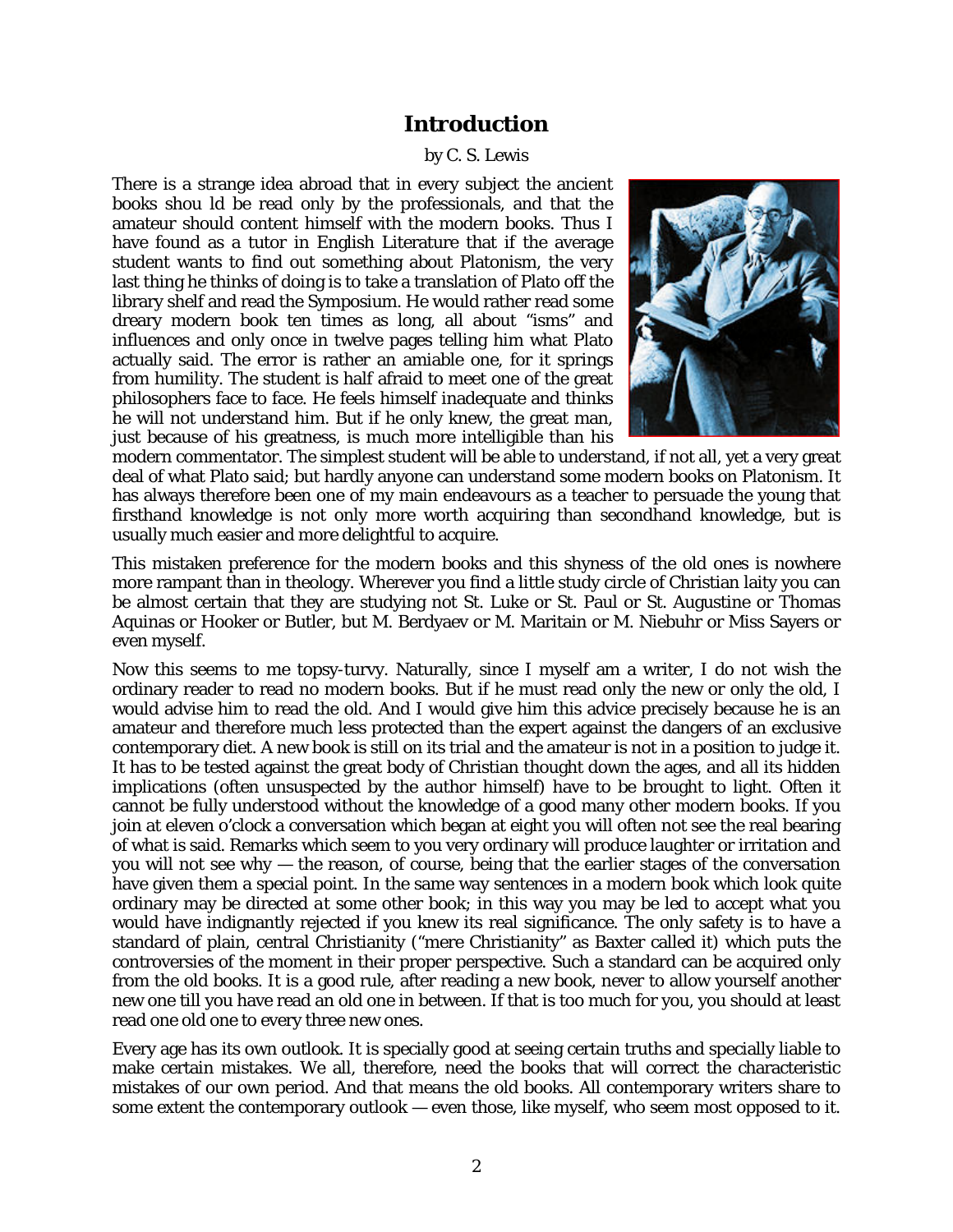Nothing strikes me more when I read the controversies of past ages than the fact that both sides were usually assuming without question a good deal which we should now absolutely deny. They thought that they were as completely opposed as two sides could be, but in fact they were all the time secretly united — united with each other and against earlier and later ages — by a great mass of common assumptions. We may be sure that the characteristic blindness of the twentieth century — the blindness about which posterity will ask, "But how could they have thought that?" — lies where we have never suspected it, and concerns something about which there is untroubled agreement between Hitler and President Roosevelt or between Mr. H. G. Wells and Karl Barth. None of us can fully escape this blindness, but we shall certainly increase it, and weaken our guard against it, if we read only modern books. Where they are true they will give us truths which we half knew already. Where they are false they will aggravate the error with which we are already dangerously ill. The only palliative is to keep the clean sea breeze of the centuries blowing through our minds, and this can be done only by reading old books. Not, of course, that there is any magic about the past. People were no cleverer then than they are now; they made as many mistakes as we. But not the same mistakes. They will not flatter us in the errors we are already committing; and their own errors, being now open and palpable, will not endanger us. Two heads are better than one, not because either is infallible, but because they are unlikely to go wrong in the same direction. To be sure, the books of the future would be just as good a corrective as the books of the past, but unfortunately we cannot get at them.

I myself was first led into reading the Christian classics, almost accidentally, as a result of my English studies. Some, such as Hooker, Herbert, Traherne, Taylor and Bunyan, I read because they are themselves great English writers; others, such as Boethius, St. Augustine, Thomas Aquinas and Dante, because they were "influences." George Macdonald I had found for myself at the age of sixteen and never wavered in my allegiance, though I tried for a long time to ignore his Christianity. They are, you will note, a mixed bag, representative of many Churches, climates and ages. And that brings me to yet another reason for reading them. The divisions of Christendom are undeniable and are by some of these writers most fiercely expressed. But if any man is tempted to think  $-$  as one might be tempted who read only con- temporaries  $-$  that "Christianity" is a word of so many meanings that it means nothing at all, he can learn beyond all doubt, by stepping out of his own century, that this is not so. Measured against the ages "mere Christianity" turns out to be no insipid interdenominational transparency, but something positive, self-consistent, and inexhaustible. I know it, indeed, to my cost. In the days when I still hated Christianity, I learned to recognise, like some all too familiar smell, that almost unvarying something which met me, now in Puritan Bunyan, now in Anglican Hooker, now in Thomist Dante. It was there (honeyed and floral) in Francois de Sales; it was there (grave and homely) in Spenser and Walton; it was there (grim but manful) in Pascal and Johnson; there again, with a mild, frightening, Paradisial flavour, in Vaughan and Boehme and Traherne. In the urban sobriety of the eighteenth century one was not safe — Law and Butler were two lions in the path. The supposed "Paganism" of the Elizabethans could not keep it out; it lay in wait where a man might have supposed himself safest, in the very centre of The Faerie Queene and the Arcadia. It was, of course, varied; and yet  $-$  after all  $-$  so unmistakably the same; recognisable, not to be evaded, the odour which is death to us until we allow it to become life:

#### An air that kills From yon far country blows.

We are all rightly distressed, and ashamed also, at the divisions of Christendom. But those who have always lived within the Christian fold may be too easily dispirited by them. They are bad, but such people do not know what it looks like from without. Seen from there, what is left intact despite all the divisions, still appears (as it truly is) an immensely formidable unity. I know, for I saw it; and well our enemies know it. That unity any of us can find by going out of his own age. It is not enough, but it is more than you had thought till then. Once you are well soaked in it, if you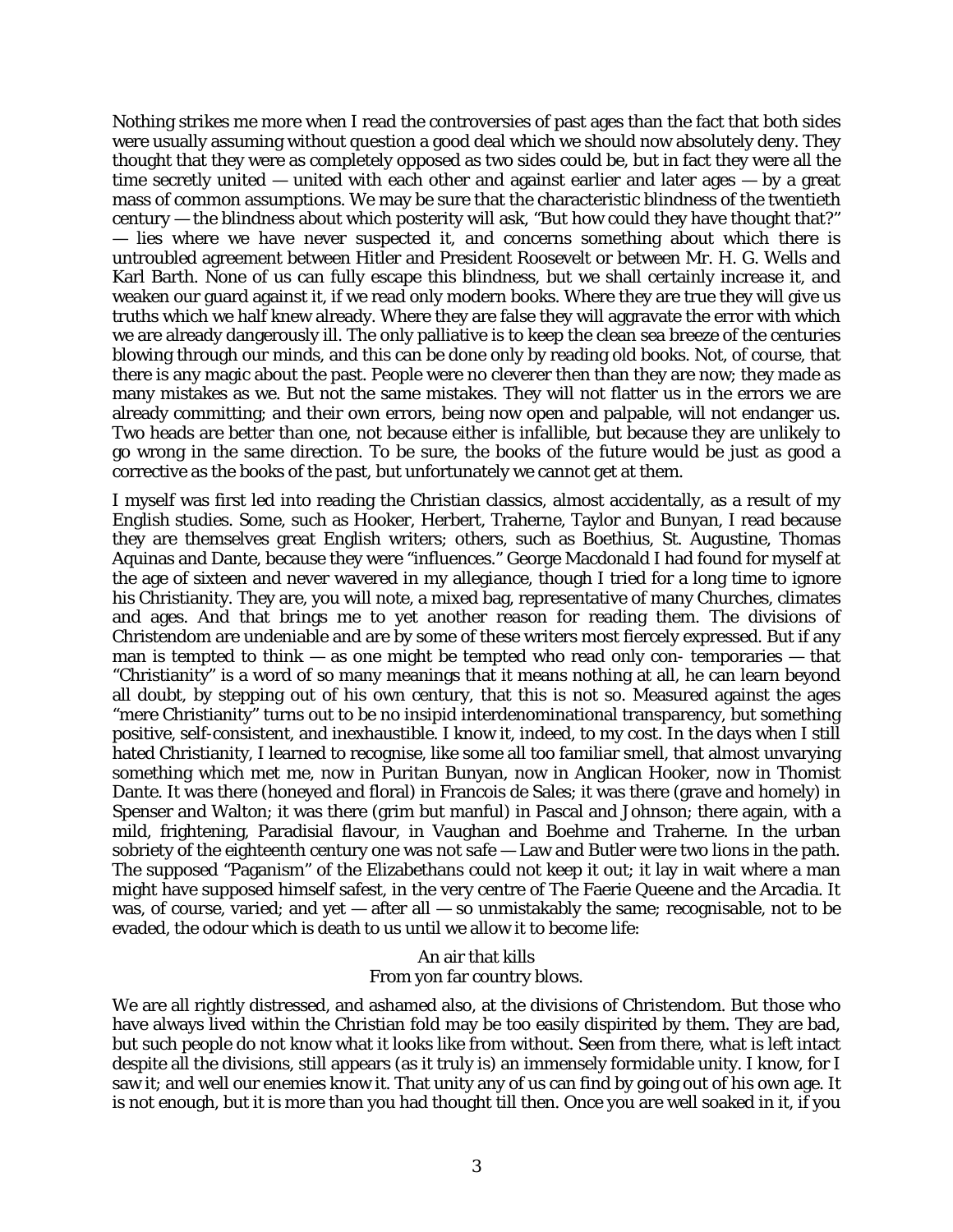then venture to speak, you will have an amusing experience. You will be thought a Papist when you are actually reproducing Bunyan, a Pantheist when you are quoting Aquinas, and so forth. For you have now got on to the great level viaduct which crosses the ages and which looks so high from the valleys, so low from the mountains, so narrow compared with the swamps, and so broad compared with the sheep-tracks.

The present book is something of an experiment. The translation is intended for the world at large, not only for theological students. If it succeeds, other translations of other great Christian books will presumably follow. In one sense, of course, it is not the first in the field. Translations of the Theologia Germanica, the Imitation, the Scale of Perfection, and the Revelations of Lady Julian of Norwich, are already on the market, and are very valuable, though some of them are not very scholarly. But it will be noticed that these are all books of devotion rather than of doctrine. Now the layman or amateur needs to be instructed as well as to be exhorted. In this age his need for knowledge is particularly pressing. Nor would I admit any sharp division between the two kinds of book. For my own part I tend to find the doctrinal books often more helpful in devotion than the devotional books, and I rather suspect that the same experience may await many others. I believe that many who find that "nothing happens" when they sit down, or kneel down, to a book of devotion, would find that the heart sings unbidden while they are working their way through a tough bit of theology with a pipe in their teeth and a pencil in their hand.

This is a good translation of a very great book. St. Athanasius has suffered in popular estimation from a certain sentence in the "Athanasian Creed." I will not labour the point that that work is not exactly a creed and was not by St. Athanasius, for I think it is a very fine piece of writing. The words "Which Faith except every one do keep whole and undefiled, without doubt he shall perish everlastingly" are the offence. They are commonly misunderstood. The operative word is keep; not acquire, or even believe, but keep. The author, in fact, is not talking about unbelievers, but about deserters, not about those who have never heard of Christ, nor even those who have misunderstood and refused to accept Him, but of those who having really understood and really believed, then allow themselves, under the sway of sloth or of fashion or any other invited confusion to be drawn away into sub-Christian modes of thought. They are a warning against the curious modern assumption that all changes of belief, however brought about, are necessarily exempt from blame. But this is not my immediate concern. I mention "the creed (commonly called) of St. Athanasius" only to get out of the reader's way what may have been a bogey and to put the true Athanasius in its place. His epitaph is Athanasius contra mundum, "Athanasius against the world." We are proud that our own country has more than once stood against the world. Athanasius did the same. He stood for the Trinitarian doctrine, "whole and undefiled," when it looked as if all the civilised world was slipping back from Christianity into the religion of Arius — into one of those "sensible" synthetic religions which are so strongly recommended today and which, then as now, included among their devotees many highly cultivated clergymen. It is his glory that he did not move with the times; it is his reward that he now remains when those times, as all times do, have moved away.

When I first opened his De Incarnatione I soon discovered by a very simple test that I was reading a masterpiece. I knew very little Christian Greek except that of the New Testament and I had expected difficulties. To my astonishment I found it almost as easy as Xenophon; and only a master mind could, in the fourth century, have written so deeply on such a subject with such classical simplicity. Every page I read confirmed this impression. His approach to the Miracles is badly needed today, for it is the final answer to those who object to them as "arbitrary and meaningless violations of the laws of Nature." They are here shown to be rather the re-telling in capital letters of the same message which Nature writes in her crabbed cursive hand; the very operations one would expect of Him who was so full of life that when He wished to die He had to "borrow death from others." The whole book, indeed, is a picture of the Tree of Life  $-$  a sappy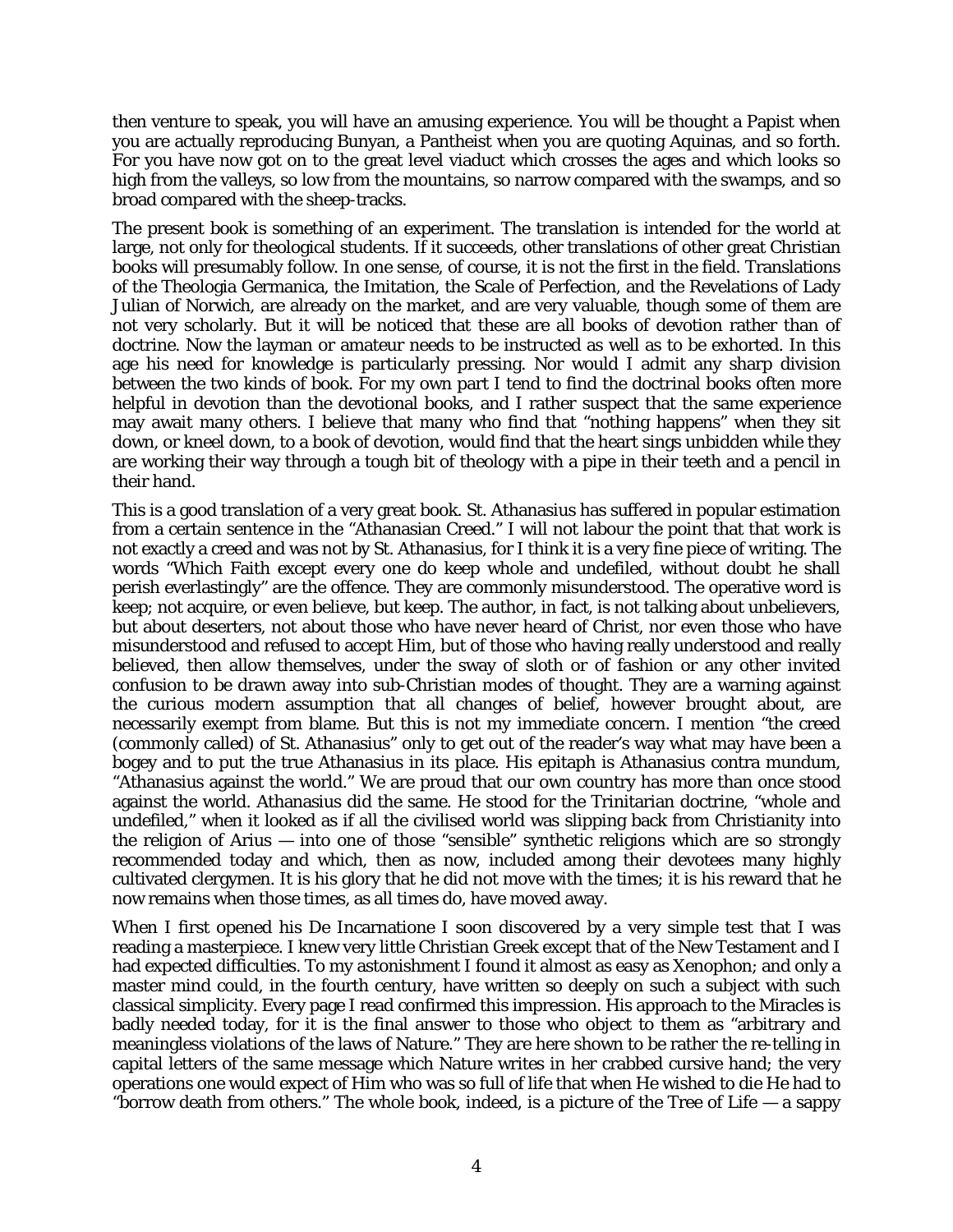and golden book, full of buoyancy and confidence. We cannot, I admit, appropriate all its confidence today. We cannot point to the high virtue of Christian living and the gay, almost mocking courage of Christian martyrdom, as a proof of our doctrines with quite that assurance which Athanasius takes as a matter of course. But whoever may be to blame for that it is not Athanasius.

The translator knows so much more Christian Greek than I that it would be out of place for me to praise her version. But it seems to me to be in the right tradition of English translation. I do not think the reader will find here any of that sawdusty quality which is so common in modern renderings from the ancient languages. That is as much as the English reader will notice; those who compare the version with the original will be able to estimate how much wit and talent is presupposed in such a choice, for example, as "these wiseacres" on the very first page.

C. S. LEWIS.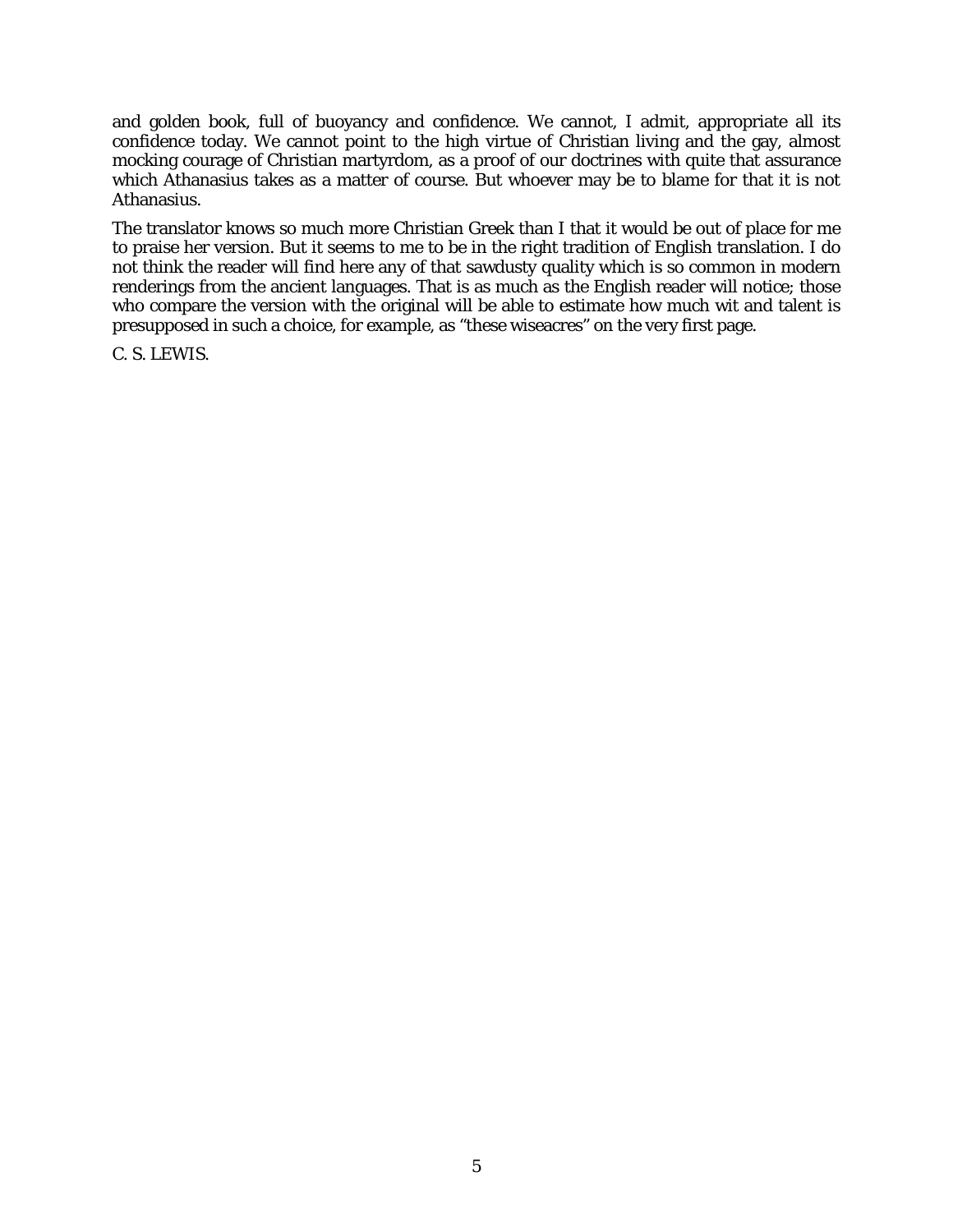### **1 Creation and the Fall**

<span id="page-5-0"></span>([1](#page-5-1)) In our former book<sup>1</sup> we dealt fully enough with a few of the chief points about the heathen worship of idols, and how those false fears originally arose. We also, by God's grace, briefly indicated that the Word of the Father is Himself divine, that all things that are owe their being to His will and power, and that it is through Him that the Father gives order to creation, by Him that all things are moved, and through Him that they receive their being. Now, Macarius, true lover of Christ, we must take a step further in the faith of our holy religion, and consider also the Word's becoming Man and His divine Appearing in our midst. That mystery the Jews traduce, the Greeks deride, but we adore; and your own love and devotion to the Word also will be the greater, because in His Manhood He seems so little worth. For it is a fact that the more unbelievers pour scorn on Him, so much the more does He make His Godhead evident. The things which they, as men, rule out as impossible, He plainly shows to be possible; that which they deride as unfitting, His goodness makes most fit; and things which these wiseacres laugh at as "human" He by His inherent might declares divine. Thus by what seems His utter poverty and weakness on the cross He overturns the pomp and parade of idols, and quietly and hiddenly wins over the mockers and unbelievers to recognize Him as God.

Now in dealing with these matters it is necessary first to recall what has already been said. You must understand why it is that the Word of the Father, so great and so high, has been made manifest in bodily form. He has not assumed a body as proper to His own nature, far from it, for as the Word He is without body. He has been manifested in a human body for this reason only, out of the love and goodness of His Father, for the salvation of us men. We will begin, then, with the creation of the world and with God its Maker, for the first fact that you must grasp is this: *the renewal of creation has been wrought by the Self-same Word Who made it in the beginning.* There is thus no inconsistency between creation and salvation for the One Father has employed the same Agent for both works, effecting the salvation of the world through the same Word Who made it in the beginning.

2) In regard to the making of the universe and the creation of all things there have been various opinions, and each person has propounded the theory that suited his own taste. For instance, some say that all things are self- originated and, so to speak, haphazard. The Epicureans are among these; they deny that there is any Mind behind the universe at all. This view is contrary to all the facts of experience, their own existence included. For if all things had come into being in this automatic fashion, instead of being the outcome of Mind, though they existed, they would all be uniform and without distinction. In the universe everything would be sun or moon or whatever it was, and in the human body the whole would be hand or eye or foot. But in point of fact the sun and the moon and the earth are all different things, and even within the human body there are different members, such as foot and hand and head. This distinctness of things argues not a spontaneous generation but a prevenient Cause; and from that Cause we can apprehend God, the Designer and Maker of all.

Others take the view expressed by Plato, that giant among the Greeks. He said that God had made all things out of pre-existent and uncreated matter, just as the carpenter makes things only out of wood that already exists. But those who hold this view do not realize that to deny that God is Himself the Cause of matter is to impute limitation to Him, just as it is undoubtedly a limitation on the part of the carpenter that he can make nothing unless he has the wood. How could God be called Maker and Artificer if His ability to make depended on some other cause, namely on matter itself? If He only worked up existing matter and did not Himself bring matter into being, He would be not the Creator but only a craftsman.

 $\ddot{\phantom{a}}$ 

<span id="page-5-1"></span><sup>1</sup> i.e. the *Contra Gentes.*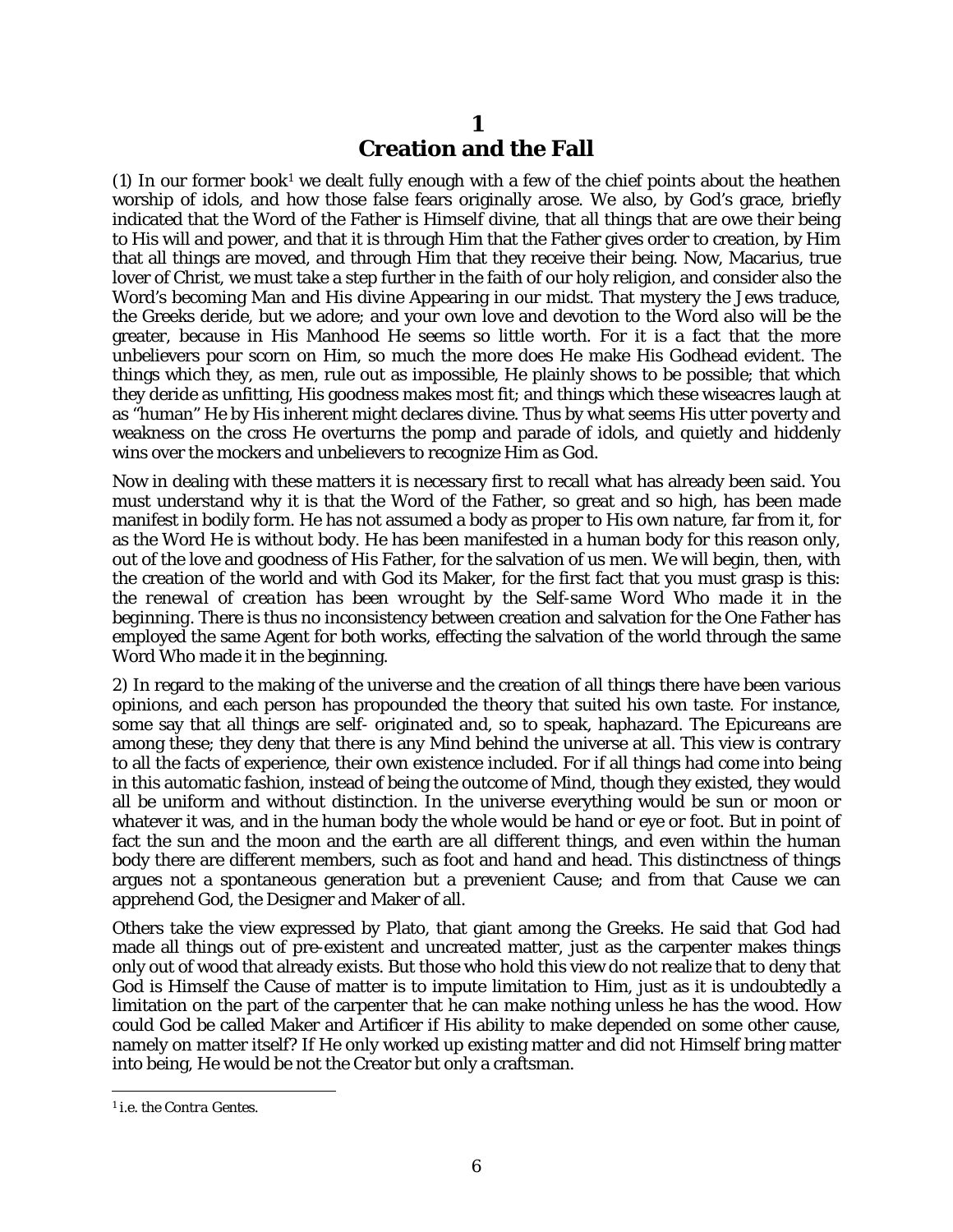Then, again, there is the theory of the Gnostics, who have invented for themselves an Artificer of all things other than the Father of our Lord Jesus Christ. These simply shut their eyes to the obvious meaning of Scripture. For instance, the Lord, having reminded the Jews of the statement in Genesis, "The One who created them in the beginning made them male and female...", and having shown that, for that reason, a man should leave his parents and cling to his wife, goes on to say with reference to the Creator, "What therefore *God* has joined together, let no man put asunder."<sup>[2](#page-6-0)</sup> How can they get a creation independent of the Father out of that? And, again, St. John, speaking all inclusively, says, "All things became by Him and without Him nothing came into being.[3](#page-6-1) How then could the Artificer be someone different, other than, the Father of Christ?

3) Such are the notions which men put forward. But the impiety of their foolish talk is plainly declared by the divine teaching of the Christian faith. From it we know that, because there is Mind behind the universe, it did not originate itself; because God is infinite, not finite, it was not made from pre-existent matter, but out of nothing and out of non-existence absolute and utter God brought it into being through the Word. He says as much in Genesis: "In the beginning God created the heavens and the earth;[4](#page-6-2) and again through that most helpful book *The Shepherd,* "Believe first and foremost that there is One God Who created and arranged all things and brought them out of non-existence into being."[5](#page-6-3) Paul also indicates the same thing when he says, "By faith we understand that the worlds were framed by the Word of God, so that the things which we see now, did not come into being out of things which had previously appeared." $6$  For God is good  $-$  or rather, of all goodness He is Fountainhead, and it is impossible for one who is good to be mean or grudging about anything. Grudging existence to none therefore, He made all things out of nothing through His own Word, our Lord Jesus Christ and of all these His earthly creatures He reserved especial mercy for the race of men. Upon them, therefore, upon men who, as animals, were essentially impermanent, He bestowed a grace which other creatures lacked — namely the impress of His own Image, a share in the reasonable being of the very Word Himself, so that, reflecting Him and themselves becoming reasonable and expressing the Mind of God even as He does, though in limited degree they might continue for ever in the blessed and only true life of the saints in paradise. But since the will of man could turn either way, God secured this grace that He had given by making it conditional from the first upon two things — namely, a law and a place. He set them in His own paradise, and laid upon them a single prohibition. If they guarded the grace and retained the loveliness of their original innocence, then the life of paradise should be theirs, without sorrow, pain or care, and after it the assurance of immortality in heaven. But if they went astray and became vile, throwing away their birthright of beauty, then they would come under the natural law of death and live no longer in paradise, but, dying outside of it, continue in death and in corruption. This is what Holy Scripture tells us, proclaiming the command of God, "Of every tree that is in the garden you shall surely eat, but of the tree of the knowledge of good and evil you shall not eat, but in the day that you do eat, you shall surely die."[7](#page-6-5) *"You shall surely die"* — not just die only, but remain in the state of death and of corruption.

4) You may be wondering why we are discussing the origin of men when we set out to talk about the Word's becoming Man. The former subject is relevant to the latter for this reason: it was our sorry case that caused the Word to come down, our transgression that called out His love for us,

<u>.</u>

<span id="page-6-0"></span><sup>2</sup> Mat 19.4-6.

<span id="page-6-1"></span><sup>3</sup> Joh 1.3.

<span id="page-6-2"></span><sup>4</sup> Gen 1.1.

<span id="page-6-3"></span><sup>5</sup> The Shepherd of Hermas, Book 2. par 1.

<span id="page-6-4"></span><sup>6</sup> Heb 11.3.

<span id="page-6-5"></span><sup>7</sup> Gen 2.16 f.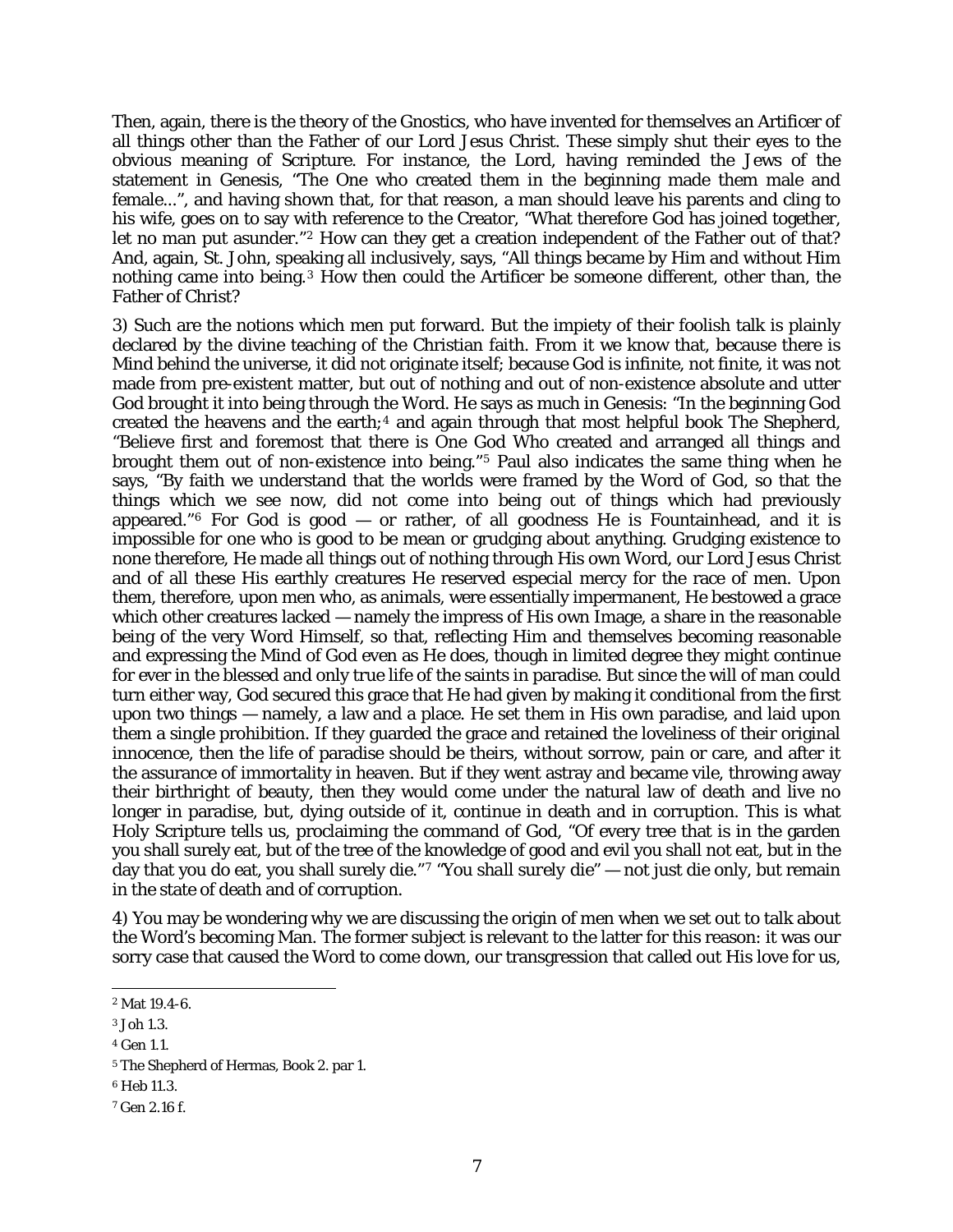so that He made haste to help us and to appear among us. It is we who were the cause of His taking human form, and for our salvation that in His great love He was both born and manifested in a human body. For God had made man thus (that is, as an embodied spirit), and had willed that he should remain in incorruption. But men, having turned from the contemplation of God to evil of their own devising, had come inevitably under the law of death. Instead of remaining in the state in which God had created them, they were in process of becoming corrupted entirely, and death had them completely under its dominion. For the transgression of the commandment was making them turn back again according to their nature; and as they had at the beginning come into being out of non-existence, so were they now on the way to returning, through corruption, to non-existence again. The presence and love of the Word had called them into being; inevitably, therefore when they lost the knowledge of God, they lost existence with it; for it is God alone Who exists, evil is non-being, the negation and antithesis of good. By nature, of course, man is mortal, since he was made from nothing; but he bears also the Likeness of Him Who is, and if he preserves that Likeness through constant contemplation, then his nature is deprived of its power and he remains incorrupt. So is it affirmed in Wisdom: "The keeping of His laws is the assurance of incorruption."[8](#page-7-0) And being incorrupt, he would be henceforth as God, as Holy Scripture says, "I have said, You are gods and sons of the Highest, all of you: but you die as men and fall as one of the princes."[9](#page-7-1)

5) This, then, was the plight of men. God had not only made them out of nothing, but had also graciously bestowed on them His own life by the grace of the Word. Then, turning from eternal things to things corruptible, by counsel of the devil, they had become the cause of their own corruption in death; for, as I said before, though they were by nature subject to corruption, the grace of their union with the Word made them capable of escaping from the natural law, provided that they retained the beauty of innocence with which they were created. That is to say, the presence of the Word with them shielded them even from natural corruption, as also Wisdom says: God created man for incorruption and as an image of His own eternity; but by envy of the devil, death entered into the world."[10](#page-7-2) When this happened, men began to die, and corruption ran riot among them and held sway over them to an even more than natural degree, because it was the penalty of which God had forewarned them for transgressing the commandment. Indeed, they had in their sinning surpassed all limits; for, having invented wickedness in the beginning and so involved themselves in death and corruption, they had gone on gradually from bad to worse, not stopping at any one kind of evil, but continually, as with insatiable appetite, devising new kinds of sins. Adulteries and thefts were everywhere, murder and rapine filled the earth, law was disregarded in corruption and injustice, all kinds of iniquities were perpetrated by all, both singly and in common. Cities were warring with cities, nations were rising against nations, and the whole earth was rent with factions and battles, while each strove to outdo the other in wickedness. Even crimes contrary to nature were not unknown, but as the martyr-apostle of Christ says: "Their women changed the natural use into that which is against nature; and the men also, leaving the natural use of the woman, flamed out in lust towards each other, perpetrating shameless acts with their own sex, and receiving in their own persons the due recompense of their pervertedness."[11](#page-7-3)

<sup>-</sup>8 Wis 6.18.

<span id="page-7-1"></span><span id="page-7-0"></span><sup>9</sup> Psa 82.6 f.

<span id="page-7-2"></span><sup>10</sup> Wis 2.23 f.

<span id="page-7-3"></span><sup>11</sup> Rom 1.26 f.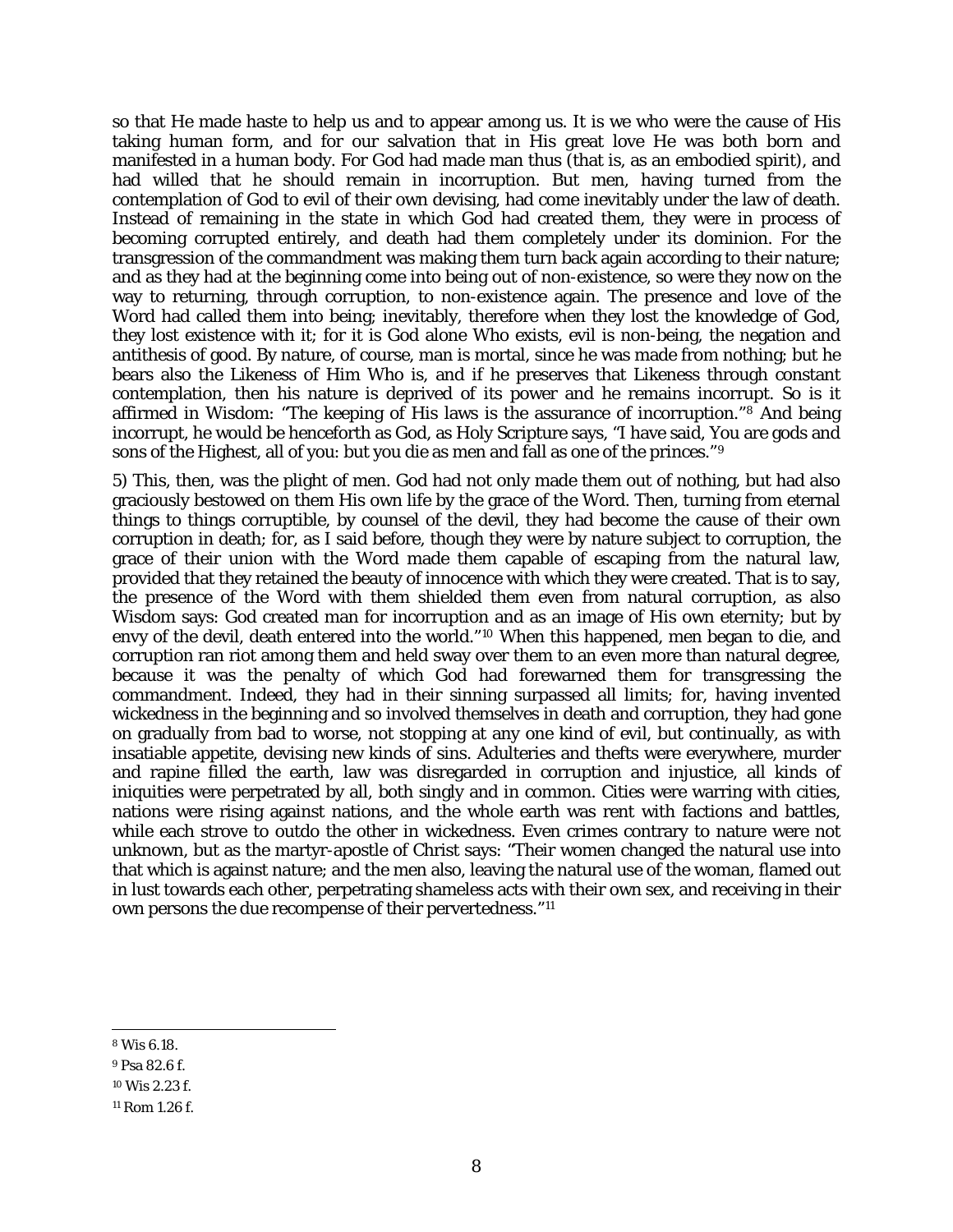# <span id="page-8-0"></span>**2 The Divine Dilemma and Its Solution in the Incarnation**

(6) We saw in the last chapter that, because death and corruption were gaining ever firmer hold on them, the human race was in process of destruction. Man, who was created in God's image and in his possession of reason reflected the very Word Himself, was disappearing, and the work of God was being undone. The law of death, which followed from the Transgression, prevailed upon us, and from it there was no escape. The thing that was happening was in truth both monstrous and unfitting. It would, of course, have been unthinkable that God should go back upon His word and that man, having transgressed, should not die; but it was equally monstrous that beings which once had shared the nature of the Word should perish and turn back again into non-existence through corruption. It was unworthy of the goodness of God that creatures made by Him should be brought to nothing through the deceit wrought upon man by the devil; and it was supremely unfitting that the work of God in mankind should disappear, either through their own negligence or through the deceit of evil spirits. As, then, the creatures whom He had created reasonable, like the Word, were in fact perishing, and such noble works were on the road to ruin, what then was God, being Good, to do? Was He to let corruption and death have their way with them? In that case, what was the use of having made them in the beginning? Surely it would have been better never to have been created at all than, having been created, to be neglected and perish; and, besides that, such indifference to the ruin of His own work before His very eyes would argue not goodness in God but limitation, and that far more than if He had never created men at all. It was impossible, therefore, that God should leave man to be carried off by corruption, because it would be unfitting and unworthy of Himself.

7) Yet, true though this is, it is not the whole matter. As we have already noted, it was unthinkable that God, the Father of Truth, should go back upon His word regarding death in order to ensure our continued existence. He could not falsify Himself; what, then, was God to do? Was He to demand repentance from men for their transgression? You might say that that was worthy of God, and argue further that, as through the Transgression they became subject to corruption, so through repentance they might return to incorruption again. But repentance would not guard the Divine consistency, for, if death did not hold dominion over men, God would still remain untrue. Nor does repentance recall men from what is according to their nature; all that it does is to make them cease from sinning. Had it been a case of a trespass only, and not of a subsequent corruption, repentance would have been well enough; but when once transgression had begun men came under the power of the corruption proper to their nature and were bereft of the grace which belonged to them as creatures in the Image of God. No, repentance could not meet the case. What — or rather *Who* was it that was needed for such grace and such recall as we required? Who, save the Word of God Himself, Who also in the beginning had made all things out of nothing? His part it was, and His alone, both to bring again the corruptible to incorruption and to maintain for the Father His consistency of character with all. For He alone, being Word of the Father and above all, was in consequence both able to recreate all, and worthy to suffer on behalf of all and to be an ambassador for all with the Father.

8) For this purpose, then, the incorporeal and incorruptible and immaterial Word of God entered our world. In one sense, indeed, He was not far from it before, for no part of creation had ever been without Him Who, while ever abiding in union with the Father, yet fills all things that are. But now He entered the world in a new way, stooping to our level in His love and Selfrevealing to us. He saw the reasonable race, the race of men that, like Himself, expressed the Father's Mind, wasting out of existence, and death reigning over all in corruption. He saw that corruption held us all the closer, because it was the penalty for the Transgression; He saw, too, how unthinkable it would be for the law to be repealed before it was fulfilled. He saw how unseemly it was that the very things of which He Himself was the Artificer should be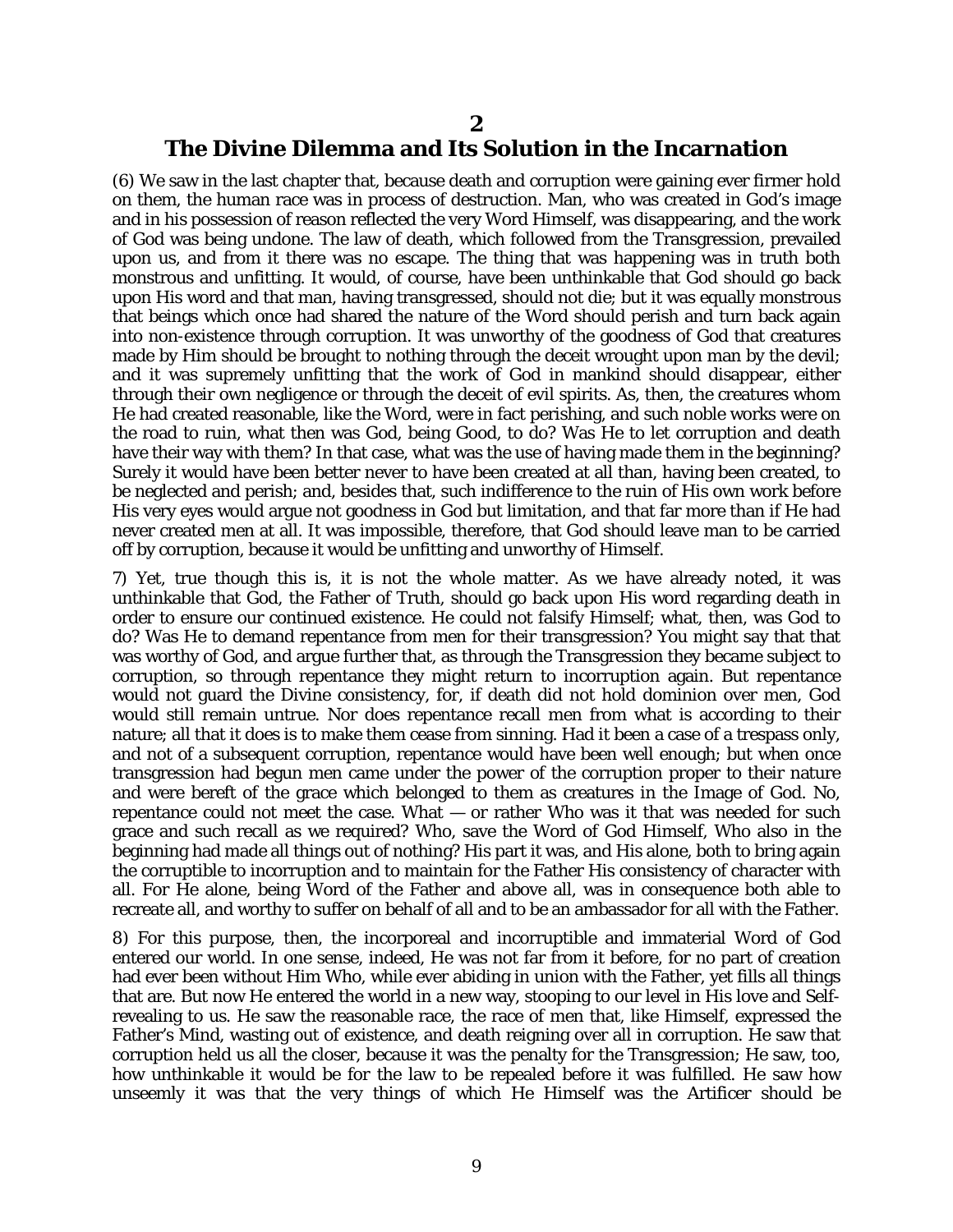disappearing. He saw how the surpassing wickedness of men was mounting up against them; He saw also their universal liability to death. All this He saw and, pitying our race, moved with compassion for our limitation, unable to endure that death should have the mastery, rather than that His creatures should perish and the work of His Father for us men come to nought, He took to Himself a body, a human body even as our own. Nor did He will merely to become embodied or merely to appear; had that been so, He could have revealed His divine majesty in some other and better way. No, He took *our* body, and not only so, but He took it directly from a spotless, stainless virgin, without the agency of human father  $-$  a pure body, untainted by intercourse with man. He, the Mighty One, the Artificer of all, Himself prepared this body in the virgin as a temple for Himself, and took it for His very own, as the instrument through which He was known and in which He dwelt. Thus, taking a body like our own, because all our bodies were liable to the corruption of death, He surrendered His body to death instead of all, and offered it to the Father. This He did out of sheer love for us, so that in His death all might die, and the law of death thereby be abolished because, having fulfilled in His body that for which it was appointed, it was thereafter voided of its power for men. This He did that He might turn again to incorruption men who had turned back to corruption, and make them alive through death by the appropriation of His body and by the grace of His resurrection. Thus He would make death to disappear from them as utterly as straw from fire.

9) The Word perceived that corruption could not be got rid of otherwise than through death; yet He Himself, as the Word, being immortal and the Father's Son, was such as could not die. For this reason, therefore, He assumed a body capable of death, in order that it, through belonging to the Word Who is above all, might become in dying a sufficient exchange for all, and, itself remaining incorruptible through His indwelling, might thereafter put an end to corruption for all others as well, by the grace of the resurrection. It was by surrendering to death the body which He had taken, as an offering and sacrifice free from every stain, that He forthwith abolished death for His human brethren by the offering of the equivalent. For naturally, since the Word of God was above all, when He offered His own temple and bodily instrument as a substitute for the life of all, He fulfilled in death all that was required. Naturally also, through this union of the immortal Son of God with our human nature, all men were clothed with incorruption in the promise of the resurrection. For the solidarity of mankind is such that, by virtue of the Word's indwelling in a single human body, the corruption which goes with death has lost its power over all. You know how it is when some great king enters a large city and dwells in one of its houses; because of his dwelling in that single house, the whole city is honored, and enemies and robbers cease to molest it. Even so is it with the King of all; He has come into our country and dwelt in one body amidst the many, and in consequence the designs of the enemy against mankind have been foiled and the corruption of death, which formerly held them in its power, has simply ceased to be. For the human race would have perished utterly had not the Lord and Savior of all, the Son of God, come among us to put an end to death.

10) This great work was, indeed, supremely worthy of the goodness of God. A king who has founded a city, so far from neglecting it when through the carelessness of the inhabitants it is attacked by robbers, avenges it and saves it from destruction, having regard rather to his own honor than to the people's neglect. Much more, then, the Word of the All-good Father was not unmindful of the human race that He had called to be; but rather, by the offering of His own body He abolished the death which they had incurred, and corrected their neglect by His own teaching. Thus by His own power He restored the whole nature of man. The Savior's own inspired disciples assure us of this. We read in one place: "For the love of Christ constrains us, because we thus judge that, if One died on behalf of all, then all died; and He died for all that we should no longer live to ourselves, but to Him who died and rose again from the dead, even our Lord Jesus Christ.["1](#page-9-0) And again another says: "But we behold Him Who has been made a little

<span id="page-9-0"></span> $\overline{a}$ 1 2Cor 5.14 f.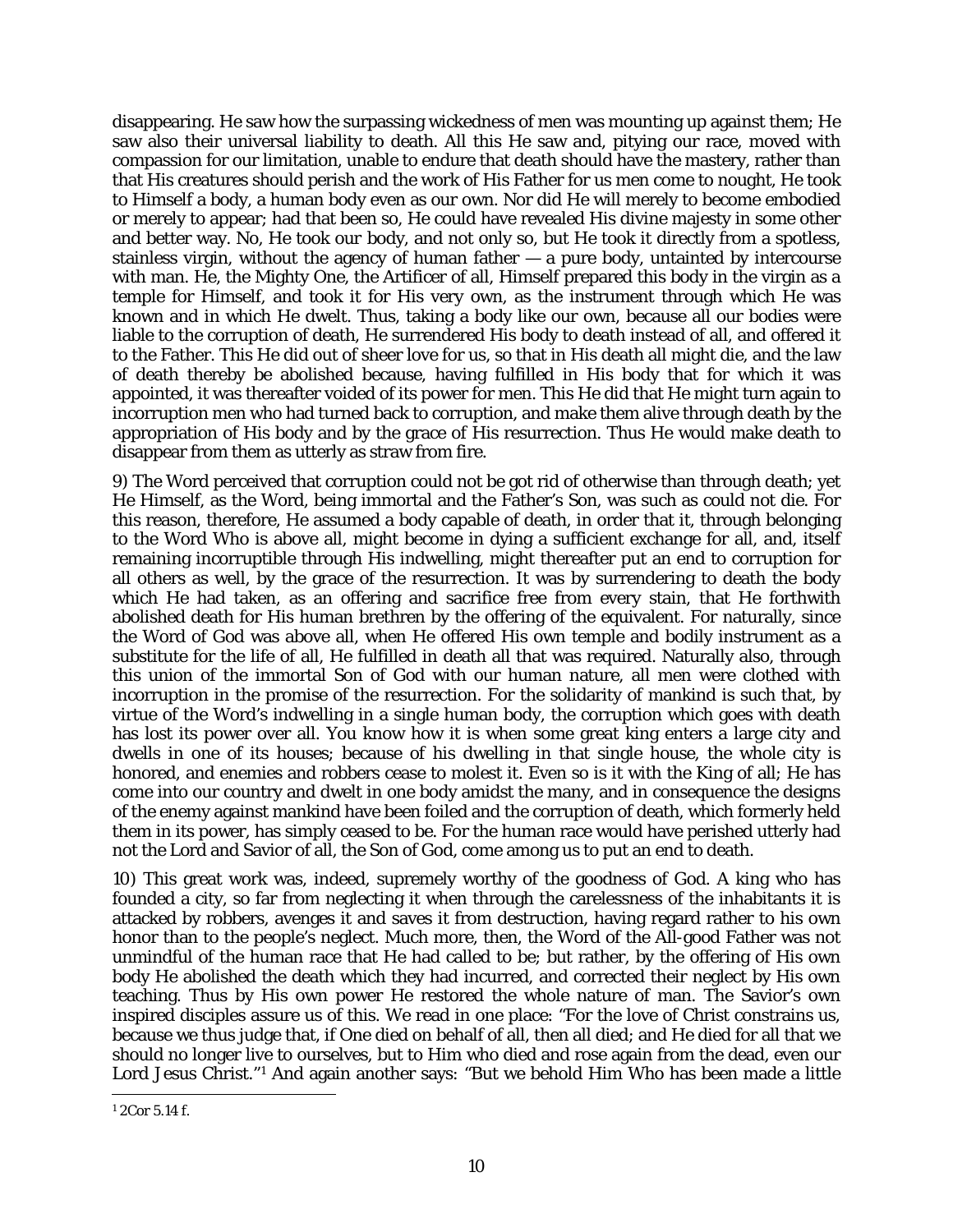lower than the angels, even Jesus, because of the suffering of death crowned with glory and honor, that by the grace of God He should taste of death on behalf of every man." The same writer goes on to point out why it was necessary for God the Word and none other to become Man: "For it became Him, for Whom are all things and through Whom are all things, in bringing many sons to glory, to make the Author of their salvation perfect through suffering."<sup>[2](#page-10-0)</sup> He means that the rescue of mankind from corruption was the proper part only of Him Who made them in the beginning. He points out also that the Word assumed a human body, expressly in order that He might offer it in sacrifice for other like bodies: "Since then the children are sharers in flesh and blood, He also Himself assumed the same, in order that through death He might bring to nothing the one that has the power of death, that is to say, the Devil, and might rescue those who all their lives were enslaved by the fear of death."<sup>[3](#page-10-1)</sup> For by the sacrifice of His own body He did two things: He put an end to the law of death which barred our way; and He made a new beginning of life for us, by giving us the hope of resurrection. By man death has gained its power over men; by the Word made Man death has been destroyed and life raised up anew. That is what Paul says, that true servant of Christ: "For since by man came death, by man came also the resurrection of the dead. Just as in Adam all die, even so in Christ shall all be made alive,"[4](#page-10-2) and so forth. Now, therefore, when we die we no longer do so as men condemned to death, but as those who are even now in process of rising we await the general resurrection of all, "which in its own times He shall show,"<sup>[5](#page-10-3)</sup> even God Who wrought it and bestowed it on us.

This, then, is the first cause of the Savior's becoming Man. There are, however, other things which show how wholly fitting is His blessed presence in our midst; and these we must now go on to consider.

-

<span id="page-10-0"></span><sup>2</sup> Heb 2.9 ff.

<span id="page-10-1"></span><sup>3</sup> Heb 2.14 f.

<span id="page-10-2"></span><sup>4 1</sup>Cor 15.21 f.

<span id="page-10-3"></span><sup>5 1</sup>Tim 6.15.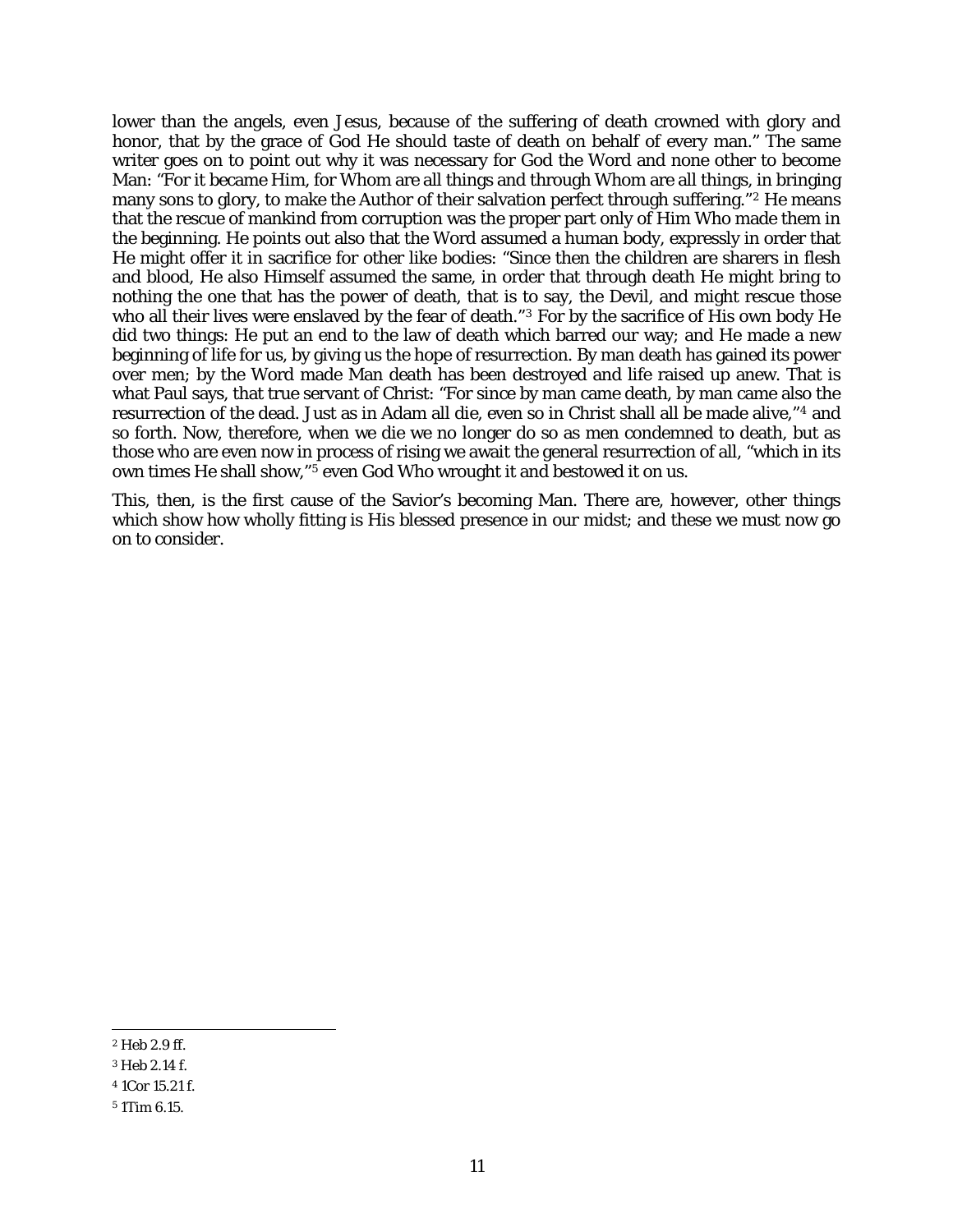# <span id="page-11-0"></span>**3 The Divine Dilemma and Its Solution in the Incarnation**  *continued*

(11) When God the Almighty was making mankind through His own Word, He perceived that they, owing to the limitation of their nature, could not of themselves have any knowledge of their Artificer, the Incorporeal and Uncreated. He took pity on them, therefore, and did not leave them destitute of the knowledge of Himself, lest their very existence should prove purposeless. For of what use is existence to the creature if it cannot know its Maker? How could men be reasonable beings if they had no knowledge of the Word and Reason of the Father, through Whom they had received their being? They would be no better than the beasts, had they no knowledge save of earthly things; and why should God have made them at all, if He had not intended them to know Him? But, in fact, the good God has given them a share in His own Image, that is, in our Lord Jesus Christ, and has made even themselves after the same Image and Likeness. Why? Simply in order that through this gift of Godlikeness in themselves they may be able to perceive the Image Absolute, that is the Word Himself, and through Him to apprehend the Father; which knowledge of their Maker is for men the only really happy and blessed life.

But, as we have already seen, men, foolish as they are, thought little of the grace they had received, and turned away from God. They defiled their own soul so completely that they not only lost their apprehension of God, but invented for themselves other gods of various kinds. They fashioned idols for themselves in place of the truth and reverenced things that are not, rather than God Who is, as St. Paul says, "worshipping the creature rather than the Creator."[1](#page-11-1) Moreover, and much worse, they transferred the honor which is due to God to material objects such as wood and stone, and also to man; and further even than that they went, as we said in our former book. Indeed, so impious were they that they worshipped evil spirits as gods in satisfaction of their lusts. They sacrificed brute beasts and immolated men, as the just due of these deities, thereby bringing themselves more and more under their insane control. Magic arts also were taught among them, oracles in sundry places led men astray, and the cause of everything in human life was traced to the stars as though nothing existed but that which could be seen. In a word, impiety and lawlessness were everywhere, and neither God nor His Word was known. Yet He had not hidden Himself from the sight of men nor given the knowledge of Himself in one way only; but rather He had unfolded it in many forms and by many ways.

12) God knew the limitation of mankind, you see; and though the grace of being made in His Image was sufficient to give them knowledge of the Word and through Him of the Father, as a safeguard against their neglect of this grace, He provided the works of creation also as means by which the Maker might be known. Nor was this all. Man's neglect of the indwelling grace tends ever to increase; and against this further frailty also God made provision by giving them a law, and by sending prophets, men whom they knew. Thus, if they were tardy in looking up to heaven, they might still gain knowledge of their Maker from those close at hand; for men can learn directly about higher things from other men. Three ways thus lay open to them, by which they might obtain the knowledge of God. They could look up into the immensity of heaven, and by pondering the harmony of creation come to know its Ruler, the Word of the Father, Whose all-ruling providence makes known the Father to all. Or, if this was beyond them, they could converse with holy men, and through them learn to know God, the Artificer of all things, the Father of Christ, and to recognize the worship of idols as the negation of the truth and full of all impiety. Or else, in the third place, they could cease from lukewarmness and lead a good life merely by knowing the law. For the law was not given only for the Jews, nor was it solely for

-

<span id="page-11-1"></span><sup>1</sup> Rom 1.25.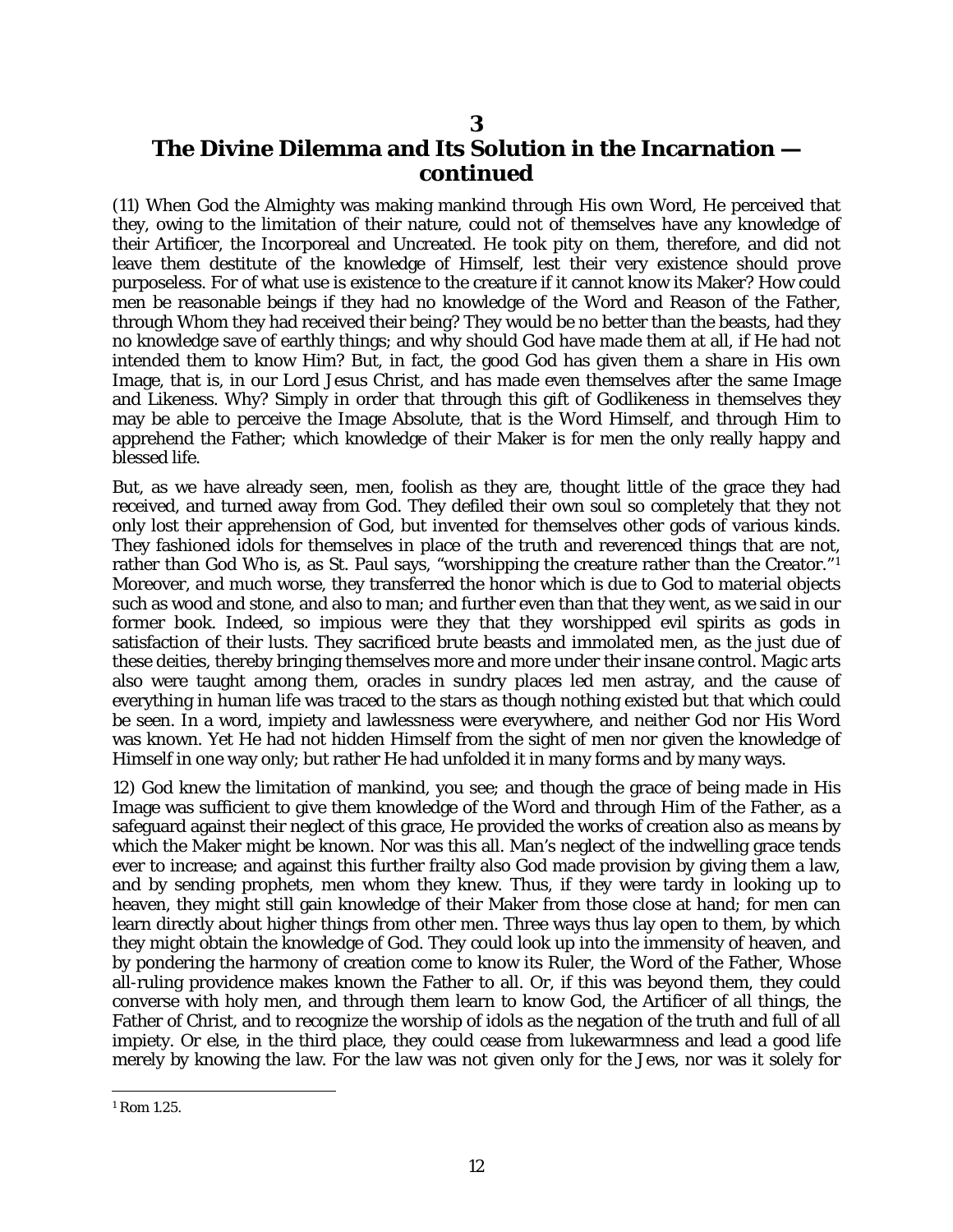their sake that God sent the prophets, though it was to the Jews that they were sent and by the Jews that they were persecuted. The law and the prophets were a sacred school of the knowledge of God and the conduct of the spiritual life for the whole world.

So great, indeed, were the goodness and the love of God. Yet men, bowed down by the pleasures of the moment and by the frauds and illusions of the evil spirits, did not lift up their heads towards the truth. So burdened were they with their wickednesses that they seemed rather to be brute beasts than reasonable men, reflecting the very Likeness of the Word.

13) What was God to do in face of this dehumanising of mankind, this universal hiding of the knowledge of Himself by the wiles of evil spirits? Was He to keep silence before so great a wrong and let men go on being thus deceived and kept in ignorance of Himself? If so, what was the use of having made them in His own Image originally? It would surely have been better for them always to have been brutes, rather than to revert to that condition when once they had shared the nature of the Word. Again, things being as they were, what was the use of their ever having had the knowledge of God? Surely it would have been better for God never to have bestowed it, than that men should subsequently be found unworthy to receive it. Similarly, what possible profit could it be to God Himself, Who made men, if when made they did not worship Him, but regarded others as their makers? This would be tantamount to His having made them for others and not for Himself. Even an earthly king, though he is only a man, does not allow lands that he has colonized to pass into other hands or to desert to other rulers, but sends letters and friends and even visits them himself to recall them to their allegiance, rather than allow His work to be undone. How much more, then, will God be patient and painstaking with His creatures, that they be not led astray from Him to the service of those that are not, and that all the more because such error means for them sheer ruin, and because it is not right that those who had once shared His Image should be destroyed.

What, then, was God to do? What else could He possibly do, being God, but renew His Image in mankind, so that through it men might once more come to know Him? And how could this be done save by the coming of the very Image Himself, our Savior Jesus Christ? Men could not have done it, for they are only made after the Image; nor could angels have done it, for they are not the images of God. The Word of God came in His own Person, because it was He alone, the Image of the Father Who could recreate man made after the Image.

In order to effect this re-creation, however, He had first to do away with death and corruption. Therefore He assumed a human body, in order that in it death might once for all be destroyed, and that men might be renewed according to the Image. The Image of the Father only was sufficient for this need. Here is an illustration to prove it.

14) You know what happens when a portrait that has been painted on a panel becomes obliterated through external stains. The artist does not throw away the panel, but the subject of the portrait has to come and sit for it again, and then the likeness is re-drawn on the same material. Even so was it with the All-holy Son of God. He, the Image of the Father, came and dwelt in our midst, in order that He might renew mankind made after Himself, and seek out His lost sheep, even as He says in the Gospel: "I came to seek and to save that which was lost.<sup>[2](#page-12-0)</sup> This also explains His saying to the Jews: "Unless a man is born anew ..."[3](#page-12-1) a He was not referring to a man's natural birth from his mother, as they thought, but to the re-birth and re-creation of the soul in the Image of God.

Nor was this the only thing which only the Word could do. When the madness of idolatry and irreligion filled the world and the knowledge of God was hidden, whose part was it to teach the

<span id="page-12-0"></span><sup>&</sup>lt;u>.</u> 2 Luk 19.10.

<span id="page-12-1"></span><sup>3</sup> Joh 3.3.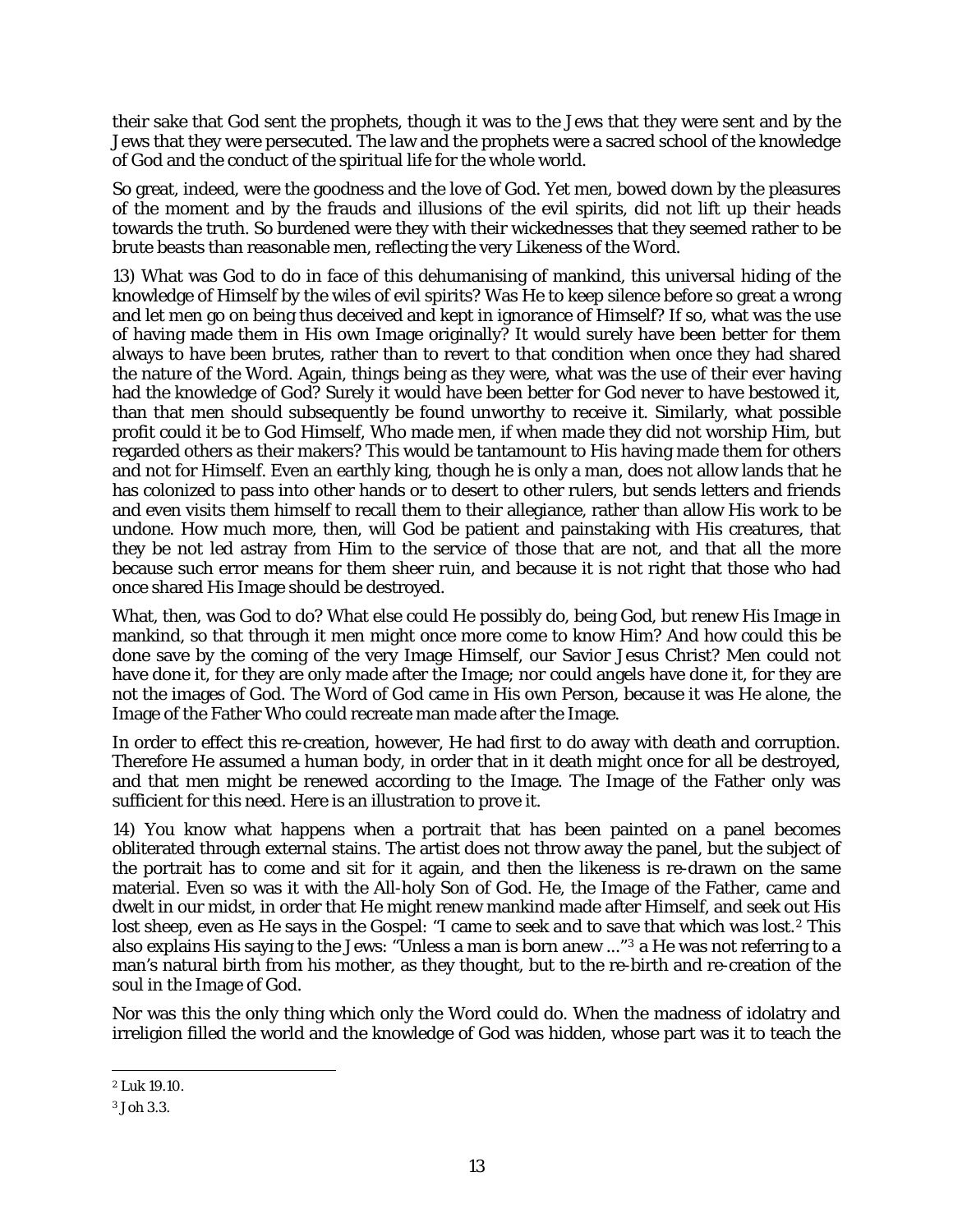world about the Father? Man's, would you say? But men cannot run everywhere over the world, nor would their words carry sufficient weight if they did, nor would they be, unaided, a match for the evil spirits. Moreover, since even the best of men were confused and blinded by evil, how could they convert the souls and minds of others? You cannot put straight in others what is warped in yourself. Perhaps you will say, then, that creation was enough to teach men about the Father. But if that had been so, such great evils would never have occurred. Creation was there all the time, but it did not prevent men from wallowing in error. Once more, then, it was the Word of God, Who sees all that is in man and moves all things in creation, Who alone could meet the needs of the situation. It was His part and His alone, Whose ordering of the universe reveals the Father, to renew the same teaching. But how was He to do it? By the same means as before, perhaps you will say, that is, through the works of creation. But this was proven insufficient. Men had neglected to consider the heavens before, and now they were looking in the opposite direction. Wherefore, in all naturalness and fitness. desiring to do good to men, as Man He dwells, taking to Himself a body like the rest; and through His actions done in that body, as it were on their own level, He teaches those who would not learn by other means to know Himself, the Word of God, and through Him the Father.

15) He deals with them as a good teacher with his pupils, coming down to their level and using simple means. St. Paul says as much: "Because in the wisdom of God the world in its wisdom did not know God, God thought fit through the simplicity of the News proclaimed to save those who believe."[4](#page-13-0) Men had turned from the contemplation of God above, and were looking for Him in the opposite direction, down among created things and things of sense. The Savior of us all, the Word of God, in His great love took to Himself a body and moved as Man among men, meeting their senses, so to speak, half way. He became Himself an object for the senses, so that those who were seeking God in sensible things might apprehend the Father through the works which He, the Word of God, did in the body. Human and human minded as men were, therefore, to whichever side they looked in the sensible world they found themselves taught the truth. Were they awe-stricken by creation? They beheld it confessing Christ as Lord. Did their minds tend to regard men as Gods? The uniqueness of the Savior's works marked Him, alone of men, as Son of God. Were they drawn to evil spirits? They saw them driven out by the Lord and learned that the Word of God alone was God and that the evil spirits were not gods at all. Were they inclined to hero-worship and the cult of the dead? Then the fact that the Savior had risen from the dead showed them how false these other deities were, and that the Word of the Father is the one true Lord, the Lord even of death. For this reason was He both born and manifested as Man, for this He died and rose, in order that, eclipsing by His works all other human deeds, He might recall men from all the paths of error to know the Father. As He says Himself, "I came to seek and to save that which was lost."[5](#page-13-1)

16) When, then, the minds of men had fallen finally to the level of sensible things, the Word submitted to appear in a body, in order that He, as Man, might center their senses on Himself, and convince them through His human acts that He Himself is not man only but also God, the Word and Wisdom of the true God. This is what Paul wants to tell us when he says: "That you, being rooted and grounded in love, may be strong to apprehend with all the saints what is the length and breadth and height and depth, and to know the love of God that surpasses knowledge, so that you may be filled to all the fullness of God."[6](#page-13-2) The Self- revealing of the Word is in every dimension — above, in creation; below, in the Incarnation; in the depth, in Hades; in the breadth, throughout the world. All things have been filled with the knowledge of God.

<u>.</u>

<span id="page-13-0"></span><sup>4 1</sup>Cor 1.21.

<span id="page-13-1"></span><sup>5</sup> Luk 19.10.

<span id="page-13-2"></span><sup>6</sup> Eph 3.17 ff.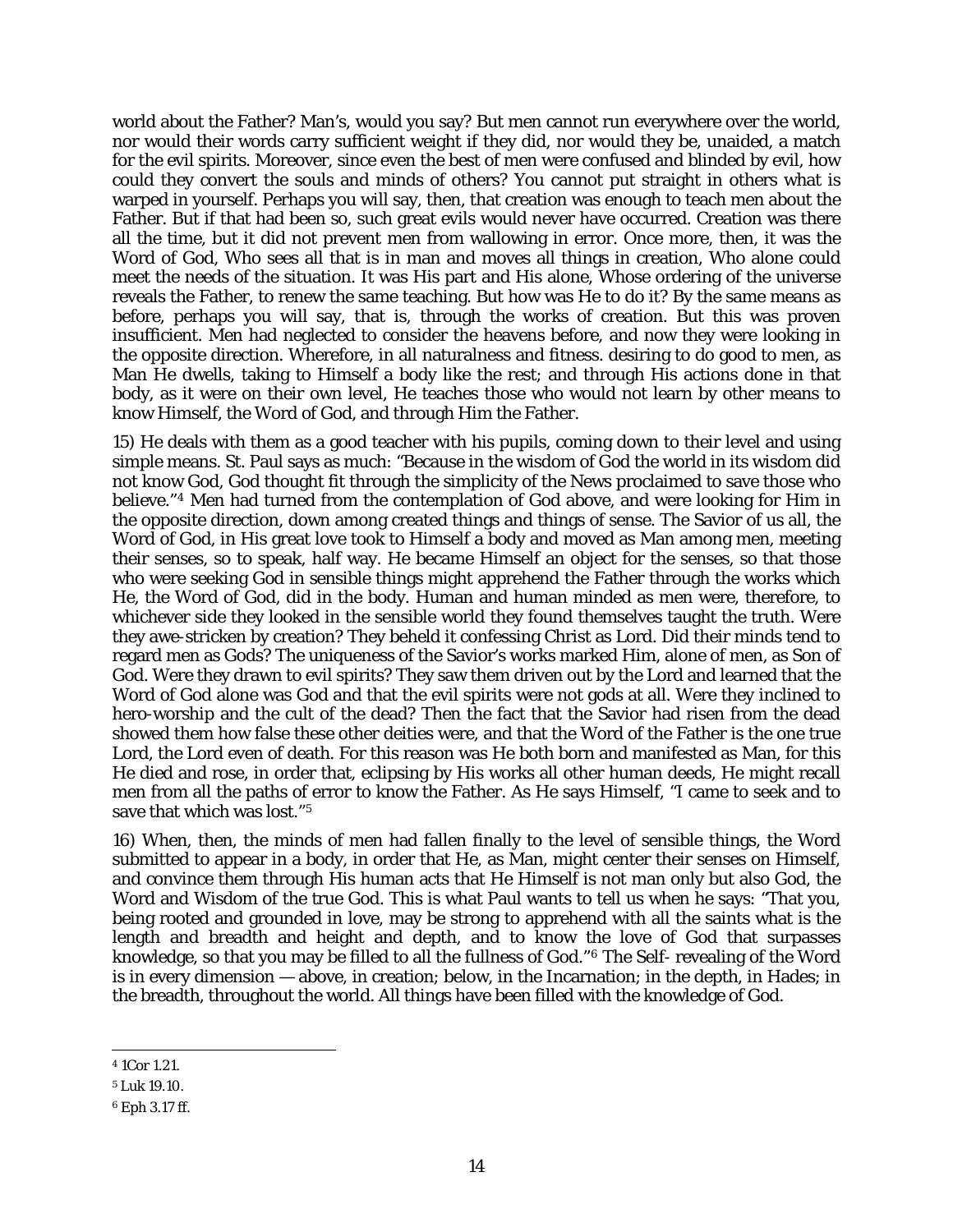For this reason He did not offer the sacrifice on behalf of all immediately He came, for if He had surrendered His body to death and then raised it again at once He would have ceased to be an object of our senses. Instead of that, He stayed in His body and let Himself be seen in it, doing acts and giving signs which showed Him to be not only man, but also God the Word. There were thus two things which the Savior did for us by becoming Man. He banished death from us and made us anew; and, invisible and imperceptible as in Himself He is, He became visible through His works and revealed Himself as the Word of the Father, the Ruler and King of the whole creation.

17) There is a paradox in this last statement which we must now examine. The Word was not hedged in by His body, nor did His presence in the body prevent His being present elsewhere as well. When He moved His body He did not cease also to direct the universe by His Mind and might. No. The marvelous truth is, that being the Word, so far from being Himself contained by anything, He actually contained all things Himself. In creation He is present everywhere, yet is distinct in being from it; ordering, directing, giving life to all, containing all, yet is He Himself the Uncontained, existing solely in His Father. As with the whole, so also is it with the part. Existing in a human body, to which He Himself gives life, He is still Source of life to all the universe, present in every part of it, yet outside the whole; and He is revealed both through the works of His body and through His activity in the world. It is, indeed, the function of soul to *behold* things that are outside the body, but it cannot energize or move them. A man cannot transport things from one place to another, for instance, merely by thinking about them; nor can you or I move the sun and the stars just by sitting at home and looking at them. With the Word of God in His human nature, however, it was otherwise. His body was for Him not a limitation, but an instrument, so that He was both in it and in all things, and outside all things, resting in the Father alone. At one and the same time  $-$  this is the wonder  $-$  as Man He was living a human life, and as Word He was sustaining the life of the universe, and as Son He was in constant union with the Father. Not even His birth from a virgin, therefore, changed Him in any way, nor was He defiled by being in the body. Rather, He sanctified the body by being in it. For His being in everything does not mean that He shares the nature of everything, only that He gives all things their being and sustains them in it. Just as the sun is not defiled by the contact of its rays with earthly objects, but rather enlightens and purifies them, so He Who made the sun is not defiled by being made known in a body, but rather the body is cleansed and quickened by His indwelling, "Who did no sin, nor was guile found in His mouth."[7](#page-14-0)

18) You must understand, therefore, that when writers on this sacred theme speak of Him as eating and drinking and being born, they mean that the body, as a body, was born and sustained with the food proper to its nature; while God the Word, Who was united with it, was at the same time ordering the universe and revealing Himself through His bodily acts as not man only but God. Those acts are rightly said to be His acts, because the body which did them did indeed belong to Him and none other; moreover, it was right that they should be thus attributed to Him as Man, in order to show that His body was a real one and not merely an appearance. From such ordinary acts as being born and taking food, He was recognized as being actually present in the body; but by the extraordinary acts which He did through the body He proved Himself to be the Son of God. That is the meaning of His words to the unbelieving Jews: "If I do not the works of My Father, believe Me not; but if I do, even if you believe not Me, believe My works, that you may know that the Father is in Me and I in the Father."

Invisible in Himself, He is known from the works of creation; so also, when His Godhead is veiled in human nature, His bodily acts still declare Him to be not man only, but the Power and Word of God. To speak authoritatively to evil spirits, for instance, and to drive them out, is not human but divine; and who could see-Him curing all the diseases to which mankind is prone,

<span id="page-14-0"></span><sup>&</sup>lt;u>.</u> 7 1Pet 2.22.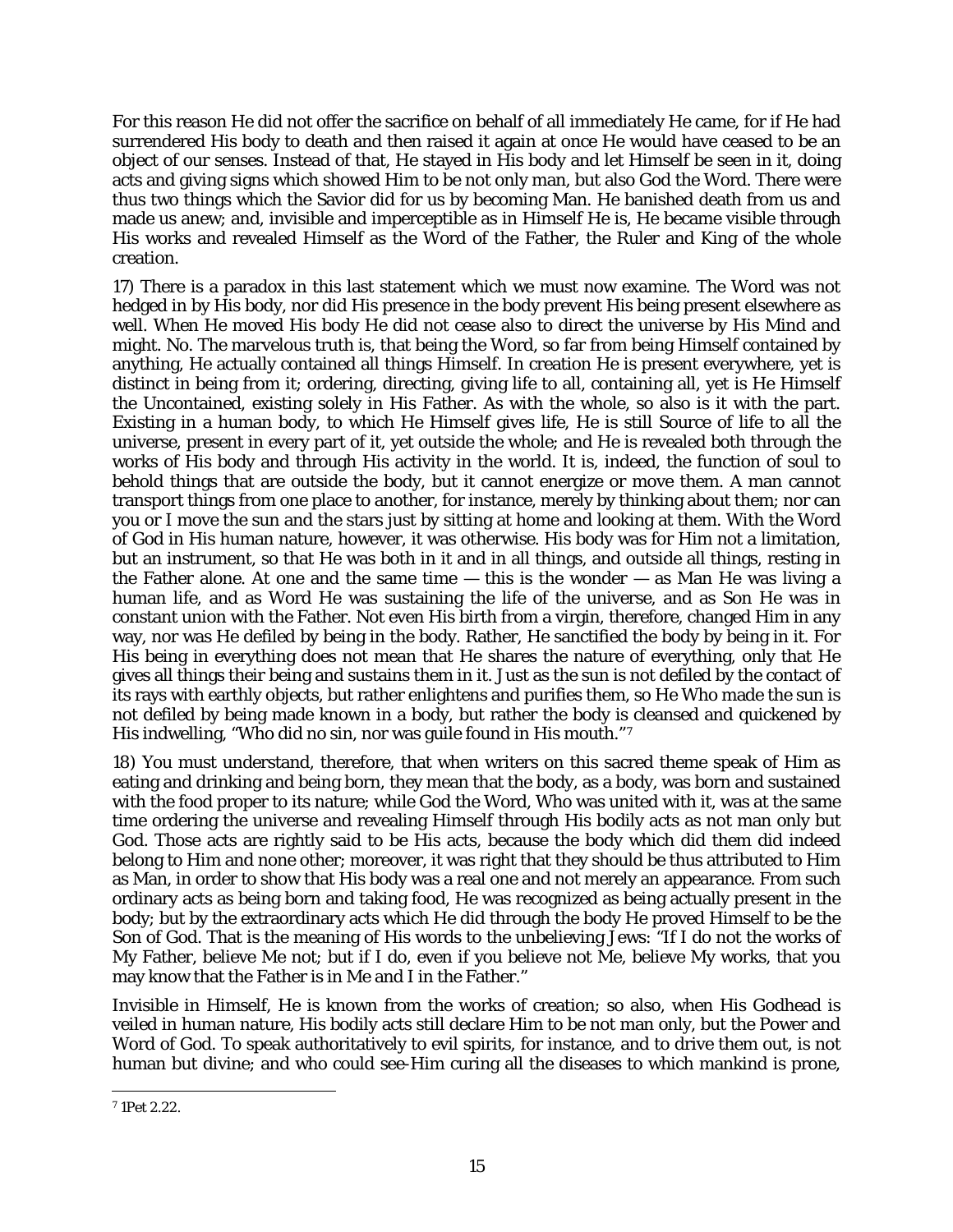and still deem Him mere man and not also God? He cleansed lepers, He made the lame to walk, He opened the ears of the deaf and the eyes of the blind, there was no sickness or weakness that-He did not drive away. Even the most casual observer can see that these were acts of God. The healing of the man born blind, for instance, who but the Father and Artificer of man, the Controller of his whole being, could thus have restored the faculty denied at birth? He Who did thus must surely be Himself the Lord of birth. This is proved also at the outset of His becoming Man. He formed His own body from the virgin; and that is no small proof of His Godhead, since He Who made that was the Maker of all else. And would not anyone infer from the fact of that body being begotten of a virgin only, without human father, that He Who appeared in it was also the Maker and Lord of all beside?

Again, consider the miracle at Cana. Would not anyone who saw the substance of water transmuted into wine understand that He Who did it was the Lord and Maker of the water that He changed? It was for the same reason that He walked on the sea as on dry land — to prove to the onlookers that He had mastery over all. And the feeding of the multitude, when He made little into much, so that from five loaves five thousand mouths were filled — did not that prove Him none other than the very Lord Whose Mind is over all?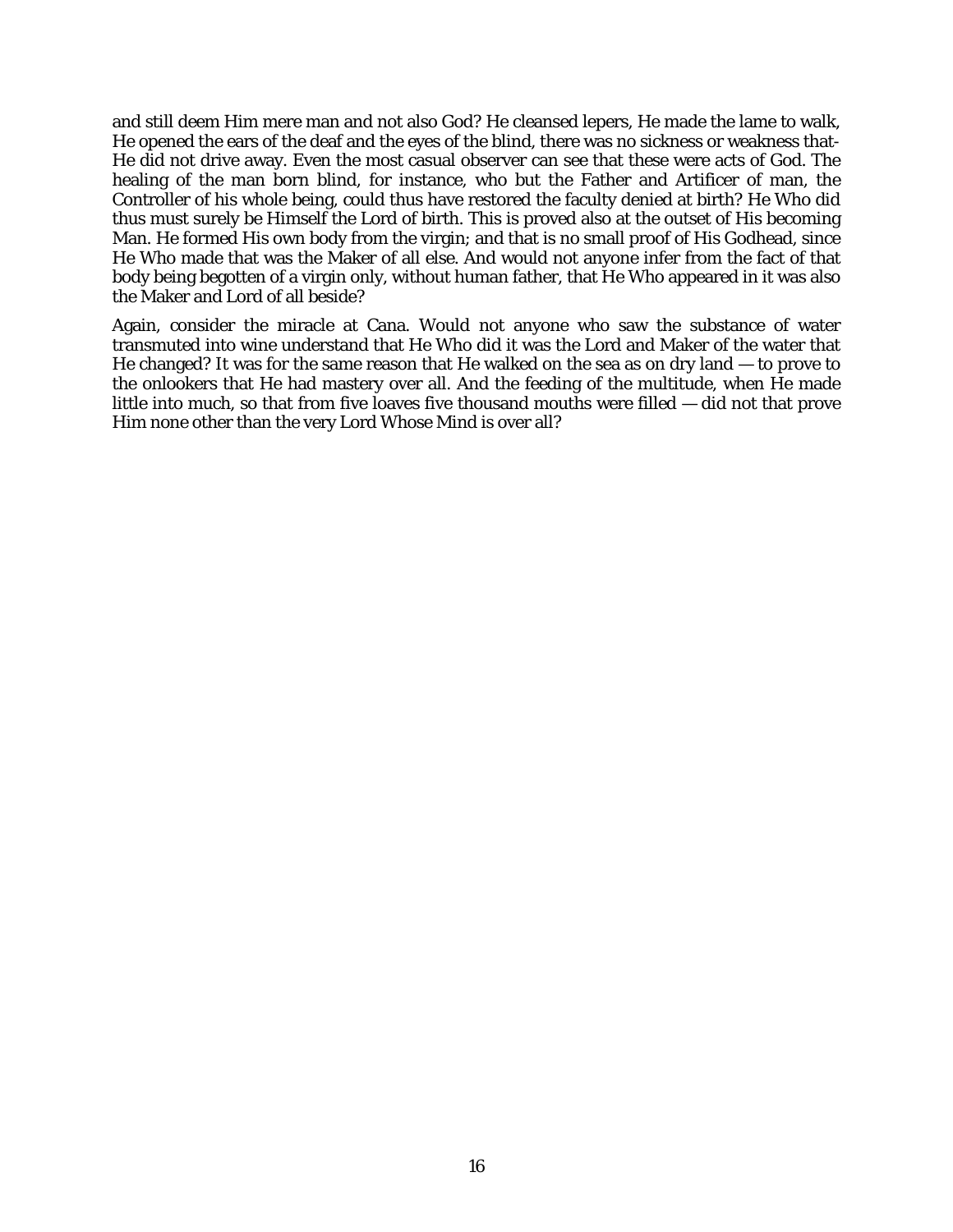# **4 The Death of Christ**

<span id="page-16-0"></span>(19) All these things the Savior thought fit to do, so that, recognizing His bodily acts as works of God, men who were blind to His presence in creation might regain knowledge of the Father. For, as I said before, who that saw His authority over evil spirits and their response to it could doubt that He was, indeed, the Son, the Wisdom and the Power of God? Even the very creation broke silence at His behest and, marvelous to relate, confessed with one voice before the cross, that monument of victory, that He Who suffered thereon in the body was not man only, but Son of God and Savior of all. The sun veiled his face, the earth quaked, the mountains were rent asunder, all men were stricken with awe. These things showed that Christ on the cross was God, and that all creation was His slave and was bearing witness by its fear to the presence of its Master.

Thus, then, God the Word revealed Himself to men through His works. We must next consider the end of His earthly life and the nature of His bodily death. This is, indeed, the very center of our faith, and everywhere you hear men speak of it; by it, too, no less than by His other acts, Christ is revealed as God and Son of God.

20) We have dealt as far as circumstances and our own understanding permit with the reason for His bodily manifestation. We have seen that to change the corruptible to incorruption was proper to none other than the Savior Himself, Who in the beginning made all things out of nothing; that only the Image of the Father could re-create the likeness of the Image in men, that none save our Lord Jesus Christ could give to mortals immortality, and that only the Word Who orders all things and is alone the Father's true and sole-begotten Son could teach men about Him and abolish the worship of idols But beyond all this, there was a debt owing which must needs be paid; for, as I said before, all men were due to die. Here, then, is the second reason why the Word dwelt among us, namely that having proved His Godhead by His works, He might offer the sacrifice on behalf of all, surrendering His own temple to death in place of all, to settle man's account with death and free him from the primal transgression. In the same act also He showed Himself mightier than death, displaying His own body incorruptible as the first-fruits of the resurrection.

You must not be surprised if we repeat ourselves in dealing with this subject. We are speaking of the good pleasure of God and of the things which He in His loving wisdom thought fit to do, and it is better to put the same thing in several ways than to run the risk of leaving something out. The body of the Word, then, being a real human body, in spite of its having been uniquely formed from a virgin, was of itself mortal and, like other bodies, liable to death. But the indwelling of the Word loosed it from this natural liability, so that corruption could not touch it. Thus it happened that two opposite marvels took place at once: the death of all was consummated in the Lord's body; yet, because the Word was in it, death and corruption were in the same act utterly abolished. Death there had to be, and death for all, so that the due of all might be paid. Wherefore, the Word, as I said, being Himself incapable of death, assumed a mortal body, that He might offer it as His own in place of all, and suffering for the sake of all through His union with it, "might bring to nothing the one that had the power of death, that is, the devil, and might deliver those who all their lifetime were enslaved by the fear of death."[1](#page-16-1)

21) Have no fears then. Now that the common Savior of all has died on our behalf, we who believe in Christ no longer die, as men died aforetime, in fulfillment of the threat of the law. That condemnation has come to an end; and now that, by the grace of the resurrection, corruption has been banished and done away, we are loosed from our mortal bodies in God's good time for each, so that we may obtain thereby a better resurrection. Like seeds cast into the earth, we do not perish in our dissolution, but like them shall rise again, death having been

 $\overline{a}$ 

<span id="page-16-1"></span><sup>1</sup> Heb 2.14 f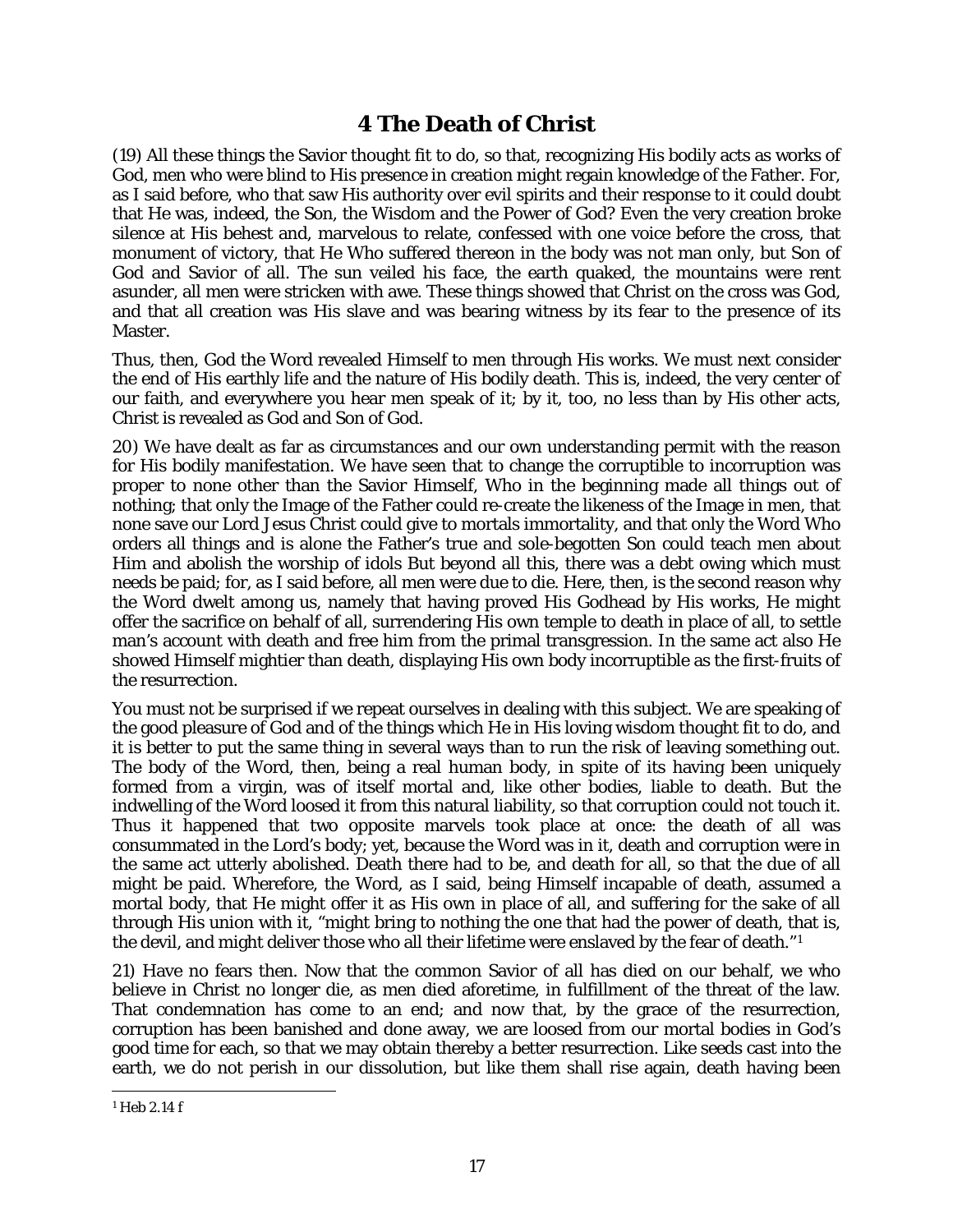brought to nought by the grace of the Savior. That is why blessed Paul, through whom we all have surety of the resurrection, says: "This corruptible must put on incorruption and this mortal must put on immortality; but when this corruptible has put on incorruption and this mortal has on immortality, then it shall be brought to pass the saying that is written, 'Death is swallowed up in victory. O Death, where is your sting? O Grave, where is your victory?'"[2](#page-17-0)

"Well then," some people may say, "if the essential thing was that He should surrender His body to death in place of all, why did He not do so as Man privately, without going to the length of public crucifixion? Surely it would have been more suitable for Him to have laid aside His body with honor than to endure so shameful a death." But look at this argument closely, and see how merely human it is, whereas what the Savior did was truly divine and worthy of His Godhead for several reasons. The first is this. The death of men under ordinary circumstances is the result of their natural weakness. They are essentially impermanent, so after a time they fall ill and when worn out they die. But the Lord is not like that. He is not weak, He is the Power of God and Word of God and Very Life Itself. If He had died quietly in His bed like other men it would have looked as if He did so in accordance with His nature, and as though He was indeed no more than other men. But because He was Himself Word and Life and Power His body was made strong, and because the death had to be accomplished, He took the occasion of perfecting His sacrifice not from Himself, but from others. How could He fall sick, Who had healed others? Or how could that body weaken and fail by means of which others are made strong? Here, again, you may say, "Why did He not prevent death, as He did sickness?" Because it was precisely in order to be able to die that He had taken a body, and to prevent the death would have been to impede the resurrection. And as to the unsuitability of sickness for His body, as arguing weakness, you may say, "Did He then not hunger?" Yes, He hungered, because that was the property of His body, but He did not die of hunger because He Whose body hungered was the Lord. Similarly, though He died to ransom all, He did not see corruption. His body rose in perfect soundness, for it was the body of none other than the Life Himself.

22) Someone else might say, perhaps, that it would have been better for the Lord to have avoided the designs of the Jews against Him, and so to have guarded His body from death altogether. But see how unfitting this also would have been for Him. Just as it would not have been fitting for Him to give His body to death by His own hand, being Word and being Life, so also it was not consonant with Himself that He should avoid the death inflicted by others. Rather, He pursued it to the uttermost, and in pursuance of His nature neither laid aside His body of His own accord nor escaped the plotting Jews. And this action showed no limitation or weakness in the Word; for He both waited for death in order to make an end of it, and hastened to accomplish it as an offering on behalf of all. Moreover, as it was the death of all mankind that the Savior came to accomplish, not His own, He did not lay aside His body by an individual act of dying, for to Him, as Life, this simply did not belong; but He accepted death at the hands of men, thereby completely to destroy it in His own body.

There are some further considerations which enable one to understand why the Lord's body had such an end. The supreme object of His coming was to bring about the resurrection of the body. This was to be the monument to His victory over death, the assurance to all that He had Himself conquered corruption and that their own bodies also would eventually be incorrupt; and it was in token of that and as a pledge of the future resurrection that He kept His body incorrupt. But there again, if His body had fallen sick and the Word had left it in that condition, how unfitting it would have been! Should He Who healed the bodies of others neglect to keep His own in health? How would His miracles of healing be believed, if this were so? Surely people would either laugh at Him as unable to dispel disease or else consider Him lacking in proper human feeling because He could do so, but did not.

<span id="page-17-0"></span> $\ddot{\phantom{a}}$ 2 1Cor 15.53 ff.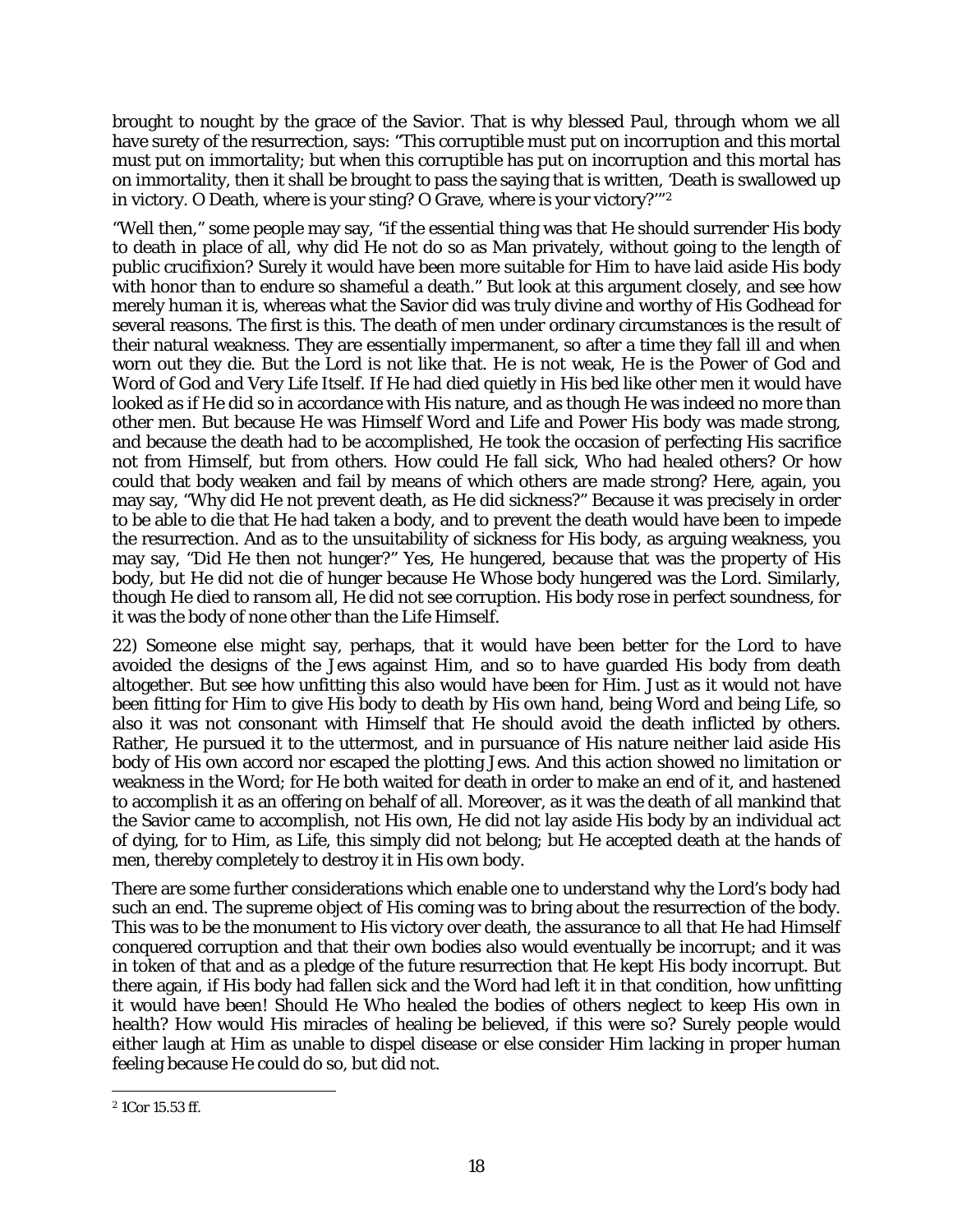23) Then, again, suppose without any illness He had just concealed His body somewhere, and then suddenly reappeared and said that He had risen from the dead. He would have been regarded merely as a teller of tales, and because there was no witness of His death, nobody would believe His resurrection. Death had to precede resurrection, for there could be no resurrection without it. A secret and unwitnessed death would have left the resurrection without any proof or evidence to support it. Again, why should He die a secret death, when He proclaimed the fact of His rising openly? Why should He drive out evil spirits and heal the man blind from birth and change water into wine, all publicly, in order to convince men that He was the Word, and not also declare publicly that incorruptibility of His mortal body, so that He might Himself be believed to be the Life? And how could His disciples have had boldness in speaking of the resurrection unless they could state it as a fact that He had first died? Or how could their hearers be expected to believe their assertion, unless they themselves also had witnessed His death? For if the Pharisees at the time refused to believe and forced others to deny also, though the things had happened before their very eyes, how many excuses for unbelief would they have contrived, if it had taken place secretly? Or how could the end of death and the victory over it have been declared, had not the Lord thus challenged it before the sight of all, and by the incorruption of His body proved that henceforward it was annulled and void?

24) There are some other possible objections that must be answered. Some might urge that, even granting the necessity of a public death for subsequent belief in the resurrection, it would surely have been better for Him to have arranged an honorable death for Himself, and so to have avoided the ignominy of the cross. But even this would have given ground for suspicion that His power over death was limited to the particular kind of death which He chose for Himself; and that again would furnish excuse for disbelieving the resurrection. Death came to His body, therefore, not from Himself but from enemy action, in order that the Savior might utterly abolish death in whatever form they offered it to Him. A generous wrestler, virile and strong, does not himself choose his antagonists, lest it should be thought that of some of them he is afraid. Rather, he lets the spectators choose them, and that all the more if these are hostile, so that he may overthrow whomsoever they match against him and thus vindicate his superior strength. Even so was it with Christ. He, the Life of all, our Lord and Savior, did not arrange the manner of his own death lest He should seem to be afraid of some other kind. No. He accepted and bore upon the cross a death inflicted by others, and those others His special enemies, a death which to them was supremely terrible and by no means to be faced; and He did this in order that, by destroying even this death, He might Himself be believed to be the Life, and the power of death be recognized as finally annulled. A marvelous and mighty paradox has thus occurred, for the death which they thought to inflict on Him as dishonor and disgrace has become the glorious monument to death's defeat. Therefore it is also, that He neither endured the death of John, who was beheaded, nor was He sawn asunder, like Isaiah: even in death He preserved His body whole and undivided, so that there should be no excuse hereafter for those who would divide the Church.

25) So much for the objections of those outside the Church. But if any honest Christian wants to know why He suffered death on the cross and not in some other way, we answer thus: in no other way was it expedient for us, indeed the Lord offered for our sakes the one death that was supremely good. He had come to bear the curse that lay on us; and how could He "become a curse"[3](#page-18-0) otherwise than by accepting the accursed death? And that death is the cross, for it is written "Cursed is every one that hangs on tree."<sup>[4](#page-18-1)</sup> Again, the death of the Lord is the ransom of all, and by it "the middle wall of partition"<sup>[5](#page-18-2)</sup> is broken down and the call of the Gentiles comes

<span id="page-18-0"></span><sup>&</sup>lt;u>.</u> 3 Gal 3.13.

<span id="page-18-1"></span><sup>4</sup> Gal 3.13.

<span id="page-18-2"></span><sup>5</sup> Eph 2.14.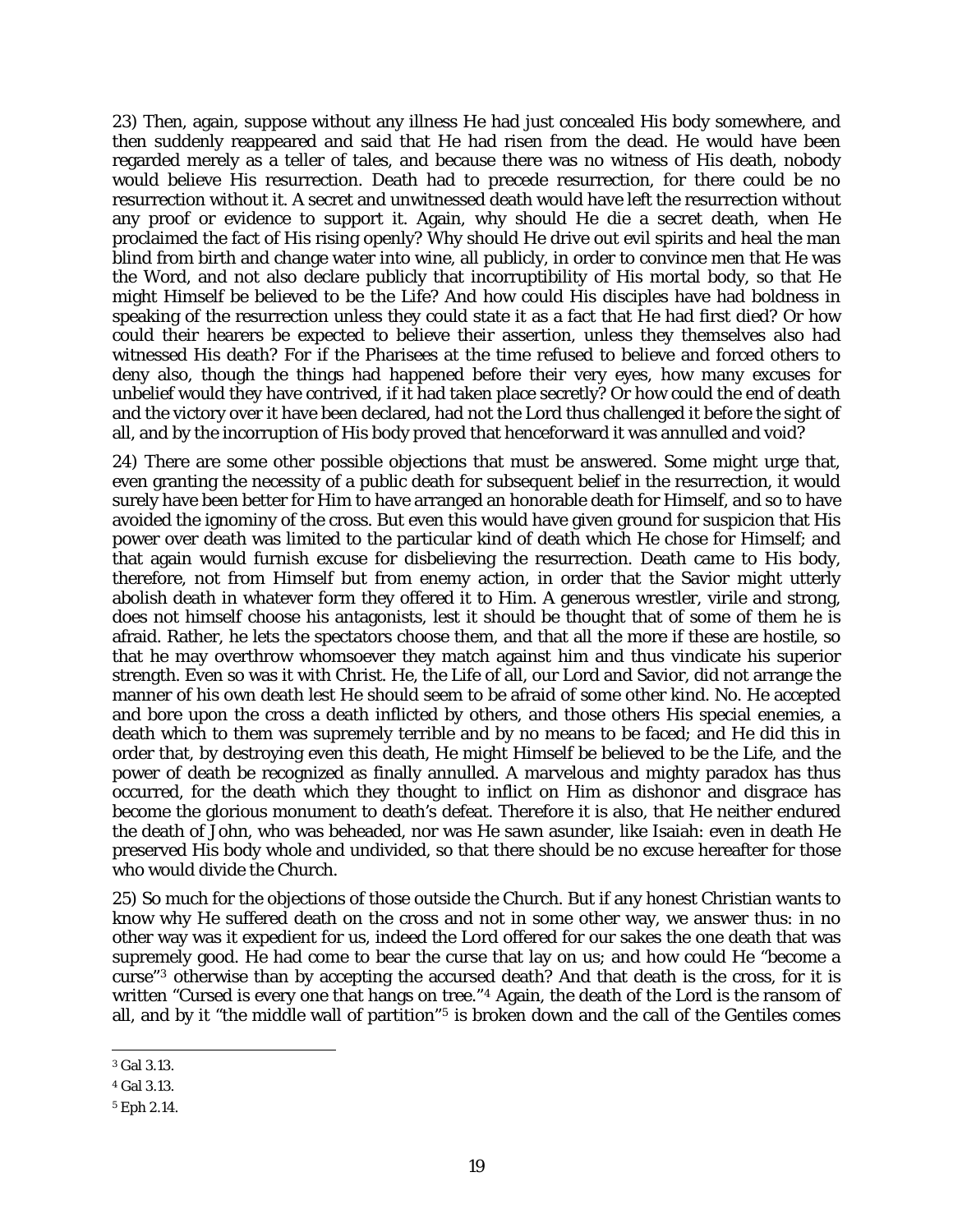about. How could He have called us if He had not been crucified, for it is only on the cross that a man dies with arms outstretched? Here, again, we see the fitness of His death and of those outstretched arms: it was that He might draw His ancient people with the one and the Gentiles with the other, and join both together in Himself. Even so, He foretold the manner of His redeeming death, "I, if I am lifted up, will draw all men to Myself."[6](#page-19-0) Again, the air is the sphere of the devil, the enemy of our race who, having fallen from heaven, endeavors with the other evil spirits who shared in his disobedience both to keep souls from the truth and to hinder the progress of those who are trying to follow it. The apostle refers to this when he says, "According to the prince of the power of the air, of the spirit that now works in the sons of disobedience."<sup>[7](#page-19-1)</sup> But the Lord came to overthrow the devil and to purify the air and to make "a way" for us up to heaven, as the apostle says, "through the veil, that is to say, His flesh."<sup>[8](#page-19-2)</sup> This had to be done through death, and by what other kind of death could it be done, save by a death in the air, that is, on the cross? Here, again, you see how right and natural it was that the Lord should suffer thus; for being thus "lifted up," He cleansed the air from all the evil influences of the enemy. "I beheld Satan as lightning falling,"<sup>[9](#page-19-3)</sup> He says; and thus He re-opened the road to heaven, saying again, "Lift up your gates, O you princes, and be you lifted up, you everlasting doors."[10](#page-19-4) For it was not the Word Himself Who needed an opening of the gates, He being Lord of all, nor was any of His works closed to their Maker. No, it was we who needed it, we whom He Himself upbore in His own body — that body which He first offered to death on behalf of all, and then made through it a path to heaven.

<span id="page-19-0"></span>l 6 Joh 12.32.

<span id="page-19-1"></span><sup>7</sup> Eph 2.2.

<span id="page-19-2"></span><sup>8</sup> Heb 10.20.

<span id="page-19-3"></span><sup>9</sup> Luk 10.18.

<span id="page-19-4"></span><sup>10</sup> Psa 24.7.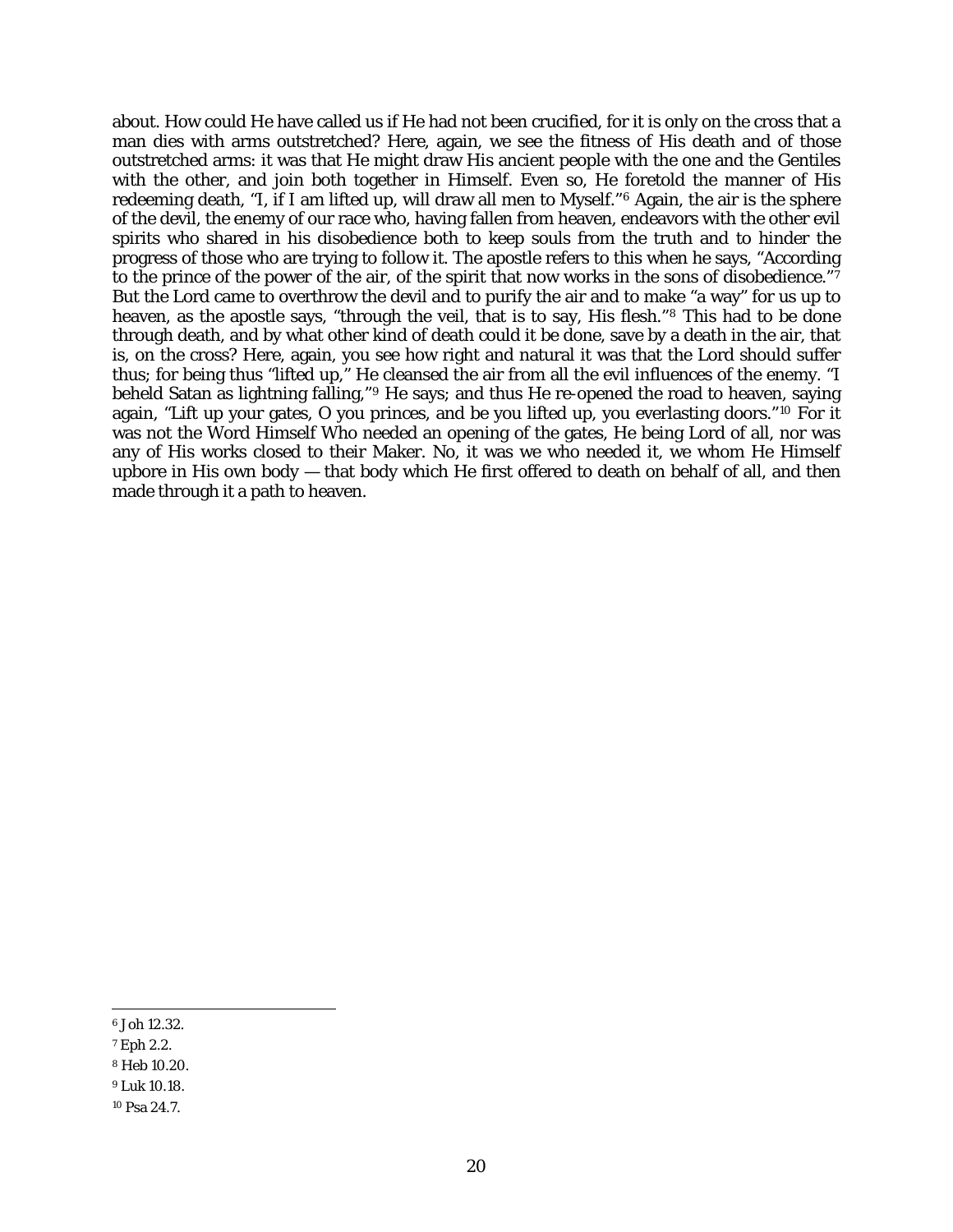#### **5 The Resurrection**

<span id="page-20-0"></span>(26) Fitting indeed, then, and wholly consonant was the death on the cross for us; and we can see how reasonable it was, and why it is that the salvation of the world could be accomplished in no other way. Even on the cross He did not hide Himself from sight; rather, He made all creation witness to the presence of its Maker. Then, having once let it be seen that it was truly dead, He did not allow that temple of His body to linger long, but forthwith on the third day raised it up, impassable and incorruptible, the pledge and token of His victory.

It was, of course, within His power thus to have raised His body and displayed it as alive directly after death. But the all-wise Savior did not do this, lest some should deny that it had really or completely died. Besides this, had the interval between His death and resurrection been but two days, the glory of His incorruption might not have appeared. He waited one whole day to show that His body was really dead, and then on the third day showed it incorruptible to all. The interval was no longer, lest people should have forgotten about it and grown doubtful whether it were in truth the same body. No, while the affair was still ringing in their ears and their eyes were still straining and their minds in turmoil, and while those who had put Him to death were still on the spot and themselves witnessing to the fact of it, the Son of God after three days showed His once dead body immortal and incorruptible; and it was evident to all that it was from no natural weakness that the body which the Word indwelt had died, but in order that in it by the Savior's power death might be done away.

(27) A very strong proof of this destruction of death and its conquest by the cross is supplied by a present fact, namely this. All the disciples of Christ despise death; they take the offensive against it and, instead of fearing it, by the sign of the cross and by faith in Christ trample on it as on something dead. Before the divine sojourn of the Savior, even the holiest of men were afraid of death, and mourned the dead as those who perish. But now that the Savior has raised His body, death is no longer terrible, but all those who believe in Christ tread it underfoot as nothing, and prefer to die rather than to deny their faith in Christ, knowing full well that when they die they do not perish, but live indeed, and become incorruptible through the resurrection. But that devil who of old wickedly exulted in death, now that the pains of death are loosed, he alone it is who remains truly dead. There is proof of this too; for men who, before they believe in Christ, think death horrible and are afraid of it, once they are converted despise it so completely that they go eagerly to meet it, and themselves become witnesses of the Savior's resurrection from it. Even children hasten thus to die, and not men only, but women train themselves by bodily discipline to meet it. So weak has death become that even women, who used to be taken in by it, mock at it now as a dead thing robbed of all its strength. Death has become like a tyrant who has been completely conquered by the legitimate monarch; bound hand and foot the passers-by sneer at him, hitting him and abusing him, no longer afraid of his cruelty and rage, because of the king who has conquered him. So has death been conquered and branded for what it is by the Savior on the cross. It is bound hand and foot, all who are in Christ trample it as they pass and as witnesses to Him deride it, scoffing and saying, "O Death, where is your victory? O Grave, where is your sting?[1](#page-20-1)

(28) Is this a slender proof of the impotence of death, do you think? Or is it a slight indication of the Savior's victory over it, when boys and young girls who are in Christ look beyond this present life and train themselves to die? Every one is by nature afraid of death and of bodily dissolution; the marvel of marvels is that he who is enfolded in the faith of the cross despises this natural fear and for the sake of the cross is no longer cowardly in face of it. The natural property of fire is to burn. Suppose, then, that there was a substance such as the Indian asbestos is said to be,

<u>.</u>

<span id="page-20-1"></span><sup>1 1</sup>Cor 15.55.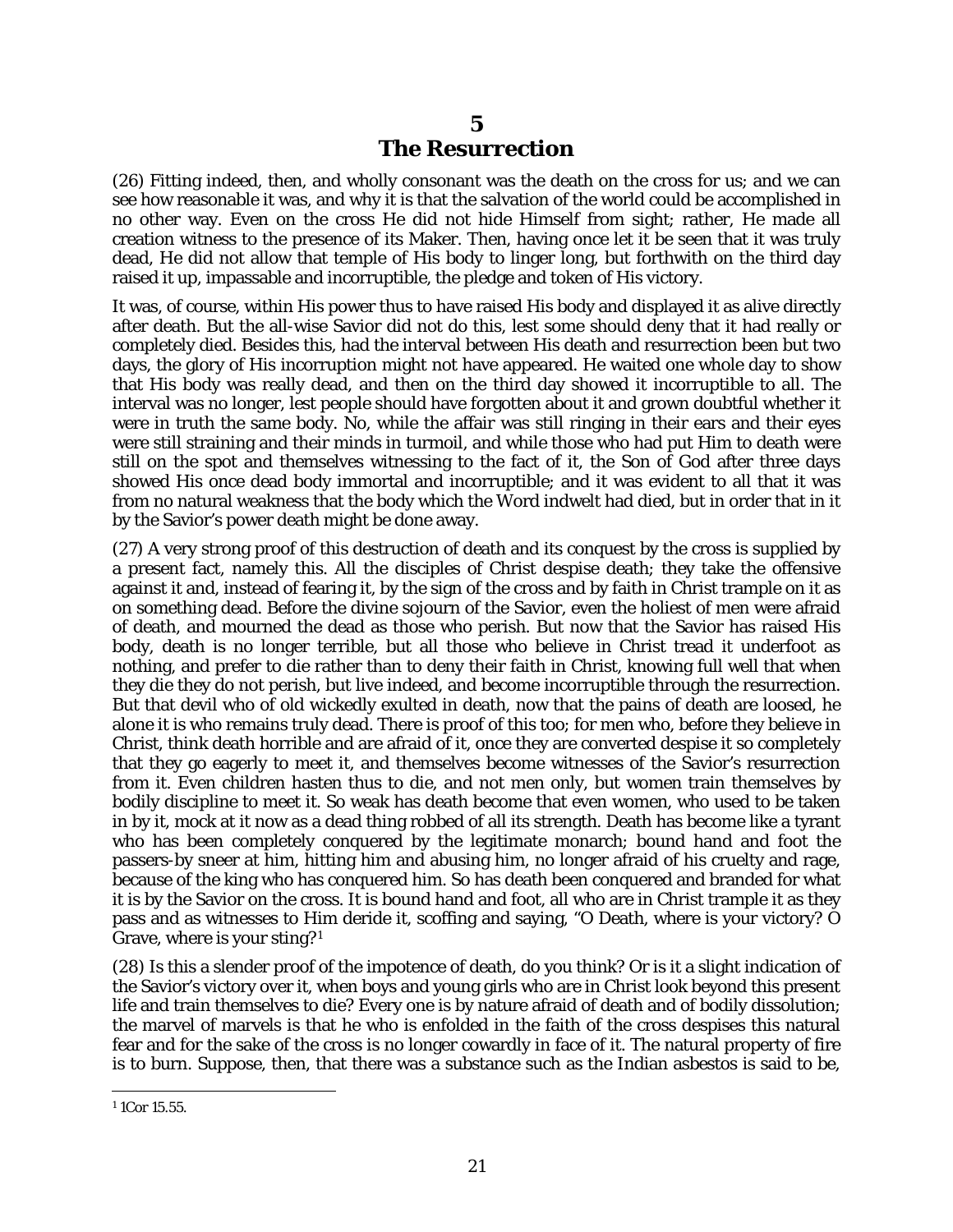which had no fear of being burnt, but rather displayed the impotence of the fire by proving itself unburnable. If anyone doubted the truth of this, all he need do would be to wrap himself up in the substance in question and then touch the fire. Or, again, to revert to our former figure, if anyone wanted to see the tyrant bound and helpless, who used to be such a terror to others, he could do so simply by going into the country of the tyrant's conqueror. Even so, if anyone still doubts the conquest of death, after so many proofs and so many martyrdoms in Christ and such daily scorn of death by His truest servants, he certainly does well to marvel at so great a thing, but he must not be obstinate in unbelief and disregard of plain facts. No, he must be like the man who wants to prove the property of the asbestos, and like him who enters the conqueror's dominions to see the tyrant bound. He must embrace the faith of Christ, this disbeliever in the conquest of death, and come to His teaching. Then he will see how impotent death is and how completely conquered. Indeed, there have been many former unbelievers and deriders who, after they became believers, so scorned death as even themselves to become martyrs for Christ's sake.

(29) If, then, it is by the sign of the cross and by faith in Christ that death is trampled underfoot, it is clear that it is Christ Himself and none other Who is the Archvictor over death and has robbed it of its power. Death used to be strong and terrible, but now, since the sojourn of the Savior and the death and resurrection of His body, it is despised; and obviously it is by the very Christ Who mounted on the cross that it has been destroyed and vanquished finally. When the sun rises after the night and the whole world is lit up by it, nobody doubts that it is the sun which has thus shed its light everywhere and driven away the dark. Equally clear is it, since this utter scorning and trampling down of death has ensued upon the Savior's manifestation in the body and His death on the cross, that it is He Himself Who brought death to nought and daily raises monuments to His victory in His own disciples. How can you think otherwise, when you see men naturally weak hastening to death, unafraid at the prospect of corruption, fearless of the descent into Hades, even indeed with eager soul provoking it, not shrinking from tortures, but preferring thus to rush on death for Christ's sake, rather than to remain in this present life? If you see with your own eyes men and women and children, even, thus welcoming death for the sake of Christ's religion, how can you be so utterly silly and incredulous and maimed in your mind as not to realize that Christ, to Whom these all bear witness, Himself gives the victory to each, making death completely powerless for those who hold His faith and bear the sign of the cross? No one in his senses doubts that a snake is dead when he sees it trampled underfoot, especially when he knows how savage it used to be; nor, if he sees boys making fun of a lion, does he doubt that the brute is either dead or completely bereft of strength. These things can be seen with our own eyes, and it is the same with the conquest of death. Doubt no longer, then, when you see death mocked and scorned by those who believe in Christ, that by Christ death was destroyed, and the corruption that goes with it resolved and brought to end.

(30) What we have said is, indeed, no small proof of the destruction of death and of the fact that the cross of the Lord is the monument to His victory. But the resurrection of the body to immortality, which results henceforward from the work of Christ, the common Savior and true Life of all, is more effectively proved by facts than by words to those whose mental vision is sound. For, if, as we have shown, death was destroyed and everybody tramples on it because of Christ, how much more did He Himself first trample and destroy it in His own body! Death having been slain by Him, then, what other issue could there be than the resurrection of His body and its open demonstration as the monument of His victory? How could the destruction of death have been manifested at all, had not the Lord's body been raised? But if anyone finds even this insufficient, let him find proof of what has been said in present facts. Dead men cannot take effective action; their power of influence on others lasts only till the grave. Deeds and actions that energize others belong only to the living. Well, then, look at the facts in this case. The Savior is working mightily among men, every day He is invisibly persuading numbers of people all over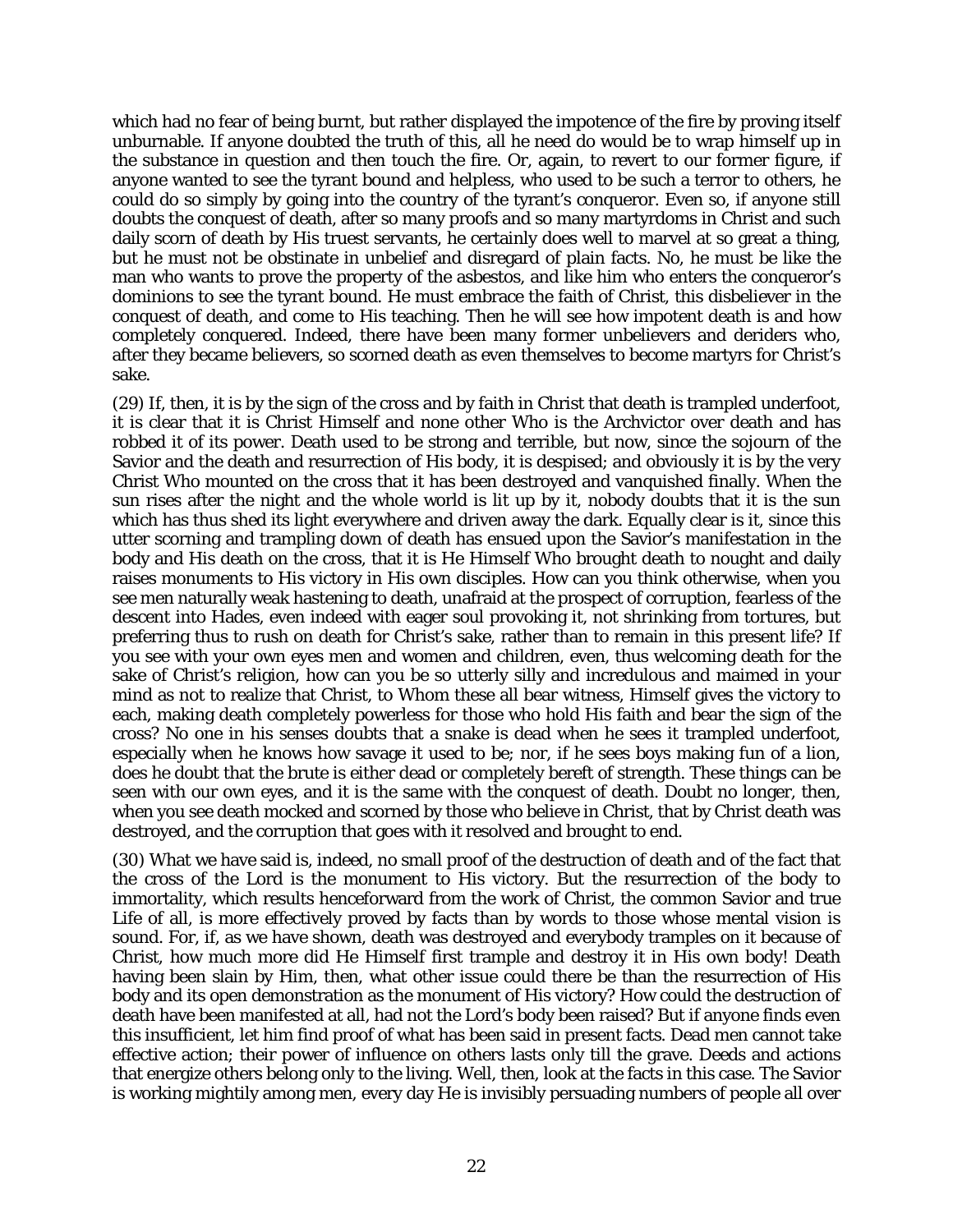the world, both within and beyond the Greek-speaking world, to accept His faith and be obedient to His teaching. Can anyone, in face of this, still doubt that He has risen and lives, or rather that He is Himself the Life? Does a dead man prick the consciences of men, so that they throw all the traditions of their fathers to the winds and bow down before the teaching of Christ? If He is no longer active in the world, as He must needs be if He is dead, how is it that He makes the living to cease from their activities, the adulterer from his adultery, the murderer from murdering, the unjust from avarice, while the profane and godless man becomes religious? If He did not rise, but is still dead, how is it that He routs and persecutes and overthrows the false gods, whom unbelievers think to be alive, and the evil spirits whom they worship? For where Christ is named, idolatry is destroyed and the fraud of evil spirits is exposed; indeed, no such spirit can endure that Name, but takes to flight on sound of it. This is the work of One Who lives, not of one dead; and, more than that, it is the work of God. It would be absurd to say that the evil spirits whom He drives out and the idols which He destroys are alive, but that He Who drives out and destroys, and Whom they themselves acknowledge to be Son of God, is dead.

(31) In a word, then, those who disbelieve in the resurrection have no support in facts, if their gods and evil spirits do not drive away the supposedly dead Christ. Rather, it is He Who convicts them of being dead. We are agreed that a dead person can do nothing: yet the Savior works mightily every day, drawing men to religion, persuading them to virtue, teaching them about immortality, quickening their thirst for heavenly things, revealing the knowledge of the Father, inspiring strength in face of death, manifesting Himself to each, and displacing the irreligion of idols; while the gods and evil spirits of the unbelievers can do none of these things, but rather become dead at Christ's presence, all their ostentation barren and void. By the sign of the cross, on the contrary, all magic is stayed, all sorcery confounded, all the idols are abandoned and deserted, and all senseless pleasure ceases, as the eye of faith looks up from earth to heaven. Whom, then, are we to call dead? Shall we call Christ dead, Who effects all this? But the dead have not the faculty to effect anything. Or shall we call death dead, which effects nothing whatever, but lies as lifeless and ineffective as are the evil spirits and the idols? The Son of God, "living and effective,"<sup>[2](#page-22-0)</sup> is active every day and effects the salvation of all; but death is daily proved to be stripped of all its strength, and it is the idols and the evil spirits who are dead, not He. No room for doubt remains, therefore, concerning the resurrection of His body.

Indeed, it would seem that he who disbelieves this bodily rising of the Lord is ignorant of the power of the Word and Wisdom of God. If He took a body to Himself at all, and made it His own in pursuance of His purpose, as we have shown that He did, what was the Lord to do with it, and what was ultimately to become of that body upon which the Word had descended? Mortal and offered to death on behalf of all as it was, it could not but die; indeed, it was for that very purpose that the Savior had prepared it for Himself. But on the other hand it could not remain dead, because it had become the very temple of Life. It therefore died, as mortal, but lived again because of the Life within it; and its resurrection is made known through its works.

It is, indeed, in accordance with the nature of the invisible God that He should be thus known through His works; and those who doubt the Lord's resurrection because they do not now behold Him with their eyes, might as well deny the very laws of nature. They have ground for disbelief when works are lacking; but when the works cry out and prove the fact so clearly, why do they deliberately deny the risen life so manifestly shown? Even if their mental faculties are defective, surely their eyes can give them irrefragable proof of the power and Godhead of Christ. A blind man cannot see the sun, but he knows that it is above the earth from the warmth which it affords; similarly, let those who are still in the blindness of unbelief recognize the Godhead of Christ and the resurrection which He has brought about through His manifested power in others. Obviously He would not be expelling evil spirits and despoiling idols, if He were dead,

<span id="page-22-0"></span><sup>&</sup>lt;u>.</u> 2 Heb 4.12.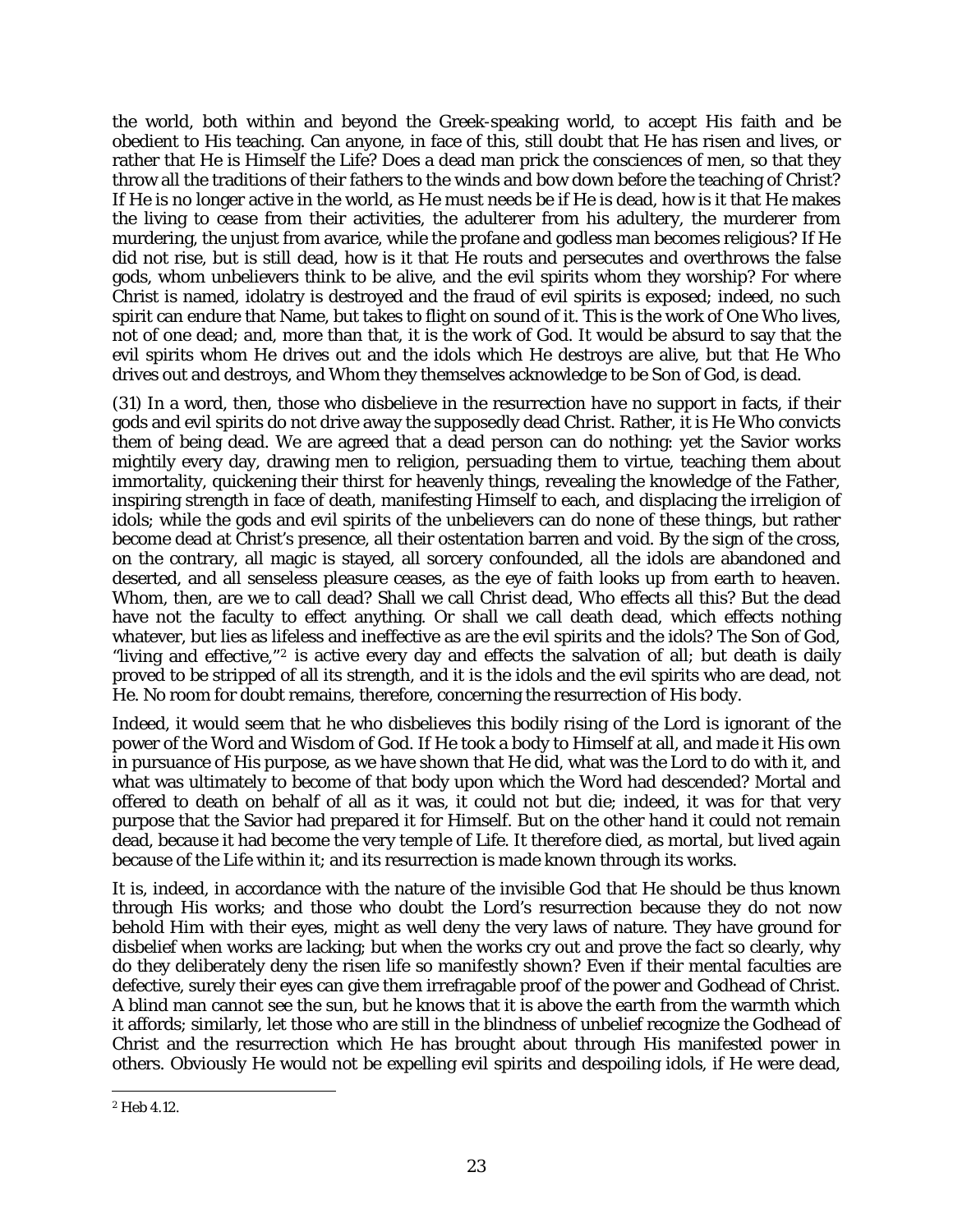for the evil spirits would not obey one who was dead. If, on the other hand, the very naming of Him drives them out, He clearly is not dead; and the more so that the spirits, who perceive things unseen by men, would know if He were so, and would refuse to obey Him. But, as a matter of fact, what profane persons doubt, the evil spirits know — namely that He is God; and for that reason they flee from Him and fall at His feet, crying out even as they cried when He was in the body, "We know who you are, the Holy One of God," and, "Ah, what have I in common with You, Son of God? I implore you, do not torment me."[3](#page-23-0)

Both from the confession of the evil spirits and from the daily witness of His works, it is manifest, then, and let none presume to doubt it, that the Savior has raised His own body, and that He is very Son of God, having His being from God as from a Father, Whose Word and Wisdom and Whose Power He is. He it is Who in these latter days assumed a body for the salvation of us all, and taught the world concerning the Father. He it is Who has destroyed death and freely graced us all with incorruption through the promise of the resurrection, having raised His own body as its first-fruits, and displayed it by the sign of the cross as the monument to His victory over death and its corruption.

<u>.</u>

<span id="page-23-0"></span><sup>3</sup> Cf. Luke 4.34 and Mark 5.7.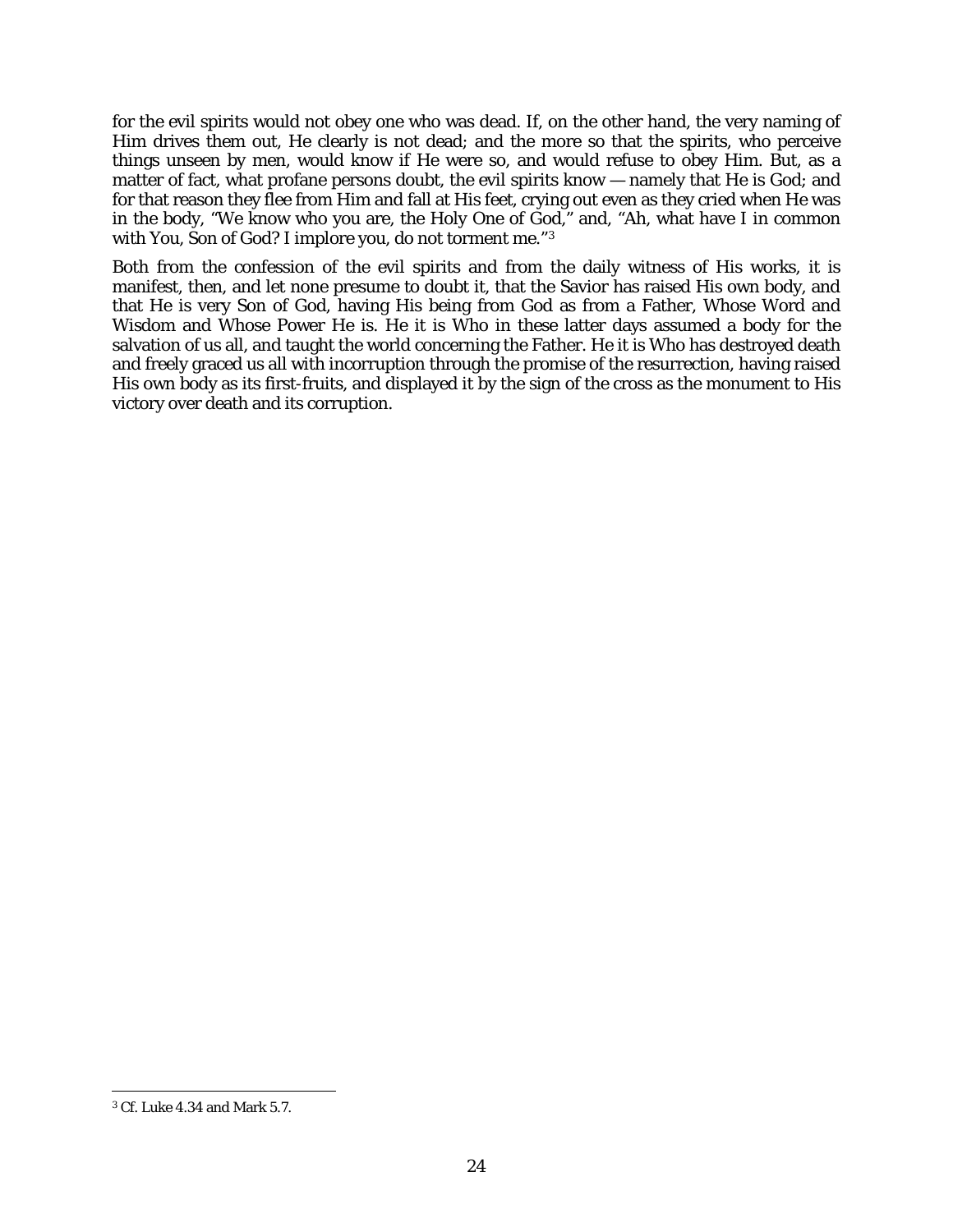#### **6 Refutation of the Jews**

<span id="page-24-0"></span>(33) We have dealt thus far with the Incarnation of our Savior, and have found clear proof of the resurrection of His Body and His victory over death. Let us now go further and investigate the unbelief and the ridicule with which Jews and Gentiles respectively regard these same facts. It seems that in both cases the points at issue are the same, namely the unfittingness or incongruity (as it seems to them) alike of the cross and of the Word's becoming man at all. But we have no hesitation in taking up the argument against these objectors, for the proofs on our side are extremely clear.

First, then, we will consider the Jews. Their unbelief has its refutation in the Scriptures which even themselves read; for from cover to cover the inspired Book clearly teaches these things both in its entirety and in its actual words. Prophets foretold the marvel of the Virgin and of the Birth from her, saying, "Behold, a virgin shall conceive and bear a son, and they shall call his name *Emmanuel,* which means *God is with us.*"[1](#page-24-1) And Moses, that truly great one in whose word the Jews trust so implicitly, he also recognized the importance and truth of the matter. He puts it thus: "There shall arise a star from Jacob and a man from Israel, and he shall break in pieces the rulers of Moab.[2](#page-24-2) And, again, "How lovely are your dwellings, O Jacob, your tents, O Israel! Like woodland valleys they give shade, and like parks by rivers, like tents which the Lord has pitched, like cedar-trees by streams. There shall come forth a Man from among his seed, and he shall rule over many peoples."[3](#page-24-3) And, again, Isaiah says, "Before the Babe is old enough to call father or mother, he shall take the power of Damascus and the spoils of Samaria from under the eyes of the king of Assyria."[4](#page-24-4) These words, then, foretell that a Man shall appear. And Scripture proclaims further that He that is to come is Lord of all. These are the words, "Behold, the Lord sits on an airy cloud and shall come into Egypt, and the man-made images of Egypt shall be shaken."[5](#page-24-5) And it is from Egypt also that the Father calls him back, saying, "Out of Egypt I have called My Son."[6](#page-24-6)

(34) Moreover, the Scriptures are not silent even about His death. On the contrary, they refer to it with the utmost clearness. They have not feared to speak also of the cause of it. He endures it, they say, not for His own sake, but for the sake of bringing immortality and salvation to all, and they record also the plotting of the Jews against Him and all the indignities which He suffered at their hands. Certainly nobody who reads the Scriptures can plead ignorance of the facts as an excuse for error! There is this passage, for instance: "A man that is afflicted and knows how to bear weakness, for His face is turned away. He was dishonored and not considered; He bears our sins and suffers for our sakes. And we for our part thought Him distressed and afflicted and ill-used; but it was for our sins that He was wounded and for our lawlessness that He was made weak. Chastisement for our peace was upon Him, and by His bruising we are healed."[7](#page-24-7) O marvel at the love of the Word for men, for it is on our account that He is dishonored, so that we may be brought to honor. "For all we," it goes on, "have strayed like sheep, man has strayed from his path, and the Lord has given Him up for our sins; and He Himself did not open His mouth at the ill-treatment. Like a sheep He was led to slaughter, and as a lamb is dumb before its shearer, so

<span id="page-24-1"></span><sup>&</sup>lt;u>.</u>  $1$  Isa 7.14.

<span id="page-24-2"></span><sup>2</sup> Num 24.17.

<span id="page-24-3"></span><sup>3</sup> Num 24.5-7.

<span id="page-24-4"></span><sup>4</sup> Isa 8.4

<span id="page-24-5"></span><sup>5</sup> Isa 19.1.

<span id="page-24-6"></span><sup>6</sup> Hos 11.1.

<span id="page-24-7"></span><sup>7</sup> Isa 53.3-5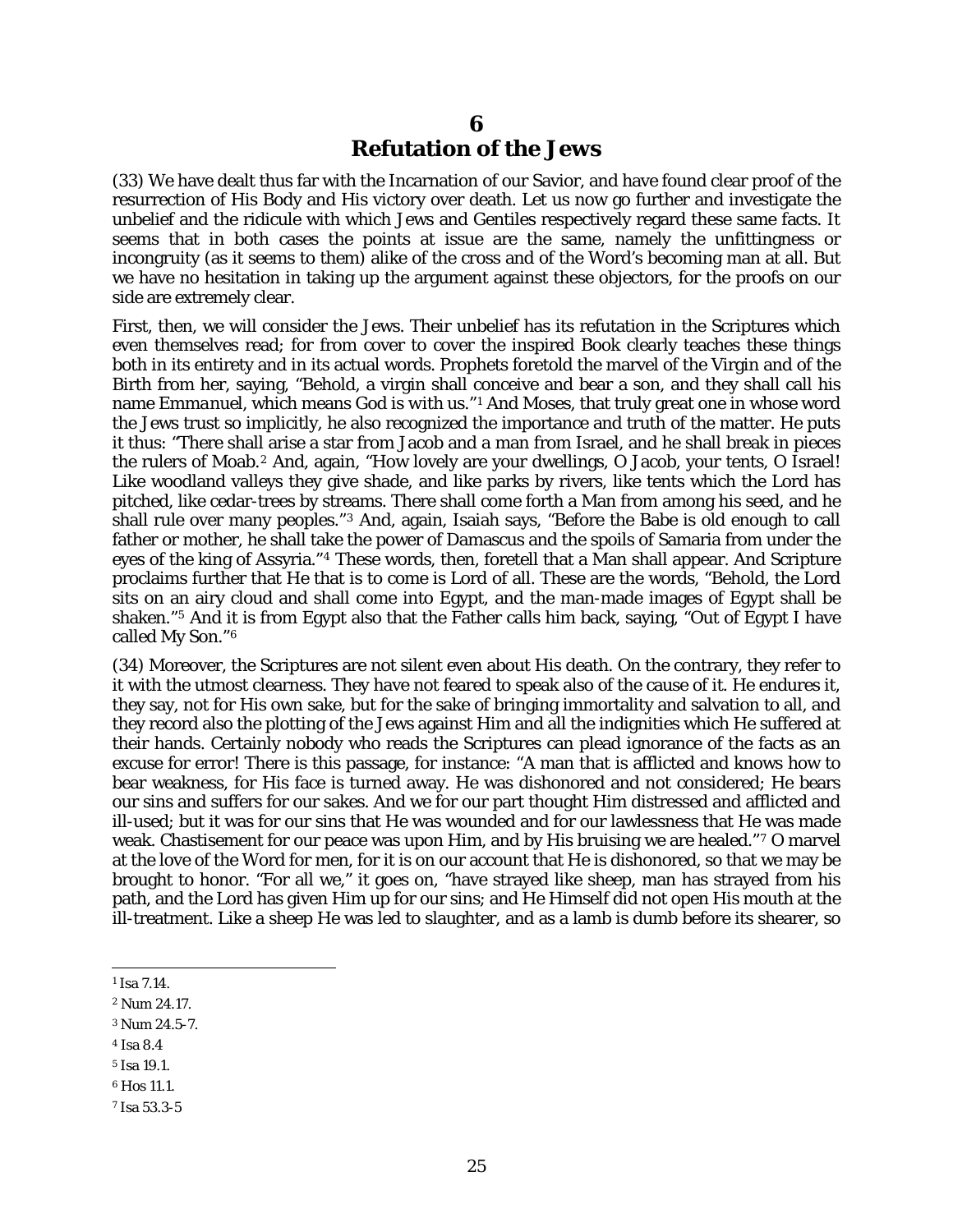He did not open His mouth; in His humiliation His judgment was taken away."[8](#page-25-0) And then Scripture anticipates the surmises of any who might think from His suffering thus that He was just an ordinary man, and shows what power worked in His behalf. "Who shall declare of what lineage He comes?" it says, "for His life is exalted from the earth. By the lawlessnesses of the people was He brought to death, and I will give the wicked in return for His burial and the rich in return for His death. For He did no lawlessness, nor was deceit found in His mouth. And the Lord wills to heal Him of His affliction."[9](#page-25-1)

(35) You have heard the prophecy of His death, and now, perhaps, you want to know what indications there are about the cross. Even this is not passed over in silence: on the contrary, the sacred writers proclaim it with the utmost plainness. Moses foretells it first, and that right loudly, when he says, "You shall see your Life hanging before your eyes, and shall not believe."<sup>[10](#page-25-2)</sup> After him the prophets also give their witness, saying, "But I as an innocent lamb brought to be offered was yet ignorant of it. They plotted evil against Me, saying, 'Come, let us cast wood into His bread, and wipe Him out from the land of the living."<sup>[11](#page-25-3)</sup> And, again, "They pierced My hands and My feet, they counted all My bones, they divided My garments for themselves and cast lots for My clothing."[12](#page-25-4) Now a death lifted up and that takes place on wood can be none other than the death of the cross; moreover, it is only in that death that the hands and feet are pierced. Besides this, since the Savior dwelt among men, all nations everywhere have begun to know God; and this too Holy Writ expressly mentions. "There shall be the Root of Jesse," it says, "and he who rises up to rule the nations, on Him nations shall set their hope."[13](#page-25-5)

These are just a few things in proof of what has taken place; but indeed all Scripture teems with disproof of Jewish unbelief. For example, which of the righteous men and holy prophets and patriarchs of whom the Divine Scriptures tell ever had his bodily birth from a virgin only? Was not Abel born of Adam, Enoch of Jared, Noah of Lamech, Abraham of Terah, Isaac of Abraham, and Jacob of Isaac? Was not Judah begotten by Jacob and Moses and Aaron by Ameram? Was not Samuel the son of Elkanah, David of Jesse, Solomon of David, Hezekiah of Ahaz, Josiah of Amon, Isaiah of Amos, Jeremiah of Hilkiah and Ezekiel of Buzi? Had not each of these a father as author of his being? So who is He that is born of a virgin only, that sign of which the prophet makes so much? Again, which of all those people had his birth announced to the world by a star in the heavens? When Moses was born his parents hid him. David was unknown even in his own neighborhood, so that mighty Samuel himself was ignorant of his existence and asked whether Jesse had yet another son. Abraham again became known to his neighbors as a great man only after his birth. But with Christ it was otherwise. The witness to His birth was not man, but a star shining in the heavens whence He was coming down.

(36) Then, again, what king that ever was reigned and took trophies from his enemies before he had strength to call father or mother? Was not David thirty years old when he came to the throne and Solomon a grown young man? Did not Joash enter on his reign at the age of seven, and Josiah, some time after him, at about the same age, both of them fully able by that time to call father or mother? Who is there, then, that was reigning and despoiling his enemies almost before he was born? Let the Jews, who have investigated the matter, tell us if there was ever such a king in Israel or Judah — a king upon whom all the nations set their hopes and had peace, instead of being at enmity with him on every side! As long as Jerusalem stood there was constant war between them, and they all fought against Israel. The Assyrians oppressed Israel,

<span id="page-25-0"></span> $\overline{a}$ 8 Isa 53.6-8.

<span id="page-25-1"></span><sup>9</sup> Isa 53.8-10.

<span id="page-25-2"></span><sup>10</sup> Deu 28.66.

<span id="page-25-3"></span><sup>11</sup> Jer 11.19.

<span id="page-25-4"></span><sup>12</sup> Psa 22.16-18.

<span id="page-25-5"></span><sup>13</sup> Isa 11.10.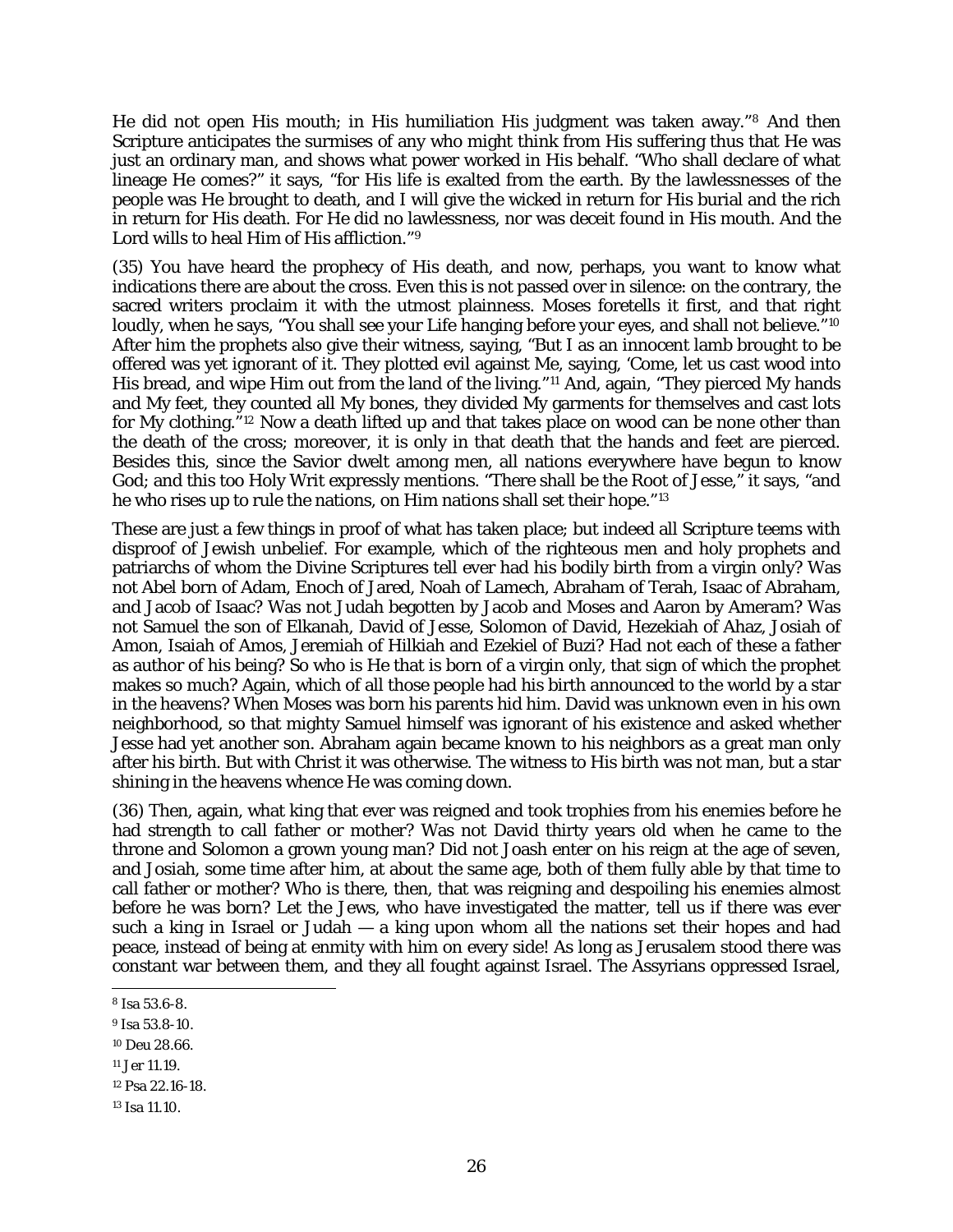the Egyptians persecuted them, the Babylonians fell upon them, and, strange to relate, even the Syrians their neighbors were at war with them. And did not David fight with Moab and smite the Syrians, and Hezekiah quail at the boasting of Sennacherib? Did not Amalek make war on Moses and the Amorites oppose him, and did not the inhabitants of Jericho array themselves against Joshua the son of Nun? Did not the nations always regard Israel with implacable hostility? Then it is worth inquiring who it is, on whom the nations are to set their hopes. Obviously there must be someone, for the prophet could not have told a lie. But did any of the holy prophets or of the early patriarchs die on the cross for the salvation of all? Was any of them wounded and killed for the healing of all? Did the idols of Egypt fall down before any righteous man or king that came there? Abraham came there certainly, but idolatry prevailed just the same; and Moses was born there, but the mistaken worship was unchanged.

(37) Again, does Scripture tell of anyone who was pierced in hands and feet or hung upon a tree at all, and by means of a cross perfected his sacrifice for the salvation of all? It was not Abraham, for he died in his bed, as did also Isaac and Jacob. Moses and Aaron died in the mountain, and David ended his days in his house, without anybody having plotted against him. Certainly he had been sought by Saul, but he was preserved unharmed. Again Isaiah was sawn asunder, but he was not hung on a tree. Jeremiah was shamefully used, but he did not die under condemnation. Ezekiel suffered, but he did so, not on behalf of the people, but only to signify to them what was going to happen. Moreover, all these even when they suffered were but men, like other men; but He Whom the Scriptures declare to suffer on behalf of all is called not merely man but Life of all, although in point of fact He did share our human nature. "You shall see your Life hanging before your eyes," they say, and "Who shall declare of what lineage He comes?" With all the saints we can trace their descent from the beginning, and see exactly how each came to be; but the Divine Word maintains that we cannot declare the lineage of Him Who is the Life. Who is it, then, of Whom Holy Writ thus speaks? Who is there so great that even the prophets foretell of Him such mighty things? There is indeed no one in the Scriptures at all, save the common Savior of all, the Word of God, our Lord Jesus Christ. He it is that proceeded from a virgin, and appeared as man on earth, He it is whose earthly lineage cannot be declared, because He alone derives His body from no human father, but from a virgin alone. We can trace the paternal descent of David and Moses and of all the patriarchs. But with the Savior we cannot do so, for it was He Himself Who caused the star to announce His bodily birth, and it was fitting that the Word, when He came down from heaven, should have His sign in heaven too, and fitting that the King of creation on His coming forth should be visibly recognized by all the world. He was actually born in Judea, yet men from Persia came to worship Him. He it is Who won victory from His demon foes and trophies from the idolaters even before His bodily appearing — namely, all the heathen who from every region have abjured the tradition of their fathers and the false worship of idols and are now placing their hope in Christ and transferring their allegiance to Him. The thing is happening before our very eyes, here in Egypt; and thereby another prophecy is fulfilled, for at no other time have the Egyptians ceased from their false worship save when the Lord of all, riding as on a cloud, came down here in the body and brought the error of idols to nothing and won over everybody to Himself and through Himself to the Father. He it is Who was crucified with the sun and moon as witnesses; and by His death salvation has come to all men, and all creation has been redeemed. He is the Life of all, and He it is Who like a sheep gave up His own body to death, His life for ours and our salvation.

(38) Yet the Jews disbelieve this. This argument does not satisfy them. Well, then, let them be persuaded by other things in their own oracles. Of whom, for instance, do the prophets say "I was made manifest to those who did not seek Me, I was found by those who had not asked for Me? I said, 'See, here am I,' to the nation that had not called upon My Name. I stretched out My hands to a disobedient and argumentative people."[14](#page-26-0) Who is this person that was made

<span id="page-26-0"></span> $\overline{a}$ 14 Isa 65.1, 2. – "argumentative" was originally translated "gainsaying."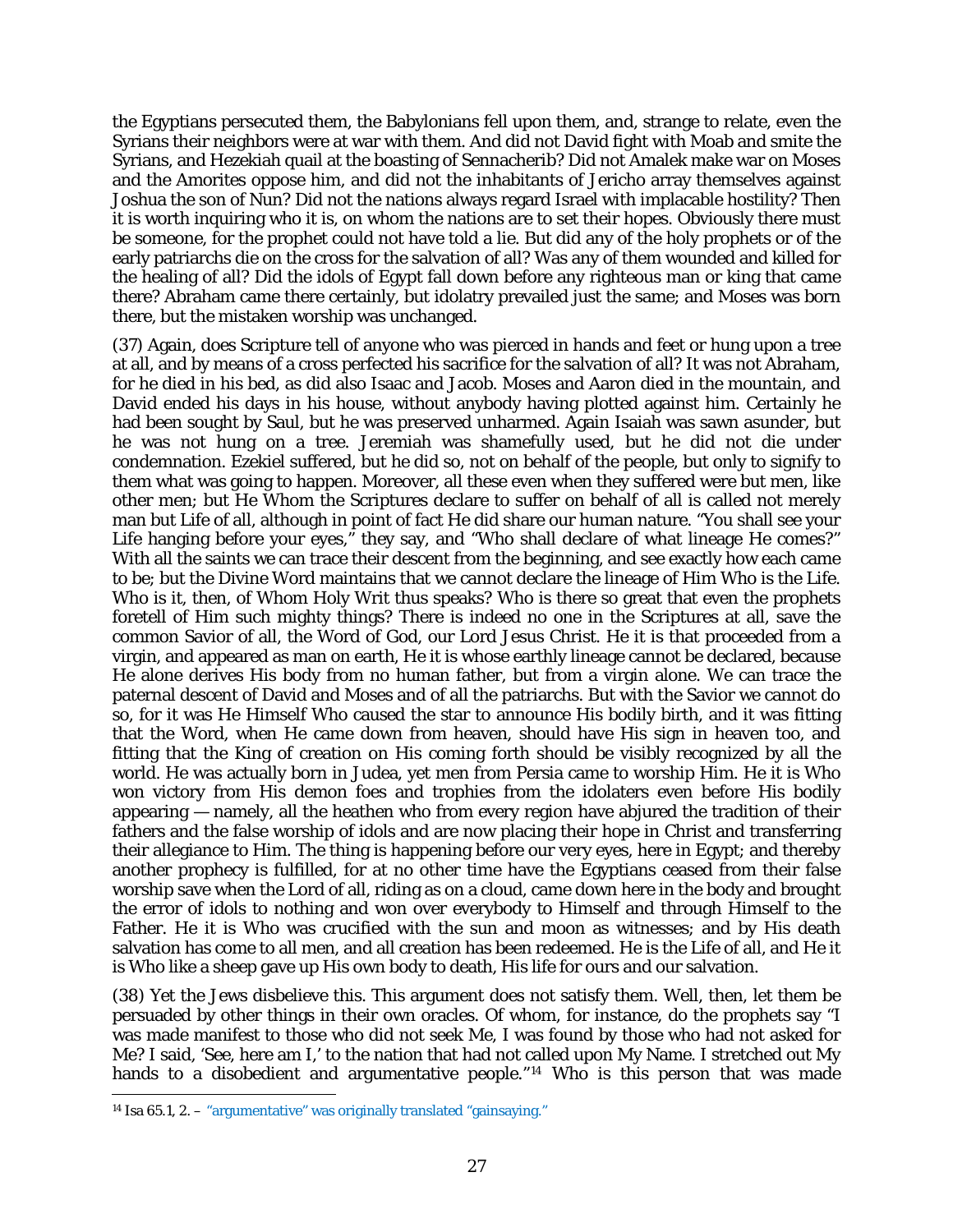manifest, one might ask the Jews? If the prophet is speaking of himself, then they must tell us how he was first hidden, in order to be manifested afterwards. And, again, what kind of man is this prophet, who was not only revealed after being hidden, but also stretched out his hands upon the cross? Those things happened to none of those righteous men: they happened only to the Word of God Who, being by nature without body, on our account appeared in a body and suffered for us all. And if even this is not enough for them, there is other overwhelming evidence by which they may be silenced. The Scripture says, "Be strong, hands that hang down and feeble knees, take courage, you of little faith, be strong and do not fear. See, our God will recompense judgment, He Himself will come and save us. Then the eyes of blind men shall be opened and the ears of deaf men shall hear, and stammerers shall speak distinctly."[15](#page-27-0) What can they say to this, or how can they look it in the face at all? For the prophecy does not only declare that God will dwell here, it also makes known the signs and the time of His coming. When God comes, it says, the blind will see, the lame will walk, the deaf will hear and the stammerers will speak distinctly. Can the Jews tell us when such signs occurred in Israel, or when anything of the kind took place at all in Jewry? The leper Naaman was cleansed, it is true, but no deaf man heard nor did any lame man walk. Elijah raised a dead person and so did Elisha; but no one blind from birth received his sight. To raise a dead person is a great thing indeed, but it is not such as the Savior did. And surely, since the Scriptures have not kept silence about the leper and the dead son of the widow, if a lame man had walked and a blind man had received his sight, they would have mentioned these as well. Their silence on these points proves that the events never took place. When therefore did these things happen, unless when the Word of God Himself came in the body? Was it not when He came that lame men walked and stammerers spoke clearly and men blind from birth were given sight? And the Jews who saw it themselves testified to the fact that such things had never before occurred. "Since the world began," they said, "it has never been heard of that anyone should open the eyes of a man born blind. If this Man were not from God, He could do nothing."[16](#page-27-1)

(39) But surely they cannot fight against plain facts. So it may be that, without denying what is written, they will maintain that they are still waiting for these things to happen, and that the Word of God is yet to come, for that is a theme on which they are always harping most brazenly, in spite of all the evidence against them. But they shall be refuted on this supreme point more clearly than on any, and that not by ourselves but by the most wise Daniel, for he signifies the actual date of the Savior's coming as well as His Divine sojourn in our midst. "Seventy weeks," he says, "are cut short upon your people and upon the holy city, to make a complete end of sin and for sins to be sealed up and iniquities blotted out, and to make reconciliation for iniquity and to seal vision and prophet, and to anoint a Holy One of holies. And you shall know and understand from the going forth of the Word to answer,<sup>[17](#page-27-2)</sup> and to build Jerusalem, until Christ the Prince."[18](#page-27-3) In regard to the other prophecies, they may possibly be able to find excuses for deferring their reference to a future time, but what can they say to this one? How can they face it at all? Not only does it expressly mention the Anointed One, that is the Christ, it even declares that He Who is to be anointed is not man only, but the Holy One of holies! And it says that Jerusalem is to stand till His coming, and that after it prophet and vision shall cease in Israel! David was anointed of old, and Solomon, and Hezekiah; but then Jerusalem and the place stood, and prophets were prophesying, Gad and Asaph and Nathan, and later Isaiah and Hosea and Amos and others. Moreover, those men who were anointed were called holy certainly, but none of them was called the Holy of holies. Nor is it any use for the Jews to take refuge in the Captivity, and say that Jerusalem did not exist then, for what about the prophets? It is a fact that

<span id="page-27-0"></span> $\overline{a}$ 15 Isa 35.3-6.

<span id="page-27-1"></span><sup>16</sup> Joh 9.32, 33.

<span id="page-27-2"></span><sup>&</sup>lt;sup>17</sup> "Answer" is LXX misreading for Hebrew "restore."

<span id="page-27-3"></span><sup>18</sup> Dan 9.24, 25.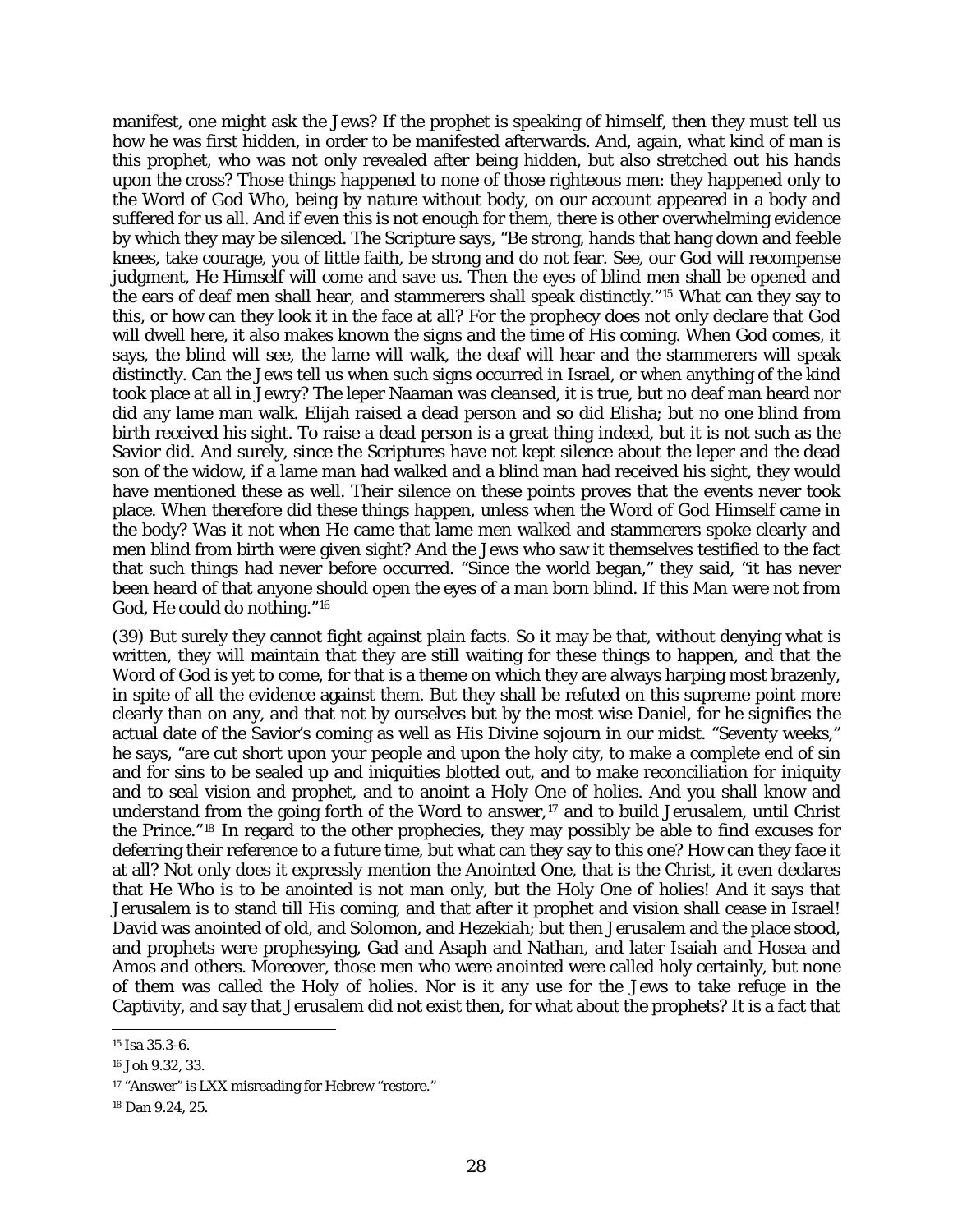at the outset of the Exile Daniel and Jeremiah were there, and Ezekiel and Haggai and Zechariah also prophesied.

(40) So the Jews are indulging in fiction, and transferring present time to future. When did prophet and vision cease from Israel? Was it not when Christ came, the Holy One of holies? It is, in fact, a sign and notable proof of the coming of the Word that Jerusalem no longer stands, neither is prophet raised up nor vision revealed among them. And it is natural that it should be so, for when He that was signified had come, what need was there any longer of any to signify Him? And when the Truth had come, what further need was there of the shadow? On His account only they prophesied continually, until such time as Essential Righteousness has come, Who was made the Ransom for the sins of all. For the same reason Jerusalem stood until the same time, in order that there men might premeditate the types before the Truth was known. So, of course, once the Holy One of holies had come, both vision and prophecy were sealed. And the kingdom of Jerusalem ceased at the same time, because kings were to be anointed among them only until the Holy of holies had been anointed. Moses also prophesies that the kingdom of the Jews shall stand until His time, saying, "A ruler shall not fail from Judah nor a prince from his loins, until the things laid up for him shall come and the Expectation of the nations Himself."<sup>[19](#page-28-0)</sup> And that is why the Savior Himself was always proclaiming "The law and the prophets prophesied until John."[20](#page-28-1) So if there is still king or prophet or vision among the Jews, they do well to deny that Christ has come; but if there is neither king nor vision, and since that time all prophecy has been sealed and city and temple taken, how can they be so irreligious, how can they so flaunt the facts, as to deny Christ Who has brought it all about? Again, they see the heathen forsaking idols and setting their hopes through Christ on the God of Israel; why do they yet deny Christ Who after the flesh was born of the root of Jesse and reigns henceforward? Of course, if the heathen were worshipping some other god, and not confessing the God of Abraham and Isaac and Jacob and Moses, then they would do well to argue that God had not come. But if the heathen are honoring the same God Who gave the law to Moses and the promises to Abraham — the God Whose word too the Jews dishonored, why do they not recognize or rather why do they deliberately refuse to see that the Lord of Whom the Scriptures prophesied has shone forth to the world and appeared to it in a bodily form? Scripture declares it repeatedly. "The Lord God has appeared to us,"[21](#page-28-2) and again, "He sent forth His Word and healed them."[22](#page-28-3) And again, "It was no ambassador, no angel who saved us, but the Lord Himself."[23](#page-28-4) The Jews are afflicted like some demented person who sees the earth lit up by the sun, but denies the sun that lights it up! What more is there for their Expected One to do when he comes? To call the heathen? But they are called already. To put an end to prophet and king and vision? But this too has already happened. To expose the God-denyingness of idols? It is already exposed and condemned. Or to destroy death? It is already destroyed. What then has not come to pass that the Christ must do? What is there left out or unfulfilled that the Jews should disbelieve so light-heartedly? The plain fact is, as I say, that there is no longer any king or prophet nor Jerusalem nor sacrifice nor vision among them; yet the whole earth is filled with the knowledge of God, and the Gentiles, forsaking atheism, are now taking refuge with the God of Abraham through the Word, our Lord Jesus Christ.

Surely, then, it must be plain even to the most shameless that the Christ has come, and that He has enlightened all men everywhere, and given them the true and divine teaching about His Father. Thus the Jews may be refuted by these and other arguments from the Divine teaching.

1

<span id="page-28-0"></span><sup>19</sup> Gen 49.10.

<span id="page-28-1"></span><sup>20</sup> Mat 11.13.

<span id="page-28-2"></span><sup>21</sup> Psa 118.27.

<span id="page-28-3"></span><sup>22</sup> Psa 107. 20.

<span id="page-28-4"></span><sup>23</sup> Isa 63.9.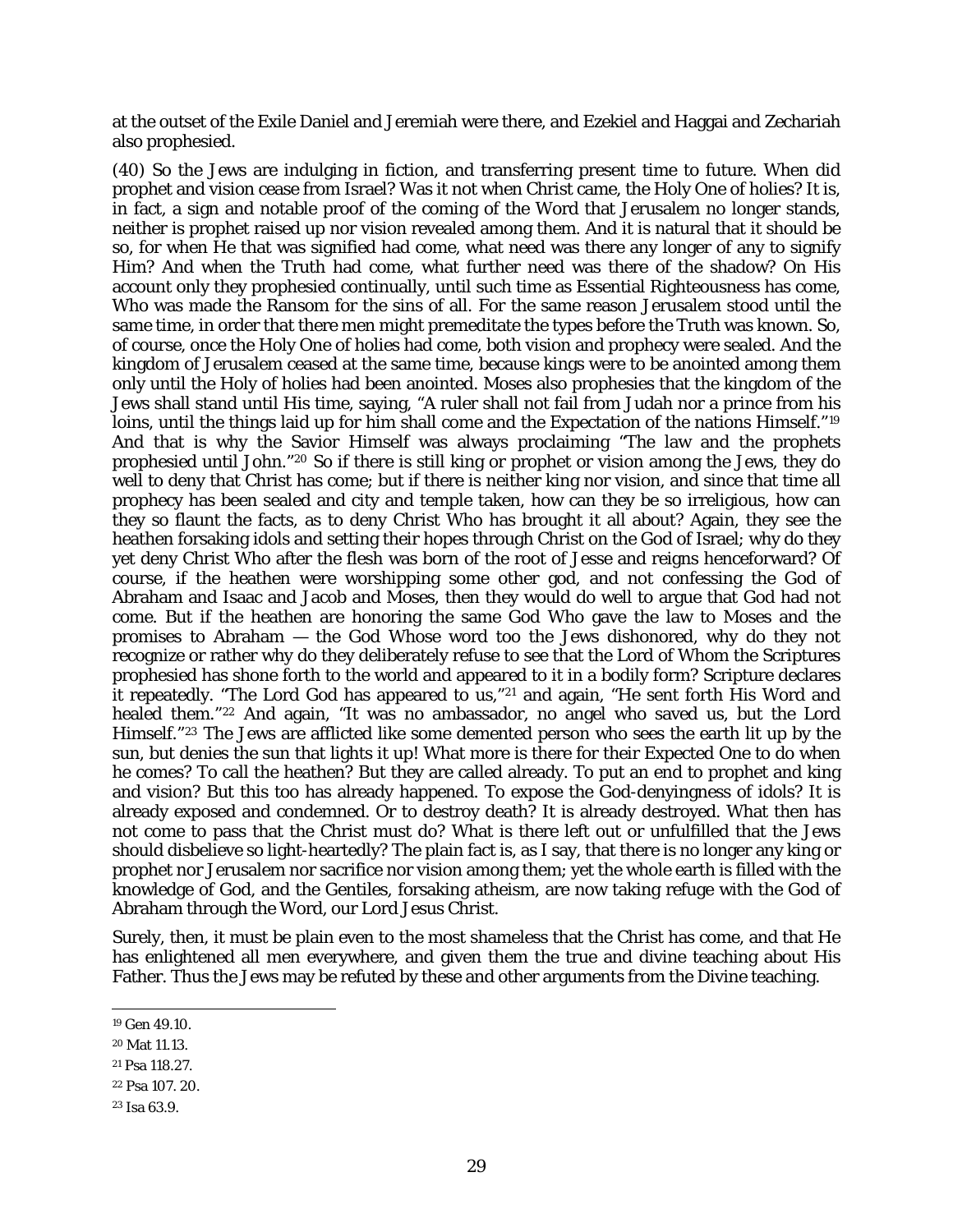# **7 Refutation of the Gentiles**

<span id="page-29-0"></span>(41) We come now to the unbelief of the Gentiles; and this is indeed a matter for complete astonishment, for they laugh at that which is no fit subject for mockery, yet fail to see the shame and ridiculousness of their own idols. But the arguments on our side do not lack weight, so we will confute them too on reasonable grounds, chiefly from what we ourselves also see.

First of all, what is there in our belief that is unfitting or ridiculous? Is it only that we say that the Word has been manifested in a body? Well, if they themselves really love the truth, they will agree with us that this involved no unfittingness at all. If they deny that there is a Word of God at all, that will be extraordinary, for then they will be ridiculing what they do not know. But suppose they confess that there is a Word of God, that He is the Governor of all things, that in Elim the Father wrought the creation, that by His providence the whole receives light and life and being, and that He is King over all, so that He is known by means of the works of His providence, and through Him the Father. Suppose they confess all this, what then? Are they not unknowingly turning the ridicule against themselves? The Greek philosophers say that the universe is a great body, and they say truly, for we perceive the universe and its parts with our senses. But if the Word of God is in the universe, which is a body, and has entered into it in its every part, what is there surprising or unfitting in our saying that He has entered also into human nature? If it were unfitting for Him to have embodied Himself at all, then it would be unfitting for Him to have entered into the universe, and to be giving light and movement by His providence to all things in it, because the universe, as we have seen, is itself a body. But if it is right and fitting for Him to enter into the universe and to reveal Himself through it, then, because humanity is part of the universe along with the rest, it is no less fitting for Him to appear in a human body, and to enlighten and to work through that. And surely if it were wrong for a part of the universe to have been used to reveal His Divinity to men, it would be much more wrong that He should be so revealed by the whole!

(42) Take a parallel case. A man's personality actuates and quickens his whole body. If anyone said it was unsuitable for the man's power to be in the toe, he would be thought silly, because, while granting that a man penetrates and actuates the whole of his body, he denied his presence in the part. Similarly, no one who admits the presence of the Word of God in the universe as a whole should think it unsuitable for a single human body to be by Him actuated and enlightened.

But is it, perhaps, because humanity is a thing created and brought into being out of nonexistence that they regard as unfitting the manifestation of the Savior in our nature? If so, it is high time that they spurned Him from creation too; for it, too, has been brought out of nonbeing into being by the Word. But if, on the other hand, although creation is a thing that has been made, it is not unsuitable for the Word to be present in it, then neither is it unsuitable for Him to be in man. Man is a part of the creation, as I said before; and the reasoning which applies to one applies to the other. All things derive from the Word their light and movement and life, as the Gentile authors themselves say, "In Him we live and move and have our being."[1](#page-29-1) Very well then. That being so, it is by no means unbecoming that the Word should dwell in man. So if, as we say, the Word has used that in which He is as the means of His self-manifestation, what is there ridiculous in that? He could not have used it had He not been present in it; but we have already admitted that He is present both in the whole and in the parts. What, then, is there incredible in His manifesting Himself through that in which He is? By His own power He enters completely into each and all, and orders them throughout ungrudgingly; and, had He so willed, He could have revealed Himself and His Father by means of sun or moon or sky or earth or fire

<u>.</u>

<span id="page-29-1"></span><sup>1</sup> See Act 17.28.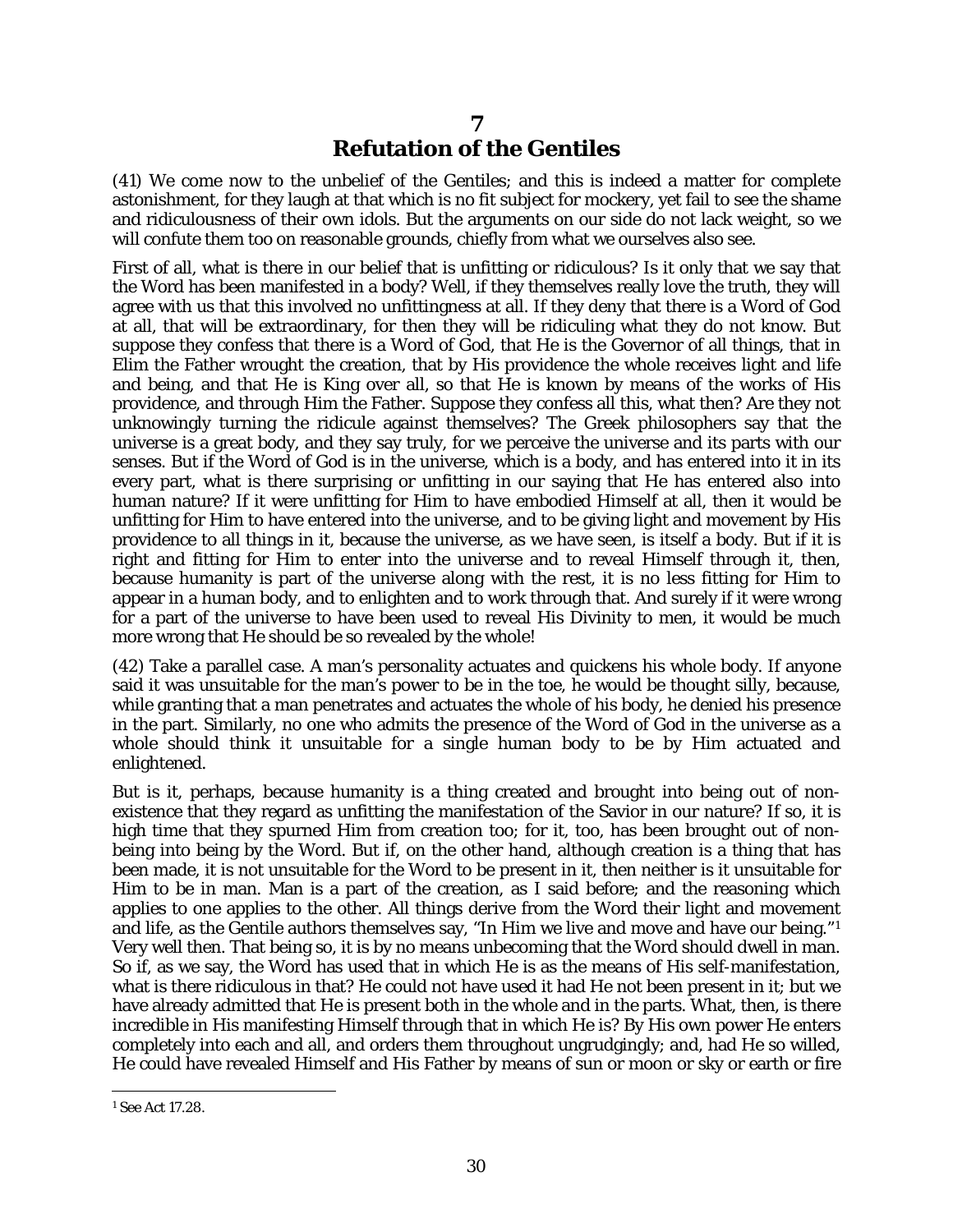or water. Had He done so, no one could rightly have accused Him of acting unbecomingly, for He sustains in one whole all things at once, being present and invisibly revealed not only in the whole, but also in each particular part. This being so, and since, moreover, He has willed to reveal Himself through men, who are part of the whole, there can be nothing ridiculous in His using a human body to manifest the truth and knowledge of the Father. Does not the mind of man pervade his entire being, and yet find expression through one part only, namely the tongue? Does anybody say on that account that Mind has degraded itself? Of course not. Very well, then, no more is it degrading for the Word, Who pervades all things, to have appeared in a human body. For, as I said before, if it were unfitting for Him thus to indwell the part, it would be equally so for Him to exist within the whole.

(43) Some may then ask, why did He not manifest Himself by means of other and nobler parts of creation, and use some nobler instrument, such as sun or moon or stars or fire or air, instead of mere man? The answer is this. The Lord did not come to make a display. He came to heal and to teach suffering men. For one who wanted to make a display the thing would have been just to appear and dazzle the beholders. But for Him Who came to heal and to teach the way was not merely to dwell here, but to put Himself at the disposal of those who needed Him, and to be manifested according as they could bear it, not vitiating the value of the Divine appearing by exceeding their capacity to receive it.

Moreover, nothing in creation had erred from the path of God's purpose for it, save only man. Sun, moon, heaven, stars, water, air, none of these had swerved from their order, but, knowing the Word as their Maker and their King, remained as they were made. Men alone having rejected what is good, have invented nothings instead of the truth, and have ascribed the honor due to God and the knowledge concerning Him to demons and men in the form of stones. Obviously the Divine goodness could not overlook so grave a matter as this. But men could not recognize Him as ordering and ruling creation as a whole. So what does He do? He takes to Himself for instrument a part of the whole, namely a human body, and enters into that. Thus He ensured that men should recognize Him in the part who could not do so in the whole, and that those who could not lift their eyes to His unseen power might recognize and behold Him in the likeness of themselves. For, being men, they would naturally learn to know His Father more quickly and directly by means of a body that corresponded to their own and by the Divine works done through it; for by comparing His works with their own they would judge His to be not human but Divine. And if, as they say, it were unsuitable for the Word to reveal Himself through bodily acts, it would be equally so for Him to do so through the works of the universe. His being in creation does not mean that He shares its nature; on the contrary, all created things partake of His power. Similarly, though He used the body as His instrument, He shared nothing of its defect, $\overline{z}$  but rather sanctified it by His indwelling. Does not even Plato, of whom the Greeks think so much, say that the Author of the Universe, seeing it storm-tossed and in danger of sinking into the state of dissolution, takes his seat at the helm of the Life-force of the universe, and comes to the rescue and puts everything right? What, then, is there incredible in our saying that, mankind having gone astray, the Word descended upon it and was manifest as man, so that by His intrinsic goodness and His steersmanship He might save it from the storm?

(44) It may be, however, that, though shamed into agreeing that this objection is void, the Greeks will want to raise another. They will say that, if God wanted to instruct and save mankind, He might have done so, not by His Word's assumption of a body, but, even as He at first created them, by the mere signification of His will. The reasonable reply to that is that the circumstances in the two cases are quite different. In the beginning, nothing as yet existed at all; all that was needed, therefore, in order to bring all things into being, was that His will to do so should be signified. But once man was in existence, and things that were, not things that were

<span id="page-30-0"></span> $\overline{a}$ 2 Literally, "He shared nothing of the things of the body."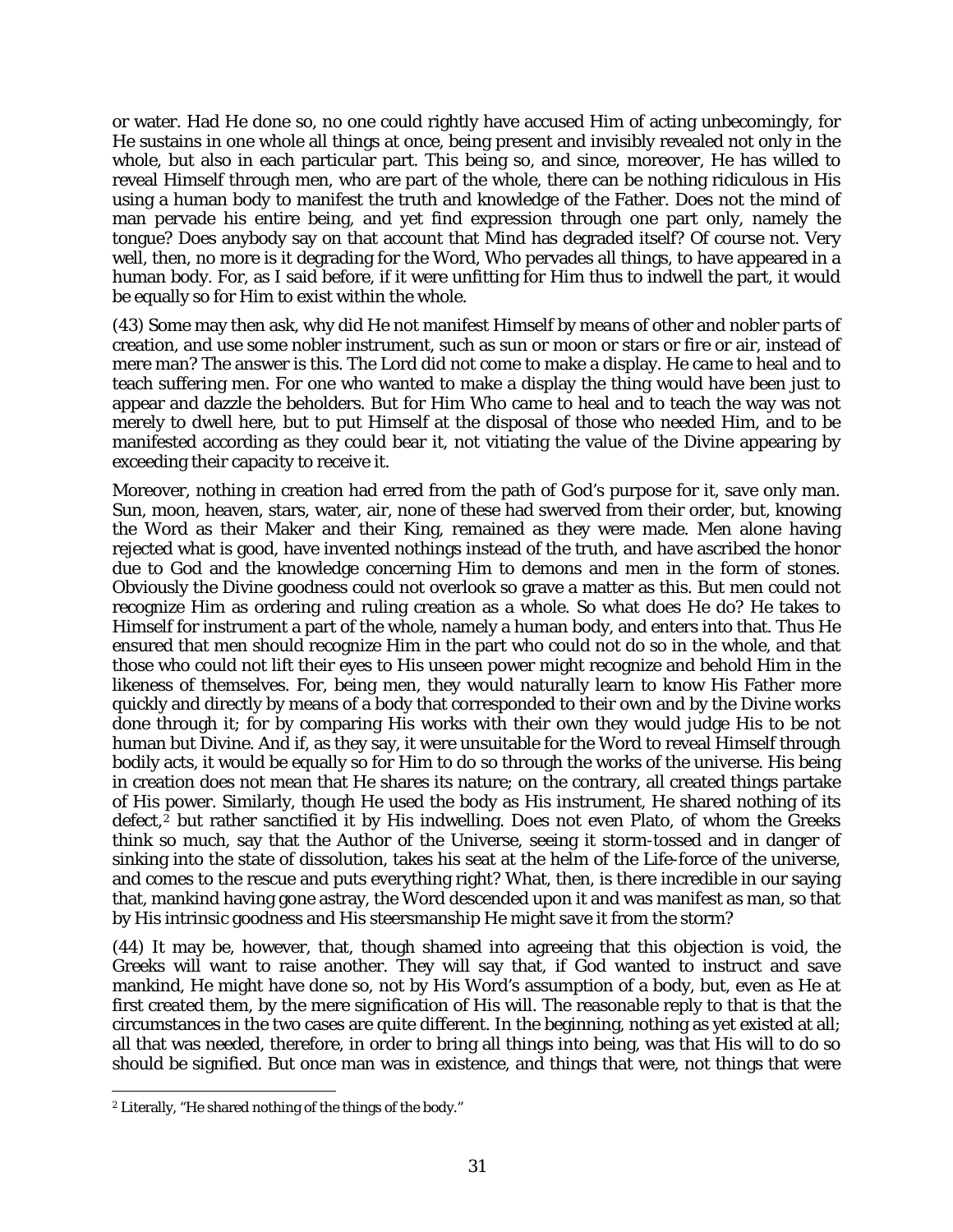not, demanded to be healed, it followed as a matter of course that the Healer and Savior should align Himself with those things that existed already, in order to heal the existing evil. For that reason, therefore, He was made man, and used the body as His human instrument. If this were not the fitting way, and He willed to use an instrument at all, how otherwise was the Word to come? And whence could He take His instrument, save from among those already in existence and needing His Godhead through One like themselves? It was not things non-existent that needed salvation, for which a bare creative word might have sufficed, but man — man already in existence and already in process of corruption and ruin. It was natural and right, therefore, for the Word to use a human instrument and by that means unfold Himself to all.

You must know, moreover, that the corruption which had set in was not external to the body but established within it. The need, therefore, was that life should cleave to it in corruption's place, so that, just as death was brought into being in the body, life also might be engendered in it. If death had been exterior to the body, life might fittingly have been the same. But if death was within the body, woven into its very substance and dominating it as though completely one with it, the need was for Life to be woven into it instead, so that the body by thus enduing itself with life might cast corruption off. Suppose the Word had come outside the body instead of in it, He would, of course, have defeated death, because death is powerless against the Life. But the corruption inherent in the body would have remained in it none the less. Naturally, therefore, the Savior assumed a body for Himself, in order that the body, being interwoven as it were with life, should no longer remain a mortal thing, in thrall to death, but as endued with immortality and risen from death, should thenceforth remain immortal. For once having put op corruption, it could not rise, unless it put on life instead; and besides this, death of its very nature could not appear otherwise than in a body. Therefore He put on a body, so that in the body He might find death and blot it out. And, indeed, how could the Lord have been proved to be the Life at all, had He not endued with life that which was subject to death? Take an illustration. Stubble is a substance naturally destructible by fire; and it still remains stubble, fearing the menace of fire which has the natural property of consuming it, even if fire is kept away from it, so that it is not actually burnt. But suppose that, instead of merely keeping the fire from it somebody soaks the stubble with a quantity of asbestos, the substance which is said to be the antidote to fire. Then the stubble no longer fears the fire, because it has put on that which fire cannot touch, and therefore it is safe. It is just the same with regard to the body and death. Had death been kept from it by a mere command, it would still have remained mortal and corruptible, according to its nature. To prevent this, it put on the incorporeal Word of God, and therefore fears neither death nor corruption any more, for it is clad with Life as with a garment and in it corruption is clean done away.

(45) The Word of God thus acted consistently in assuming a body and using a human instrument to vitalize the body. He was consistent in working through man to reveal Himself everywhere, as well as through the other parts of His creation, so that nothing was left void of His Divinity and knowledge. For I take up now the point I made before, namely that the Savior did this in order that He might fill all things everywhere with the knowledge of Himself, just as they are already filled with His presence, even as the Divine Scripture says, "The whole universe was filled with the knowledge of the Lord."<sup>[3](#page-31-0)</sup> If a man looks up to heaven he sees there His ordering; but if he cannot look so high as heaven, but only so far as men, through His works he sees His power, incomparable with human might, and learns from them that He alone among men is God the Word. Or, if a man has gone astray among demons and is in fear of them, he may see this Man drive them out and judge therefrom that He is indeed their Master. Again, if a man has been immersed in the element of water and thinks that it is God — as indeed the Egyptians do worship water — he may see its very nature changed by Him and learn that the Lord is

<span id="page-31-0"></span><sup>&</sup>lt;u>.</u> 3 Isa 11.9.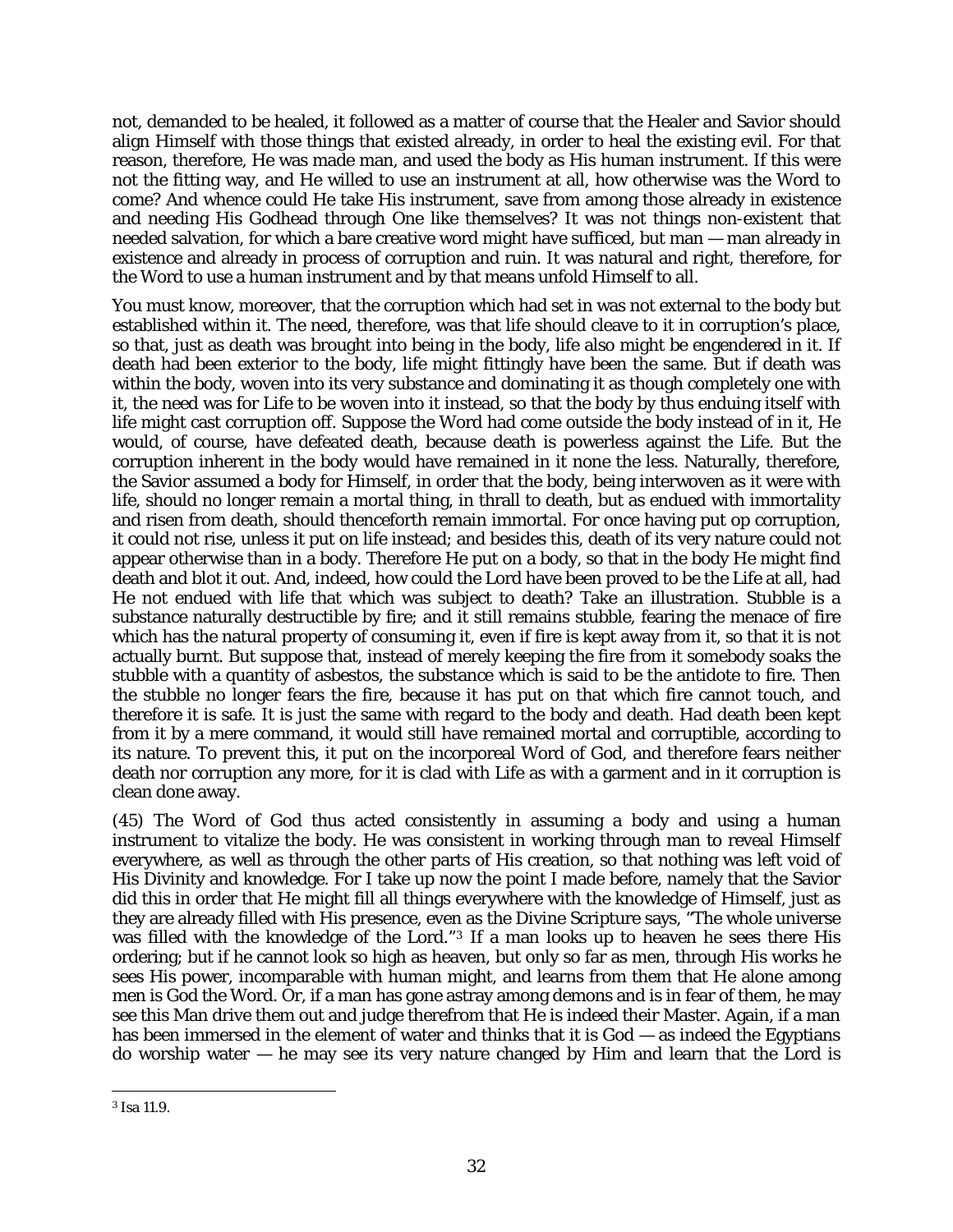Creator of all. And if a man has gone down even to Hades, and stands awestruck before the heroes who have descended thither, regarding them as gods, still he may see the fact of Christ's resurrection and His victory over death, and reason from it that, of all these, He alone is very Lord and God.

For the Lord touched all parts of creation, and freed and undeceived them all from every deceit. As St. Paul says, "Having put off from Himself the principalities and the powers, He triumphed on the cross,"[4](#page-32-0) so that no one could possibly be any longer deceived, but everywhere might find the very Word of God. For thus man, enclosed on every side by the works of creation and everywhere — in heaven, in Hades, in men and on the earth, beholding the unfolded Godhead of the Word, is no longer deceived concerning God, but worships Christ alone, and through Him rightly knows the Father.

On these grounds, then, of reason and of principle, we will fairly silence the Gentiles in their turn. But if they think these arguments insufficient to confute them, we will go on in the next chapter to prove our point from facts.

<u>.</u>

<span id="page-32-0"></span><sup>4</sup> Col 2.15.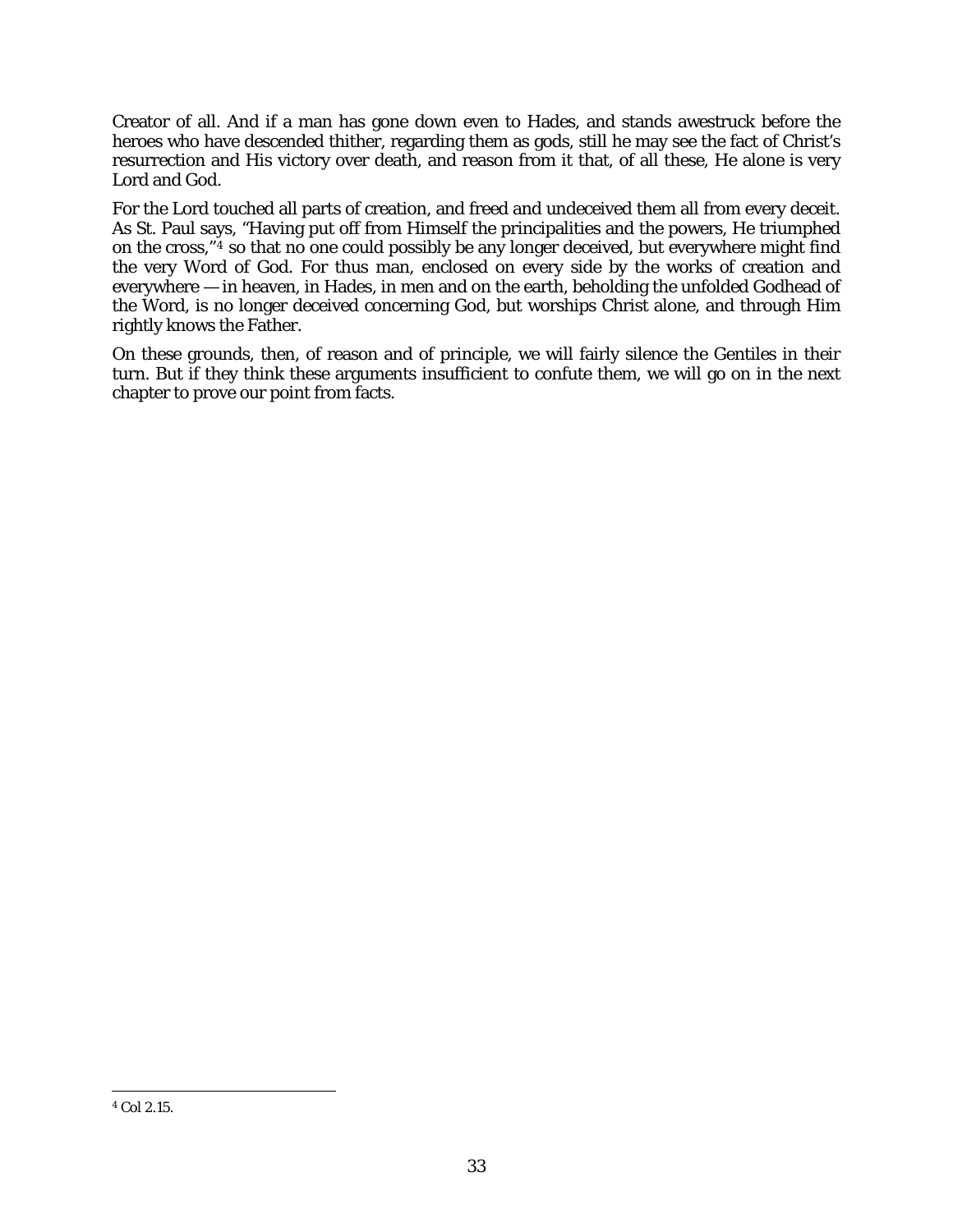# **8 Refutation of the Gentiles —** *continued*

<span id="page-33-0"></span>(46) When did people begin to abandon the worship of idols, unless it were since the very Word of God came among men? When have oracles ceased and become void of meaning, among the Greeks and everywhere, except since the Savior has revealed Himself on earth? When did those whom the poets call gods and heroes begin to be adjudged as mere mortals, except when the Lord took the spoils of death and preserved incorruptible the body He had taken, raising it from among the dead? Or when did the deceitfulness and madness of demons fall under contempt, save when the Word, the Power of God, the Master of all these as well, condescended on account of the weakness of mankind and appeared on earth? When did the practice and theory of magic begin to be spurned under foot, if not at the manifestation of the Divine Word to men? In a word, when did the wisdom of the Greeks become foolish, save when the true Wisdom of God revealed Himself on earth? In old times the whole world and every place in it was led astray by the worship of idols, and men thought the idols were the only gods that were. But now all over the world men are forsaking the fear of idols and taking refuge with Christ; and by worshipping Him as God they come through Him to know the Father also, Whom formerly they did not know. The amazing thing, moreover, is this. The objects of worship formerly were varied and countless; each place had its own idol and the so-called god of one place could not pass over to another in order to persuade the people there to worship him, but was barely reverenced even by his own. Indeed no! Nobody worshipped his neighbor's god, but every man had his own idol and thought that it was lord of all. But now Christ alone is worshipped, as One and the Same among all peoples everywhere; and what the feebleness of idols could not do, namely, convince even those dwelling close at hand, He has effected. He has persuaded not only those close at hand, but literally the entire world to worship one and the same Lord and through Him the Father.

(47) Again, in former times every place was full of the fraud of the oracles, and the utterances of those at Delphi and Dordona and in Boeotia and Lycia and Libya and Egypt and those of the Kabiri and the Pythoness were considered marvelous by the minds of men. But now, since Christ has been proclaimed everywhere, their madness too has ceased, and there is no one left among them to give oracles at all. Then, too, demons used to deceive men's minds by taking up their abode in springs or rivers or trees or stones and imposing upon simple people by their frauds. But now, since the Divine appearing of the Word, all this fantasy has ceased, for by the sign of the cross, if a man will but use it, he drives out their deceits. Again, people used to regard as gods those who are mentioned in the poets — Zeus and Kronos and Apollo and the heroes, and in worshipping them they went astray. But now that the Savior has appeared among men, those others have been exposed as mortal men, and Christ alone is recognized as true God, Word of God, God Himself. And what is one to say about the magic that they think so marvelous? Before the sojourn of the Word, it was strong and active among Egyptians and Chaldeans and Indians and filled all who saw it with terror and astonishment. But by the coming of the Truth and the manifestation of the Word it too has been confuted and entirely destroyed. As to Greek wisdom, however, and the philosophers' noisy talk, I really think no one requires argument from us; for the amazing fact is patent to all that, for all that they had written so much, the Greeks failed to convince even a few from their own neighborhood in regard to immortality and the virtuous ordering of life. Christ alone, using common speech and through the agency of men not clever with their tongues, has convinced whole assemblies of people all the world over to despise death, and to take heed to the things that do not die, to look past the things of time and gaze on things eternal, to think nothing of earthly glory and to aspire only to immortality.

(48) These things which we have said are no mere words: they are attested by actual experience. Anyone who likes may see the proof of glory in the virgins of Christ, and in the young men who practice chastity as part of their religion, and in the assurance of immortality in so great and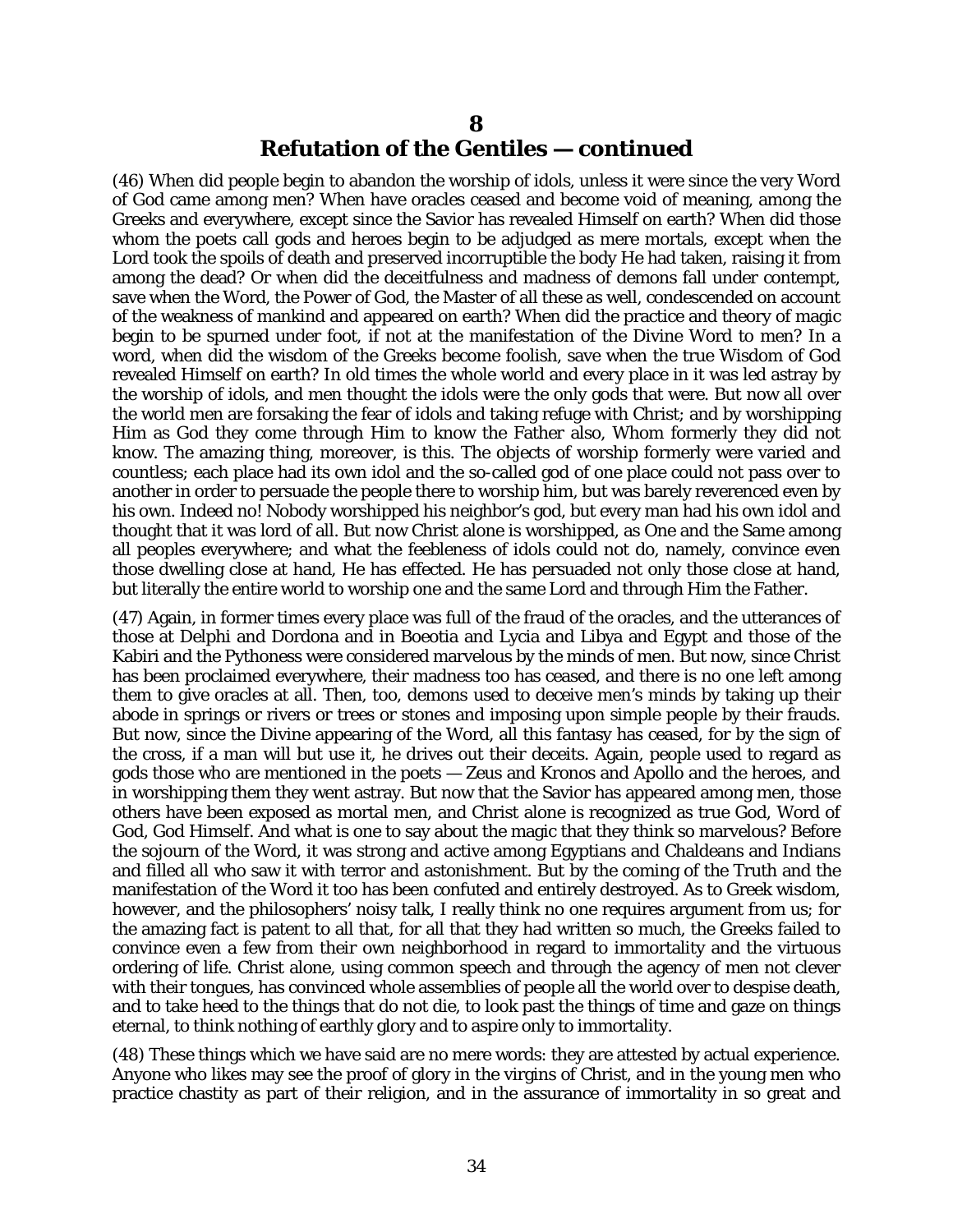glad a company<sup>[1](#page-34-0)</sup> of martyrs. Anyone, too, may put what we have said to the proof of experience in another way. In the very presence of the fraud of demons and the imposture of the oracles and the wonders of magic, let him use the sign of the cross which they all mock at, and but speak the Name of Christ, and he shall see how through Him demons are routed, oracles cease, and all magic and witchcraft is confounded.

Who, then, is this Christ and how great is He, Who by His Name and presence overshadows and confounds all things on every side, Who alone is strong against all and has filled the whole world with His teaching? Let the Greeks tell us, who mock at Him without stint or shame. If He is a man, how is it that one man has proved stronger than all those whom they themselves regard as gods, and by His own power has shown them to be nothing? If they call Him a magician, how is it that by a magician all magic is destroyed, instead of being rendered strong? Had He conquered certain magicians or proved Himself superior to one of them only, they might reasonably think that He excelled the rest only by His greater skill. But the fact is that His cross has vanquished all magic entirely and has conquered the very name of it. Obviously, therefore, the Savior is no magician, for the very demons whom the magicians invoke flee from Him as from their Master. Who is He, then? Let the Greeks tell us, whose only serious pursuit is mockery! Perhaps they will say that He, too, is a demon, and that is why He prevailed. But even so the laugh is still on our side. for we can confute them by the same proofs as before. How could He be a demon, Who drives demons out? If it were only certain ones that He drove out, then they might reasonably think that He prevailed against them through the power of their Chief, as the Jews, wishing to insult Him, actually said. But since the fact is, here again, that at the mere naming of His Name all madness of the demons is rooted out and put to flight, obviously the Greeks are wrong here, too, and our Lord and Savior Christ is not, as they maintain, some demonic power.

If, then, the Savior is neither a mere man nor a magician, nor one of the demons, but has by His Godhead confounded and overshadowed the opinions of the poets and the delusion of the demons and the wisdom of the Greeks, it must be manifest and will be owned by all that He is in truth Son of God, Existent Word and Wisdom and Power of the Father. This is the reason why His works are no mere human works, but, both intrinsically and by comparison with those of men, are recognized as being superhuman and truly the works of God.

(49) What man that ever was, for instance, formed a body for himself from a virgin only? Or what man ever healed so many diseases as the common Lord of all? Who restored that which was lacking in man's nature or made one blind from birth to see? Aesculapius was deified by the Greeks because he practiced the art of healing and discovered herbs as remedies for bodily diseases, not, of course, forming them himself out of the earth, but finding them out by the study of nature. But what is that in comparison with what the Savior did when, instead of just healing a wound, He both fashioned essential being and restored to health the thing that He had formed? Hercules, too, is worshipped as a god by the Greeks because he fought against other men and destroyed wild animals by craft. But what is that to what the Word did, in driving away from men diseases and demons and even death itself? Dionysus is worshipped among them, because he taught men drunkenness; yet they ridicule the true Savior and Lord of all, Who taught men temperance.

That, however, is enough on this point. What will they say to the other marvels of His Godhead? At what man's death was the sun darkened and the earth shaken? Why, even to this day men are dying, and they did so also before that time. When did any such marvels happen in their case? Now shall we pass over the deeds done in His earthly body and mention those after His resurrection? Has any man's teaching, in any place or at any time, ever prevailed everywhere as

<span id="page-34-0"></span> $\ddot{\phantom{a}}$ 1 Literally, "so great a *chorus*" "*choros*" (Gk.) being properly a band of dancers and singers.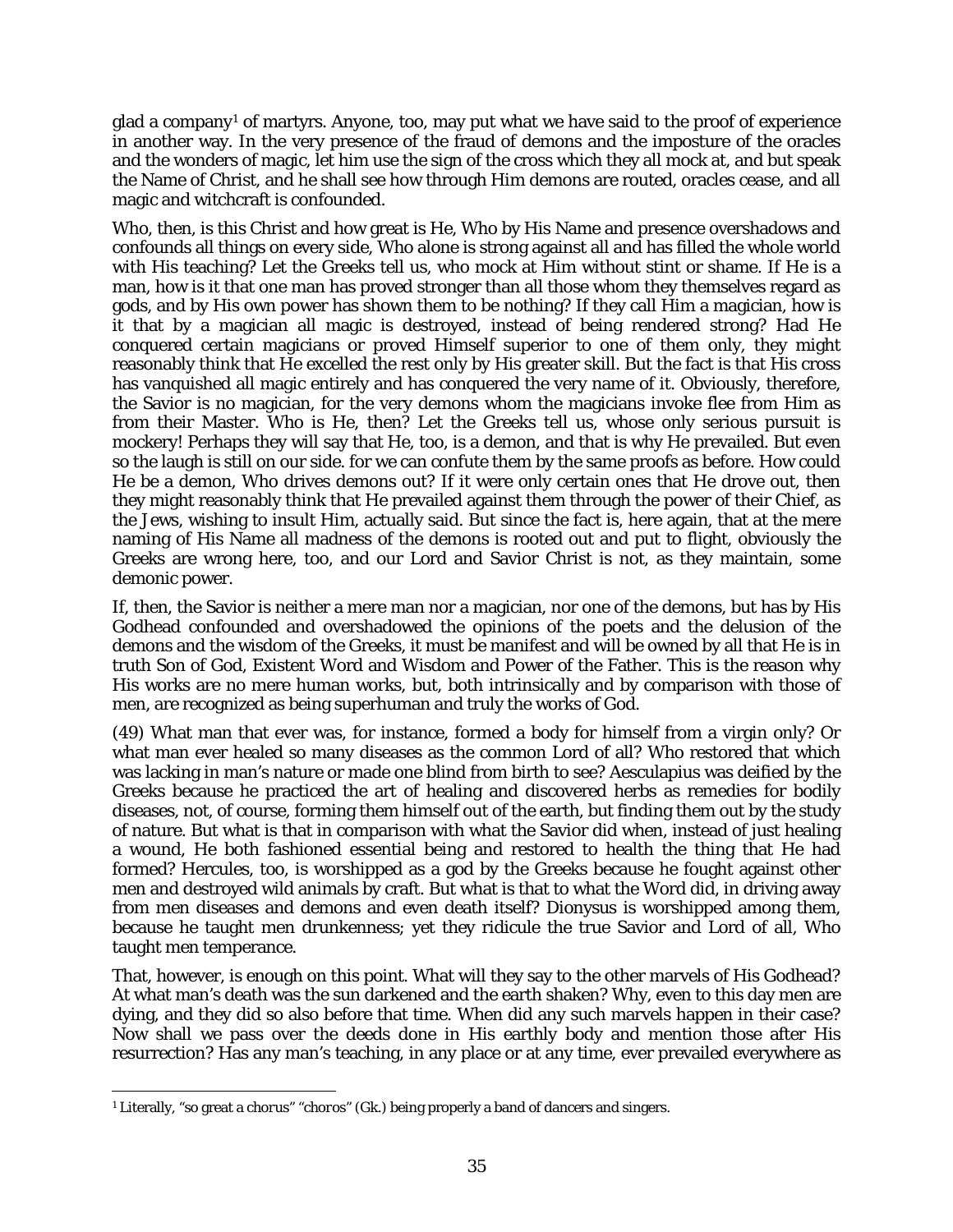one and the same, from one end of the earth to the other, so that his worship has fairly flown through every land? Again, if, as they say, Christ is man only and not God the Word, why do not the gods of the Greeks prevent His entering their domains? Or why, on the other hand, does the Word Himself dwelling in our midst make an end of their worship by His teaching and put their fraud to shame?

(50) Many before Him have been kings and tyrants of the earth, history tells also of many among the Chaldeans and Egyptians and Indians who were wise men and magicians. But which of those, I do not say after his death, but while yet in this life, was ever able so far to prevail as to fill the whole world with his teaching and retrieve so great a multitude from the craven fear of idols, as our Savior has won over from idols to Himself? The Greek philosophers have compiled many works with persuasiveness and much skill in words; but what fruit have they to show for this such as has the cross of Christ? Their wise thoughts were persuasive enough until they died; yet even in their life- time their seeming influence was counterbalanced by their rivalry with one another, for they were a jealous company and declaimed against each other. But the Word of God, by strangest paradox, teaching in meaner language, has put the choicest sophists in the shade, and by confounding their teachings and drawing all men to Himself He has filled His own assemblies. Moreover, and this is the marvelous thing by going down as Man to death He has confounded ail the sounding utterances of the wise men about the idols. For whose death ever drove out demons, or whose death did ever demons fear, save that of Christ? For where the Savior is named, there every demon is driven out. Again, who has ever so rid men of their natural passions that fornicators become chaste and murderers no longer wield the sword and those who formerly were craven cowards boldly play the man? In a word, what persuaded the barbarians and heathen folk in every place to drop their madness and give heed to peace, save the faith of Christ and the sign of the cross? What other things have given men such certain faith in immortality as have the cross of Christ and the resurrection of His body? The Greeks told all sorts of false tales, but they could never pretend that their idols rose again from death: indeed it never entered their heads that a body could exist again after death at all. And one would be particularly ready to listen to them on this point, because by these opinions they have exposed the weakness of their own idolatry, at the same time yielding to Christ the possibility of bodily resurrection, so that by that means He might be recognized by all as Son of God.

(51) Again, who among men, either after his death or while yet living, taught about virginity and did not account this virtue impossible for human beings? But Christ our Savior and King of all has so prevailed with His teaching on this subject that even children not yet of lawful age promise that virginity which transcends the law. And who among men has ever been able to penetrate even to Scythians and Ethiopians, or Parthians or Armenians or those who are said to live beyond Hyrcania, or even the Egyptians and Chaldeans, people who give heed to magic and are more than naturally enslaved by the fear of demons and savage in their habits, and to preach at all about virtue and self-control and against the worshipping of idols, as has the Lord of all, the Power of God, our Lord Jesus Christ? Yet He not only preached through His own disciples, but also wrought so persuasively on men's understanding that, laying aside their savage habits and forsaking the worship of their ancestral gods, they learnt to know Him and through Him to worship the Father. While they were yet idolaters, the Greeks and Barbarians were always at war with each other, and were even cruel to their own kith and kin. Nobody could travel by land or sea at all unless he was armed with swords, because of their irreconcilable quarrels with each other. Indeed, the whole course of their life was carried on with the weapons, and the sword with them replaced the staff and was the mainstay of all aid. All this time, as I said before, they were serving idols and offering sacrifices to demons, and for all the superstitious awe that accompanied this idol worship, nothing could wean them from that warlike spirit. But, strange to relate, since they came over to the school of Christ, as men moved with real compunction they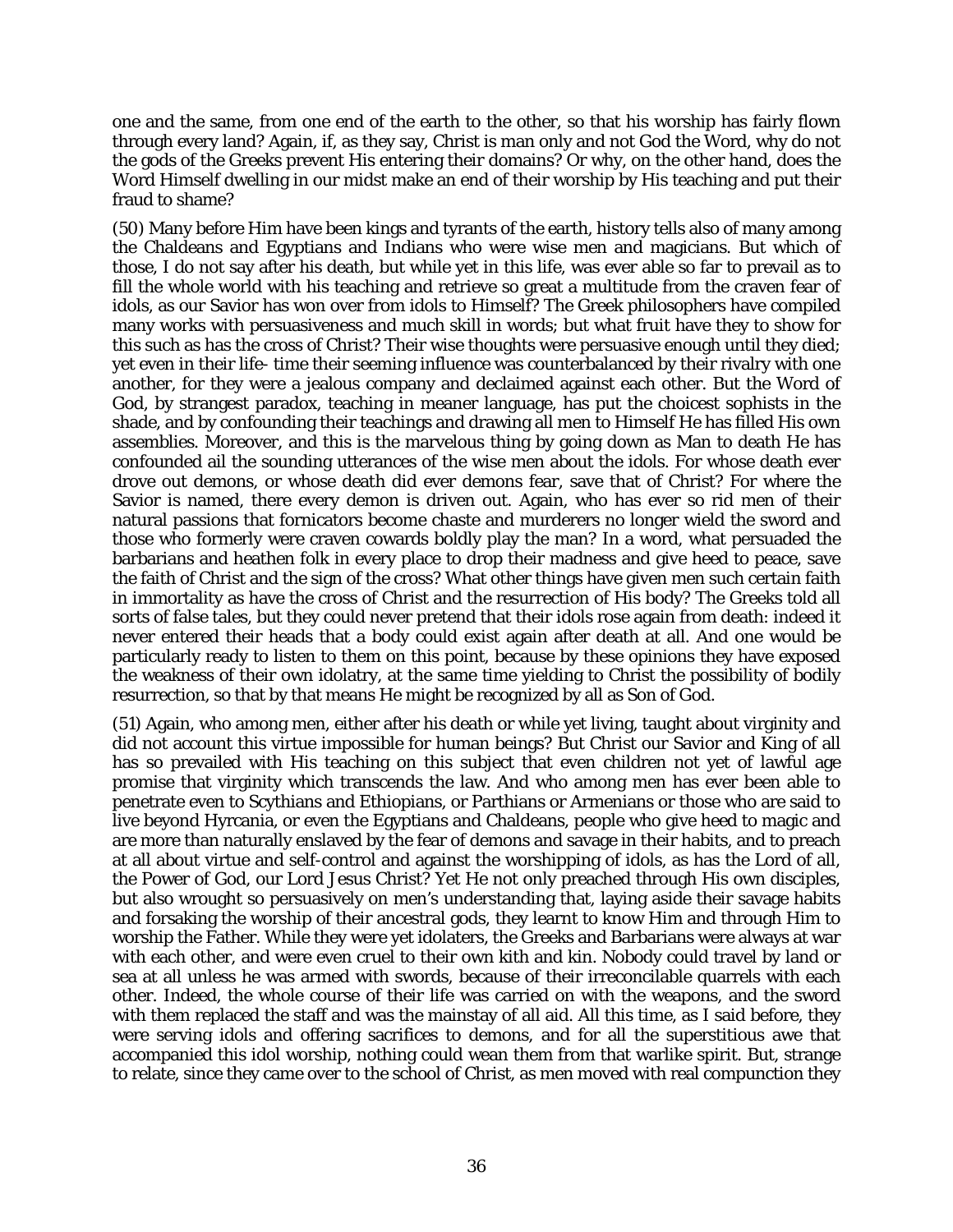have laid aside their murderous cruelty and are war-minded no more. On the contrary, all is peace among them and nothing remains save desire for friendship.

(52) Who, then, is He Who has done these things and has united in peace those who hated each other, save the beloved Son of the Father, the common Savior of all, Jesus Christ, Who by His own love underwent all things for our salvation? Even from the beginning, moreover, this peace that He was to administer was foretold, for Scripture says, "They shall beat their swords into ploughshares and their spears into sickles, and nation shall not take sword against nation, neither shall they learn any more to wage war."[2](#page-36-0) Nor is this by any means incredible.

The barbarians of the present day are naturally savage in their habits, and as long as they sacrifice to their idols they rage furiously against each other and cannot bear to be a single hour without weapons. But when they hear the teaching of Christ, forthwith they turn from fighting to farming, and instead of arming themselves with swords extend their hands in prayer. In a word, instead of fighting each other, they take up arms against the devil and the demons, and overcome them by their selfcommand and integrity of soul. These facts are proof of the Godhead of the Savior, for He has taught men what they could never learn among the idols. It is also no small exposure of the weakness and nothingness of demons and idols, for it was because they knew their own weakness that the demons were always setting men to fight each other, fearing lest, if they ceased from mutual strife, they would turn to attack the demons themselves. For in truth the disciples of Christ, instead of fighting each other, stand arrayed against demons by their habits and virtuous actions, and chase them away and mock at their captain the devil. Even in youth they are chaste, they endure in times of testing and persevere in toils. When they are insulted, they are patient, when robbed they make light of it, and, marvelous to relate, they make light even of death itself, and become martyrs of Christ.

(53) And here is another proof of the Godhead of the Savior, which is indeed utterly amazing. What mere man or magician or tyrant or king was ever able by himself to do so much? Did anyone ever fight against the whole system of idol-worship and the whole host of demons and all magic and all the wisdom of the Greeks, at a time when all of these were strong and flourishing and taking everybody in, as did our Lord, the very Word of God? Yet He is even now invisibly exposing every man's error, and single-handed is carrying off all men from them all, so that those who used to worship idols now tread them under foot, reputed magicians burn their books and the wise prefer to all studies the interpretation of the gospels. They are deserting those whom formerly they worshipped, they worship and confess as Christ and God Him Whom they used to ridicule as crucified. Their so-called gods are routed by the sign of the cross, and the crucified Savior is proclaimed in all the world as God and Son of God. Moreover, the gods worshipped among the Greeks are now falling into disrepute among them on account of the disgraceful things they did, for those who receive the teaching of Christ are more chaste in life than they. If these, and the like of them, are human works, let anyone who will show us similar ones done by men in former time, and so convince us. But if they are shown to be, and are the works not of men but of God, why are the unbelievers so irreligious as not to recognize the Master Who did them? They are afflicted as a man would be who failed to recognize God the Artificer through the works of creation. For surely if they had recognized His Godhead through His power over the universe, they would recognize also that the bodily works of Christ are not human, but are those of the Savior of all, the Word of God. And had they recognized this, as Paul says, "They would not have crucified the Lord of glory."[3](#page-36-1)

(54) As, then, he who desires to see God Who by nature is invisible and not to be beheld, may yet perceive and know Him through His works, so too let him who does not see Christ with his

<span id="page-36-0"></span> $\overline{a}$ 2 Isa 2.4.

<span id="page-36-1"></span><sup>3 1</sup>Cor 2.8.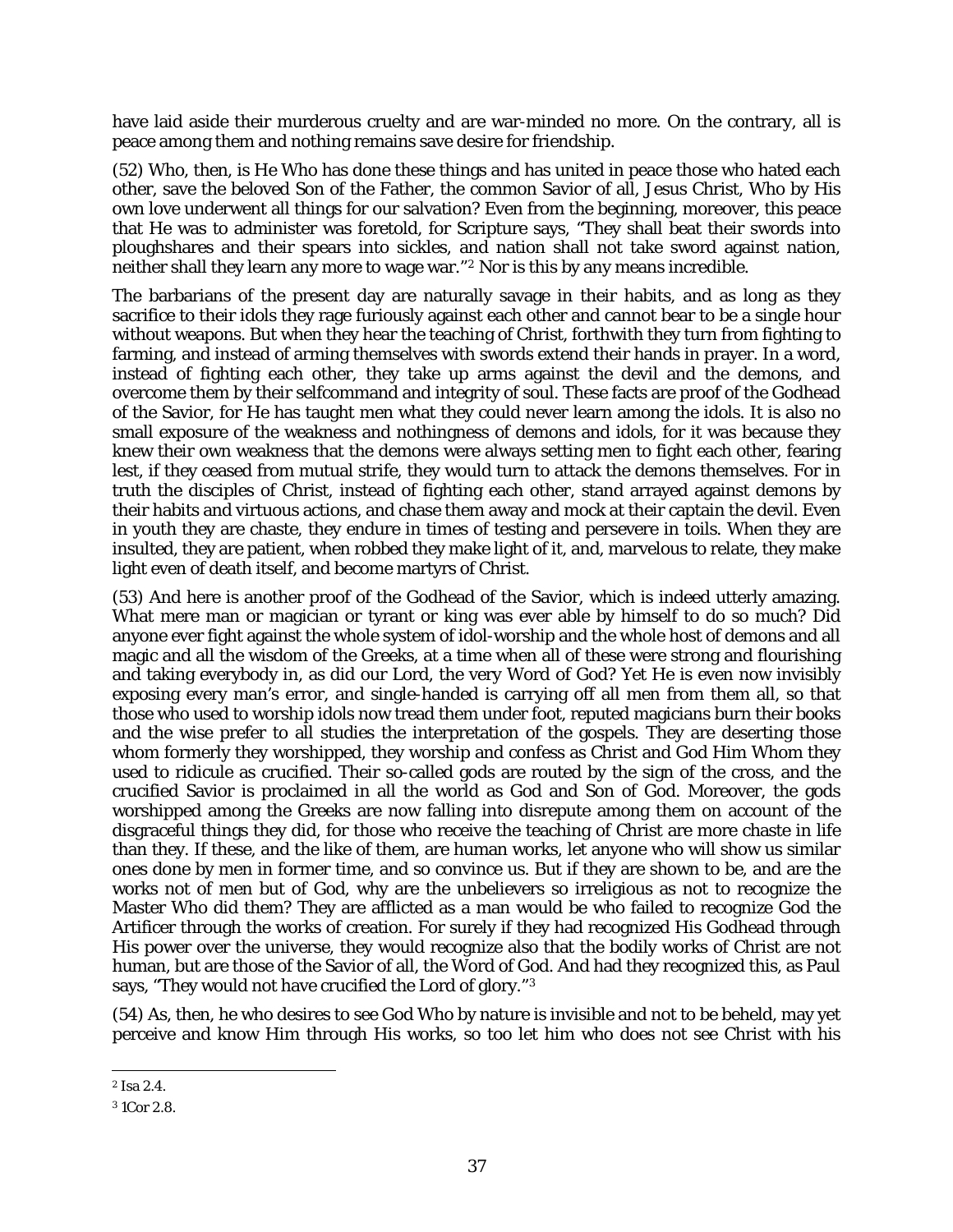understanding at least consider Him in His bodily works and test whether they be of man or God. If they be of man, then let him scoff; but if they be of God, let him not mock at things which are no fit subject for scorn, but rather let him recognize the fact and marvel that things divine have been revealed to us by such humble means, that through death deathlessness has been made known to us, and through the Incarnation of the Word the Mind whence all things proceed has been declared, and its Agent and Ordainer, the Word of God Himself. He, indeed, assumed humanity that we might become God. He manifested Himself by means of a body in order that we might perceive the Mind of the unseen Father. He endured shame from men that we might inherit immortality. He Himself was unhurt by this, for He is impassable and incorruptible; but by His own impassability He kept and healed the suffering men on whose account He thus endured. In short, such and so many are the Savior's achievements that follow from His Incarnation, that to try to number them is like gazing at the open sea and trying to count the waves. One cannot see all the waves with one's eyes, for when one tries to do so those that are following on baffle one's senses. Even so, when one wants to take in all the achievements of Christ in the body, one cannot do so, even by reckoning them up, for the things that transcend one's thought are always more than those one thinks that one has grasped.

As we cannot speak adequately about even a part of His work, therefore, it will be better for us not to speak about it as a whole. So we will mention but one thing more, and then leave the whole for you to marvel at. For, indeed, everything about it is marvelous, and wherever a man turns his gaze he sees the Godhead of the Word and is smitten with awe.

(55) The substance of what we have said so far may be summarized as follows. Since the Savior came to dwell among us, not only does idolatry no longer increase, but it is getting less and gradually ceasing to be. Similarly, not only does the wisdom of the Greeks no longer make any progress, but that which used to be is disappearing. And demons, so far from continuing to impose on people by their deceits and oracle-givings and sorceries, are routed by the sign of the cross if they so much as try. On the other hand, while idolatry and everything else that opposes the faith of Christ is daily dwindling and weakening and falling, see, the Savior's teaching is increasing everywhere! Worship, then, the Savior "Who is above all" and mighty, even God the Word, and condemn those who are being defeated and made to disappear by Him. When the sun has come, darkness prevails no longer; any of it that may be left anywhere is driven away. So also, now that the Divine epiphany of the Word of God has taken place, the darkness of idols prevails no more, and all parts of the world in every direction are enlightened by His teaching. Similarly, if a king be reigning somewhere, but stays in his own house and does not let himself be seen, it often happens that some insubordinate fellows, taking advantage of his retirement, will have themselves proclaimed in his stead; and each of them, being invested with the semblance of kingship, misleads the simple who, because they cannot enter the palace and see the real king, are led astray by just hearing a king named. When the real king emerges, however, and appears to view, things stand differently. The insubordinate impostors are shown up by his presence, and men, seeing the real king, forsake those who previously misled them. In the same way the demons used formerly to impose on men, investing themselves with the honor due to God. But since the Word of God has been manifested in a body, and has made known to us His own Father, the fraud of the demons is stopped and made to disappear; and men, turning their eyes to the true God, Word of the Father, forsake the idols and come to know the true God.

Now this is proof that Christ is God, the Word and Power of God. For whereas human things cease and the fact of Christ remains, it is clear to all that the things which cease are temporary, but that He Who remains is God and very Son of God, the sole-begotten Word.